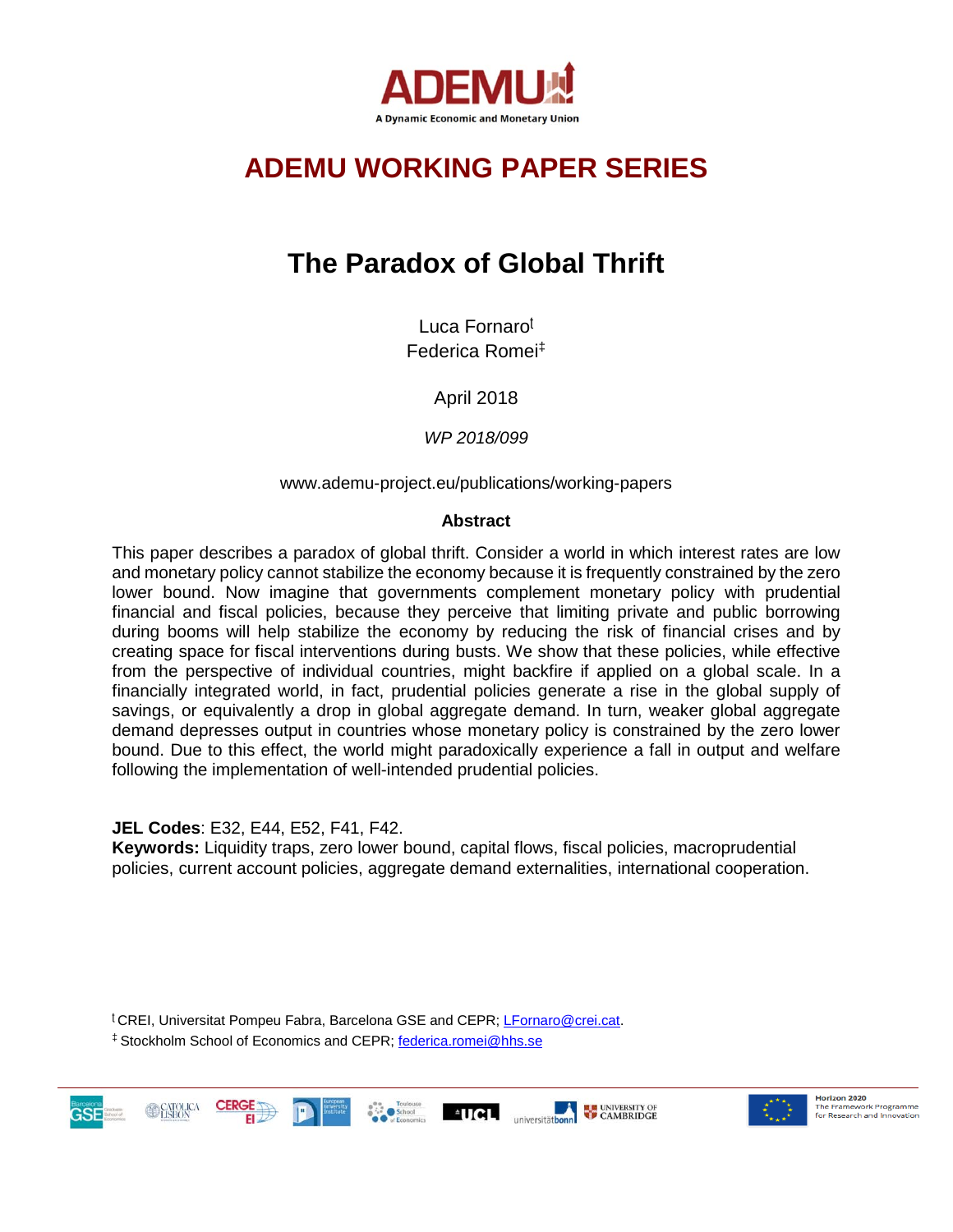

# **Acknowledgments**

An earlier version of this paper has circulated under the title 'Aggregate Demand Externalities in a Global Liquidity Trap'. We thank Pierpaolo Benigno, Andrea Lanteri, Dennis Novy, Michaela Schmoller, Ivan Werning and Changhua Yu for very helpful comments, and seminar participants at CREI, Universidad de Navarra, Paris School of Economics, University of Nottingham, Federal Reserve Bank of San Francisco, Bank of Spain, University of Bern, University of Oxford, UCL and New York Fed, and participants at the NBER IFM Fall meeting, Aix Marseille School of Economics Macroeconomic Workshop, Great Stockholm Macro Meeting, ESSIM, ADEMU conferences on 'Macroeconomic and Financial Imbalances and Spillovers' and 'How much of a fiscal union for the EMU?', Catalan Economic Society Meeting, SED Meeting and Nordic Summer Symposium in Macroeconomics for useful comments. We thank Mario Giarda for excellent research assistance. This research has received funding from ADEMU, the European Union's Horizon 2020 research and innovation programme under Grant Agreement No 649396 and the Barcelona GSE Seed Grant.

This is an Open Access article distributed under the terms of the Creative Commons Attribution License Creative Commons Attribution 4.0 International, which permits unrestricted use, distribution and reproduction in any medium provided that the original work is properly attributed.



**GSE** 

\_\_\_\_\_\_\_\_\_\_\_\_\_\_\_\_\_\_\_\_\_\_\_\_\_





The ADEMU Working Paper Series is being supported by the European Commission Horizon 2020 European Union funding for Research & Innovation, grant agreement No 649396.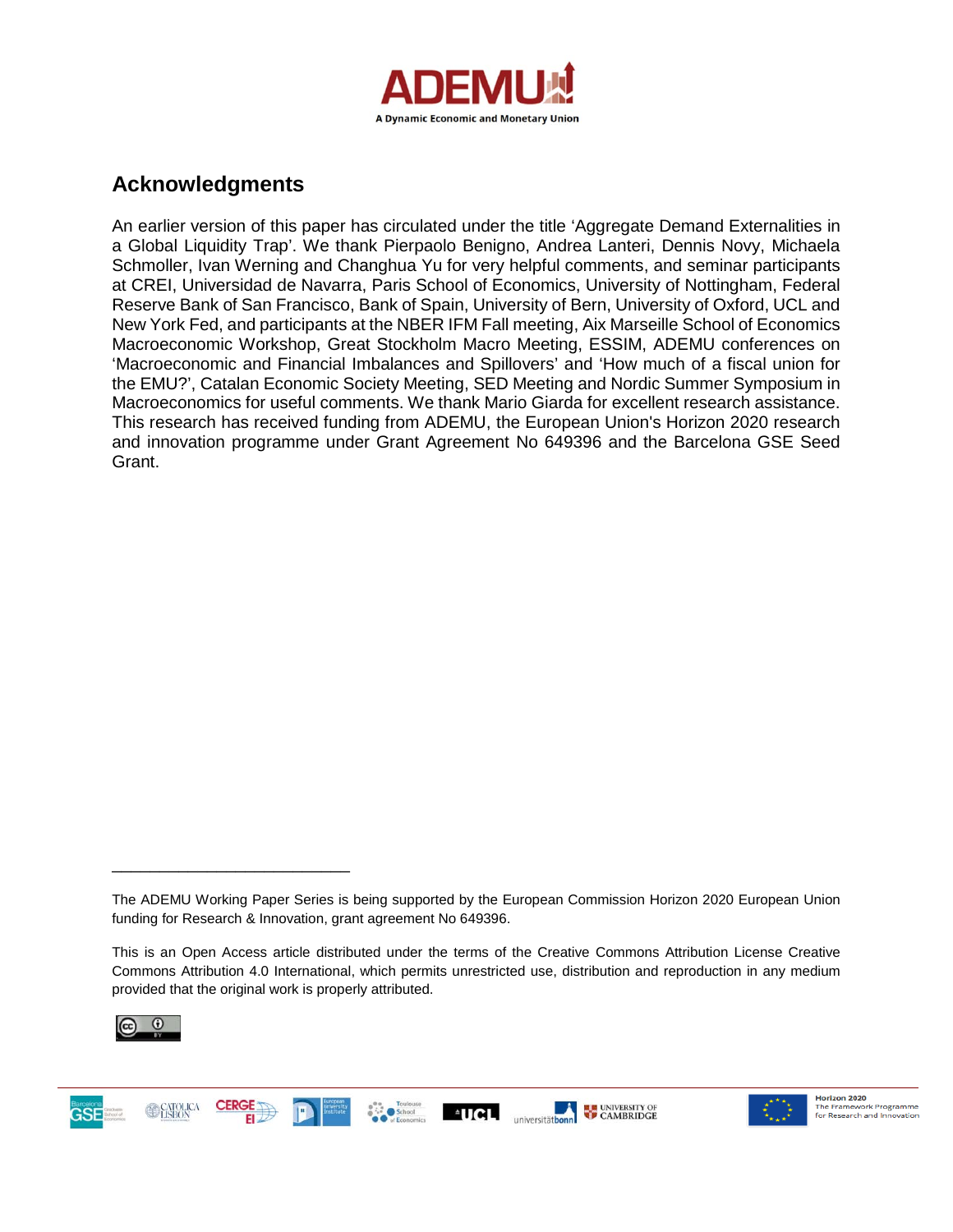## 1 Introduction

The current state of the global economy is characterized by exceptionally low nominal interest rates. In recent years, indeed, policy rates have hit the zero lower bound in most advanced countries (Figure [1,](#page-3-0) left panel). Against this background a consensus is emerging suggesting that monetary policy, which is expected to be frequently constrained by the zero lower bound in the foreseeable future, should be complemented with prudential financial and fiscal policies. Limiting private and public debt accumulation during booms, the argument goes, will help stabilize the economy, respectively by reducing the risk of financial crises and by creating space for fiscal interventions during busts. According to this view, governments should employ prudential financial and fiscal policies as macroeconomic stabilization tools when the zero lower bound constrains monetary policy.[1](#page-2-0)

But what happens if prudential policies are implemented on a global scale? In this paper we show that, as a result, the world can fall prey of a *paradox of global thrift*. In a financially integrated world, in fact, the implementation of prudential financial and fiscal policies increases the global supply of savings. If the demand for savings does not perfectly adjust, the result is a drop in global aggregate demand. In turn, weaker global aggregate demand depresses output in countries whose monetary policy is constrained by the zero lower bound. Due to this effect prudential policies might completely backfire and, paradoxically, lead to a fall in global output and welfare.

To formalize this insight we develop a tractable framework of an imperfectly financially integrated world, in which equilibrium interest rates are low and monetary policy is occasionally constrained by the zero lower bound. We study a world composed of a continuum of small open economies. Countries are hit by uninsurable idiosyncratic shocks. Because of this feature, there is heterogeneity in the demand and supply of savings across countries, and foreign borrowing and lending emerge naturally.

Due to the presence of nominal rigidities monetary policy plays an active role in stabilizing the economy. For instance, when a country experiences a fall in aggregate demand the central bank has to lower the policy rate to keep the economy at full employment. The zero lower bound, however, might prevent monetary policy from fully offsetting the impact of negative demand shocks on output. When this happens the country enters a recessionary liquidity trap. Importantly, if global rates are sufficiently low the world itself can be stuck in a global liquidity trap. This is a situation in which a significant fraction of the world economy experiences a liquidity trap with unemployment.

Our global liquidity trap has two key features. First, because of the presence of idiosyncratic shocks, during a global liquidity trap not all countries need to be constrained by the zero lower bound and experience a recession. Moreover, even among those countries stuck in a liquidity trap there is asymmetry in terms of the severity of the recession. The model thus captures situations

<span id="page-2-0"></span><sup>&</sup>lt;sup>1</sup>These arguments have been formalized in two seminal papers by [Farhi and Werning](#page-55-0) [\(2016\)](#page-55-0) and [Korinek and](#page-55-1) [Simsek](#page-55-1) [\(2016\)](#page-55-1). In this literature, which we describe in detail later on, the need for government intervention arises due to an aggregate demand externality, caused by the fact that atomistic agents do not internalize the impact of their financial decisions on aggregate spending and income.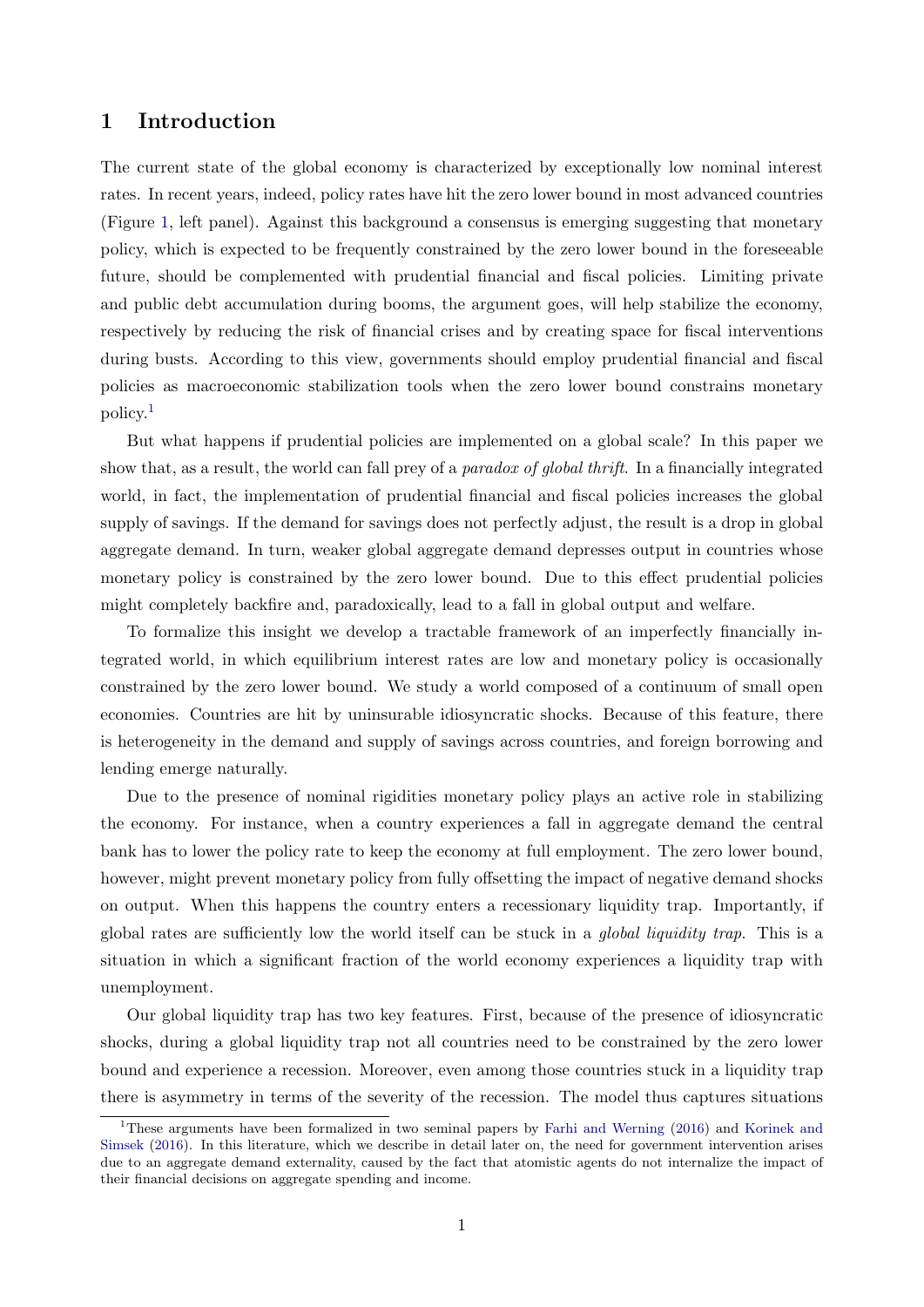<span id="page-3-0"></span>

Figure 1: Policy rates and real gross domestic product per capita. Note: the left panel shows the exceptionally low interest rates characterizing the post-2008 period. The right panel highlights the relatively fast recoveries from the 2009 recession experienced by the US and Japan, and the slow recovery in the Euro area and in the United Kingdom. The figure also shows the heterogeneity between fast-recovering core Euro area countries, captured by Germany, and the stagnation experienced by peripheral Euro area countries, captured by Spain. See Appendix [H](#page-52-0) for data sources.

such as the asymmetric recovery that has characterized advanced countries in the aftermath of the 2008 financial crisis (Figure [1,](#page-3-0) right panel). Second, a global liquidity trap is a persistent event, which is expected to last for a long time.<sup>[2](#page-3-1)</sup> Hence, during a global liquidity trap countries experiencing a boom in the present anticipate that they might fall into a recessionary liquidity trap in the future.[3](#page-3-2)

Throughout the paper we contrast two different policy regimes. The first policy regime is a laissez-faire benchmark. In the second regime benevolent, but domestically-oriented, governments actively intervene to influence private agents' financial decisions by means of financial or fiscal policies. While these policies can take a variety of forms, their common trait is that they affect the country's current account. Hence, we refer to them as current account policies.

We start by showing that during a global liquidity trap governments have an incentive to intervene on the current account for prudential reasons. This is due to the same domestic aggregate demand externality described by [Farhi and Werning](#page-55-0) [\(2016\)](#page-55-0) and [Korinek and Simsek](#page-55-1) [\(2016\)](#page-55-1). That is, governments perceive that private agents overborrow in times of robust economic performance, because they do not internalize the fact that increasing savings in good times leads to higher aggregate demand and employment in the event of a future liquidity trap. Hence, governments in booming countries implement financial and fiscal policies to increase national savings and to improve the country's current account.

The fundamental insight of the paper is that these policy interventions might trigger a paradox

<span id="page-3-1"></span> $2$ Though making predictions about the future is of course a challenging task, this feature of the model is consistent with the empirical analysis performed by [Gourinchas and Rey](#page-55-2) [\(2017\)](#page-55-2), suggesting that global rates are likely to remain low for a long time.

<span id="page-3-2"></span><sup>3</sup>Our global liquidity trap is then in line with the notion of secular stagnation as described by [Hansen](#page-55-3) [\(1939\)](#page-55-3) and [Summers](#page-56-0) [\(2016\)](#page-56-0). Both authors, in fact, refer to a state of secular stagnation as a long-lasting period characterized by low global interest rates, and by countries undergoing frequent liquidity traps, followed by fragile recoveries.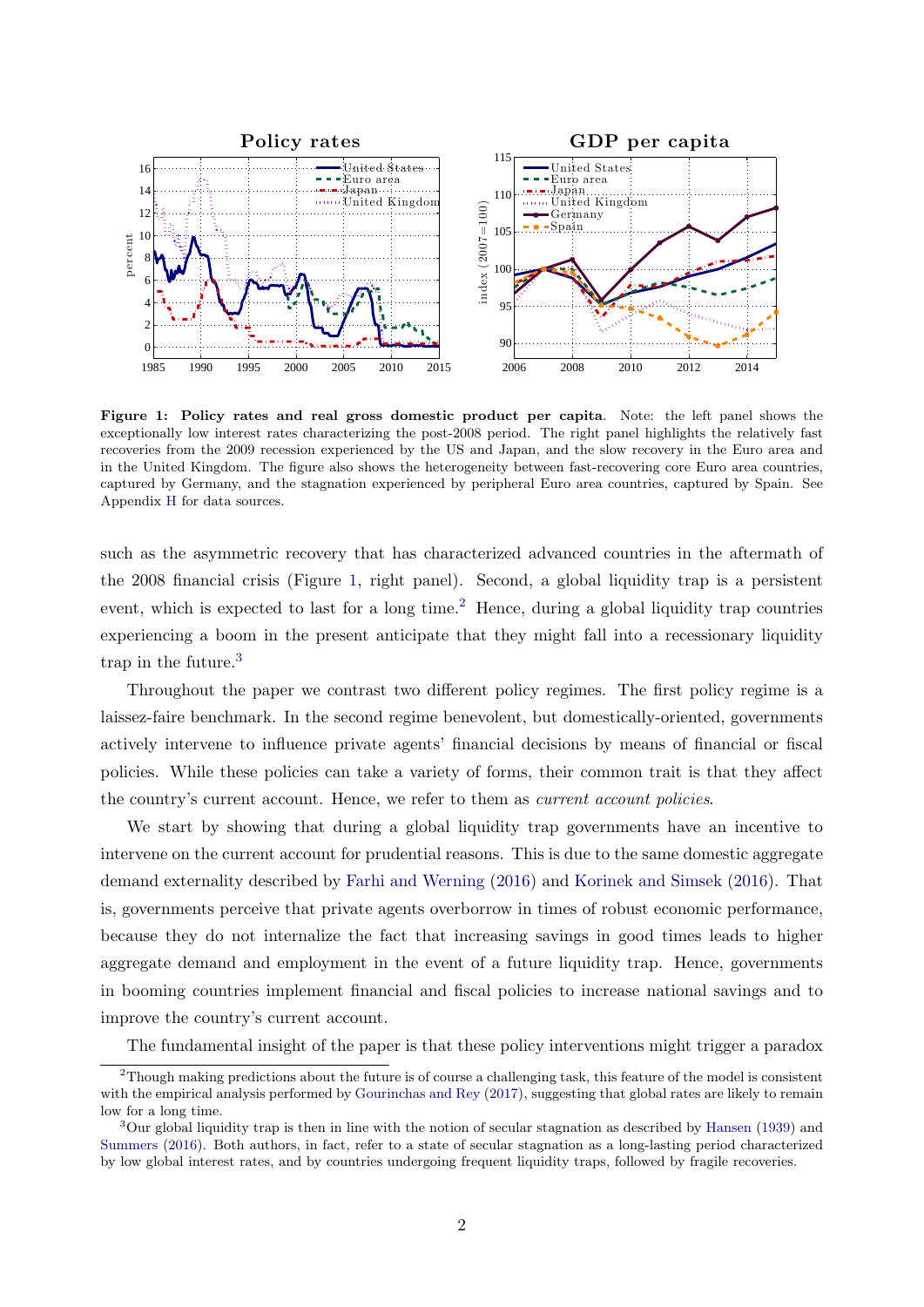of global thrift, which is essentially an international and policy-induced version of Keynes' paradox of thrift [\(Keynes,](#page-55-4) [1933\)](#page-55-4). By stimulating national savings and current account surpluses, governments in countries undergoing a period of robust economic performance increase the global supply of savings, depressing aggregate demand around the world. But central banks in countries stuck in a liquidity trap cannot respond to the drop in global demand by lowering their policy rate. As a consequence, the implementation of prudential current account policies by booming countries aggravates the recession in countries experiencing a liquidity trap.<sup>[4](#page-4-0)</sup> This effect can be so strong so that well-intended prudential policy interventions might end up exacerbating the global liquidity trap rather than mitigating it.

This result sounds a note of caution on the use of prudential policies as stabilization tools during periods of weak global aggregate demand. More precisely, in our framework it is the lack of international cooperation that can give rise to a paradox of global thrift. Key to our results, indeed, is the fact that governments in booming countries do not take into account the negative effects that policies fostering their national savings and current account surpluses have on countries stuck in a liquidity trap. Our analysis, which resonates with the logic of Keynes' Plan of 1941, thus suggests that when global aggregate demand is scarce international cooperation is needed, to ensure that current account interventions by booming countries do not impart excessive negative spillovers on the rest of the world.<sup>[5](#page-4-1)</sup>

Related literature. This paper is related to three literatures. First, the paper contributes to the emerging literature on secular stagnation in open economies [\(Caballero et al.,](#page-54-0) [2015;](#page-54-0) [Eggertsson](#page-54-1) [et al.,](#page-54-1) [2016\)](#page-54-1). As in this literature, we study a world trapped in a global liquidity trap. This is a persistent state of affairs in which global rates are low and monetary policy is frequently constrained by the zero lower bound. Both [Caballero et al.](#page-54-0) [\(2015\)](#page-54-0) and [Eggertsson et al.](#page-54-1) [\(2016\)](#page-54-1) study twocountry overlapping generations models, in which interest rates are low because of a global shortage of safe assets. Compared to these two papers, a distinctive feature of our framework is that the shortage of safe assets driving down global rates emerges from the presence of financial frictions that limits agents' ability to insure against idiosyncratic country-specific shocks. This allows us to study prudential policies, which neither [Caballero et al.](#page-54-0) [\(2015\)](#page-54-0) nor [Eggertsson et al.](#page-54-1) [\(2016\)](#page-54-1) consider, that is policy interventions that governments implement during booms to mitigate future liquidity traps.

Second, our paper is related to the work of [Farhi and Werning](#page-55-0) [\(2016\)](#page-55-0) and [Korinek and Simsek](#page-55-1) [\(2016\)](#page-55-1), who develop theories of macroprudential policy interventions based on aggregate demand externalities. In particular, these papers study optimal financial market interventions in closed or small open economies in which monetary policy is constrained by zero lower bound.<sup>[6](#page-4-2)</sup> One

<span id="page-4-0"></span><sup>&</sup>lt;sup>4</sup>Our model thus formalizes the view that the large current account surpluses that some countries, most notably Germany, have run in the aftermath of the 2008 financial crisis might have slowed down significantly the recovery in the rest of the world [\(Bernanke,](#page-54-2) [2015;](#page-54-2) [IMF,](#page-55-5) [2014;](#page-55-5) [Krugman,](#page-55-6) [2013\)](#page-55-6).

<span id="page-4-1"></span> ${}^{5}$ Chapter 4 of [Eichengreen](#page-54-3) [\(2008\)](#page-54-3) and chapter 7 of [Temin and Vines](#page-56-1) [\(2014\)](#page-56-1) are two excellent sources on Keynes' Plan of 1941. In a nutshell, Keynes envisaged the need for international rules to contain excessive current account surpluses by booming countries, on the ground that these surpluses would depress global demand.

<span id="page-4-2"></span><sup>&</sup>lt;sup>6</sup>In turn, these papers build upon [Eggertsson and Krugman](#page-54-4) [\(2012\)](#page-54-4) and [Guerrieri and Lorenzoni](#page-55-7) [\(2017\)](#page-55-7), who show that in closed economies negative financial shocks can trigger an episode of deleveraging and give rise to a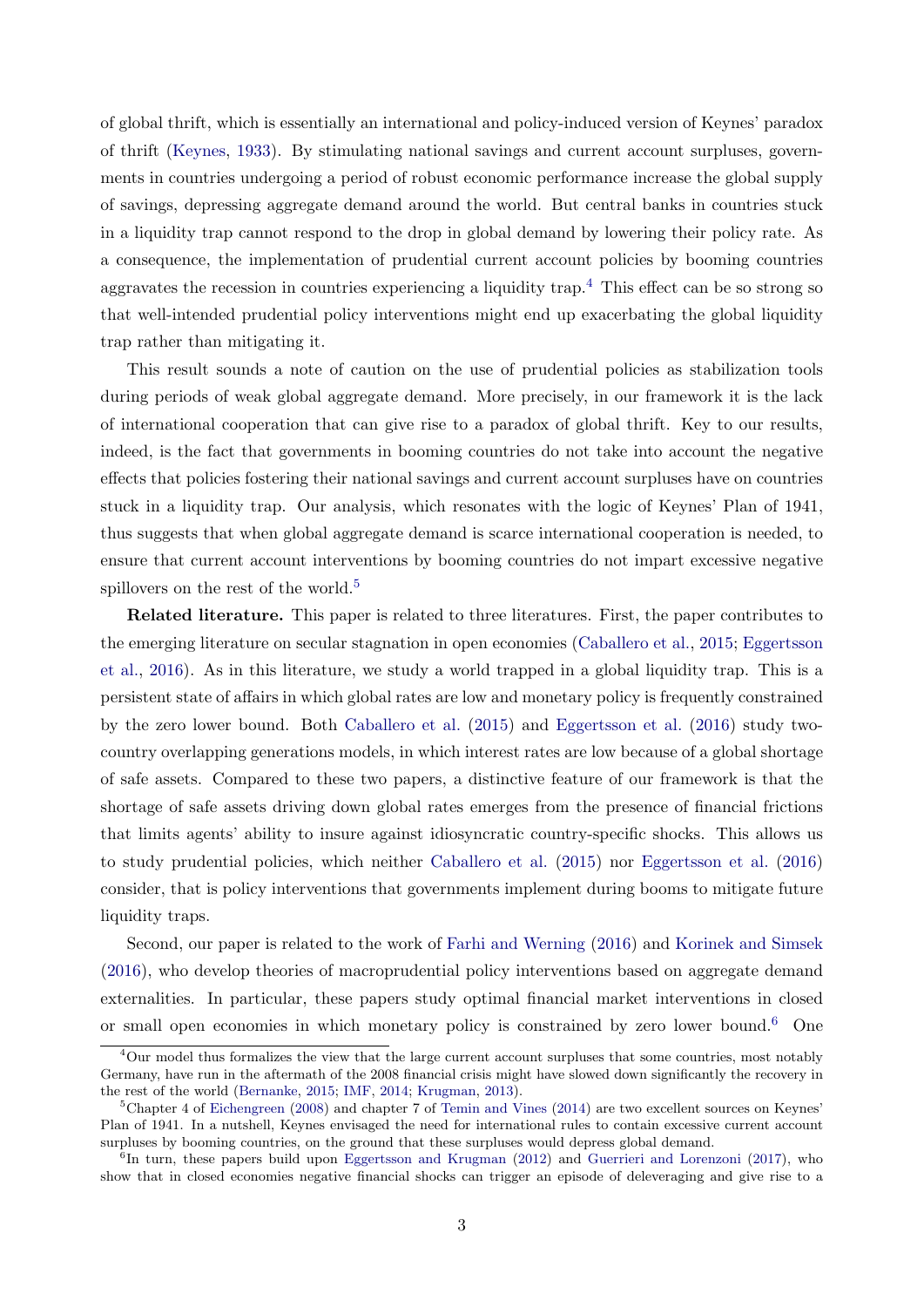of the key insights of this literature is that benevolent governments should implement prudential financial and fiscal policies when they foresee that the zero lower bound will bind in the future.[7](#page-5-0) We contribute to this literature by showing that, under certain conditions, in a financially integrated world prudential policies can backfire and give rise to a paradox of global thrift. Our results thus suggest that international cooperation is needed in order to fully exploit the stabilization benefits of prudential policies.

Third, our paper is related to the vast literature on international policy cooperation. For instance, [Obstfeld and Rogoff](#page-56-2) [\(2002\)](#page-56-2) and [Benigno and Benigno](#page-54-5) [\(2003,](#page-54-5) [2006\)](#page-54-6) study international monetary policy cooperation in models with nominal rigidities. In these frameworks, the gains from cooperation arise because individual countries have an incentive to manipulate their terms of trade at the expenses of the rest of the world. In our model, terms of trade are constant and independent of government policy, and hence terms of trade externalities are absent. [Acharya and Bengui](#page-53-0) [\(2016\)](#page-53-0) show that there are gains from international cooperation in the design of capital control policy during a temporary liquidity trap. Their focus is on capital control policies that governments implement in order to manipulate the exchange rate during a liquidity trap.<sup>[8](#page-5-1)</sup> Instead, we consider ex-ante prudential policies, that is policies that governments implement to foster national savings and current account surpluses during booms, in order to mitigate future liquidity traps. [Sergeyev](#page-56-3) [\(2016\)](#page-56-3) studies optimal monetary and financial policy in a monetary union, and shows that gains from international cooperation arise because individual countries do not internalize the impact of liquidity creation by the domestic banking sector on the rest of the world. In his framework aggregate demand and pecuniary externalities interact, and fixed exchange rates constitute the fundamental constraint on monetary policy. Instead, in our model public interventions in the financial markets are purely driven by the presence of aggregate demand externalities, and our main result is that these policies can exacerbate the inefficiencies due to the zero lower bound constraint on monetary policy.

The rest of the paper is composed by five sections. Section 2 presents a simple baseline framework of an imperfectly financially integrated world with nominal rigidities. In Section 3 we characterize the laissez-faire equilibrium, and derive conditions under which the world ends up being stuck in a global liquidity trap. We then introduce, in Section 4, current account policies and describe the paradox of global thrift. In Section 5 we extend the baseline model in several directions and perform a numerical analysis. Section 6 concludes.

recessionary liquidity trap. [Benigno and Romei](#page-54-7) [\(2014\)](#page-54-7) and [Fornaro](#page-55-8) [\(2018\)](#page-55-8), instead, study deleveraging and liquidity traps in open economies.

<span id="page-5-0"></span> ${}^{7}$ [Farhi and Werning](#page-54-8) [\(2012a,](#page-54-8)[b,](#page-54-9) [2014\)](#page-54-10) and Schmitt-Grohé and Uribe [\(2015\)](#page-56-4) study optimal financial market interventions when the constraint on monetary policy is due to fixed exchange rates.

<span id="page-5-1"></span><sup>&</sup>lt;sup>8</sup>The use of capital controls to manipulate the exchange rate during a liquidity trap is also discussed in [Korinek](#page-55-9) [\(2017\)](#page-55-9).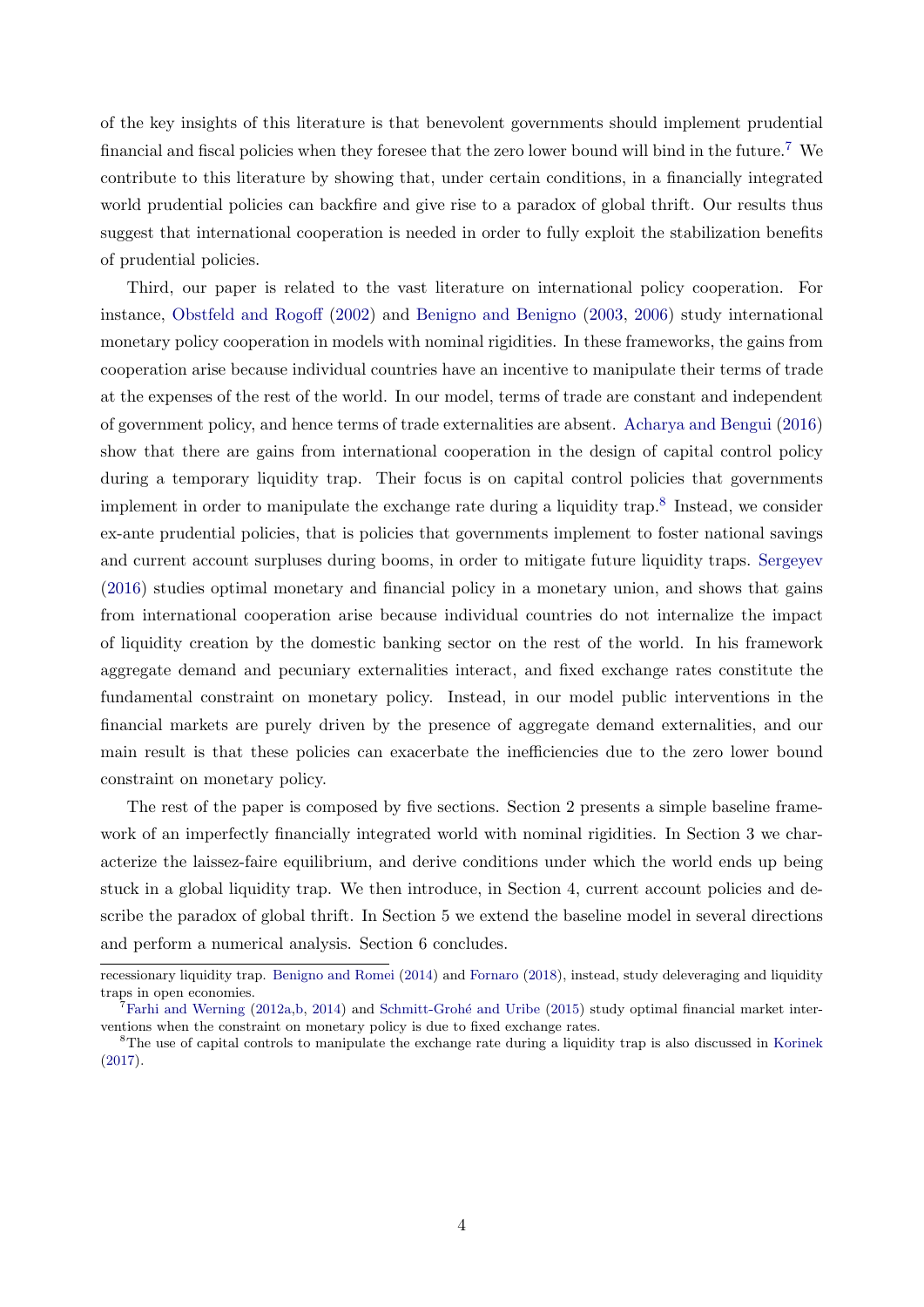## <span id="page-6-2"></span>2 Baseline model

In this section we present the baseline model that we use in our analysis of the global implications of current account policies. The model has two key elements. First, due to frictions on the credit markets agents cannot perfectly insure against shocks, giving rise to fluctuations in aggregate demand. Second, the presence of nominal rigidities and of the zero lower bound constraint on monetary policy implies that drops in aggregate demand can generate involuntary unemployment.

In order to deliver transparently the key message of the paper, our baseline model is kept voluntarily stylized. In Section [5](#page-24-0) below we examine the robustness of our results by studying an extended framework that allows for a variety of features ignored in the baseline model.

#### 2.1 Households

We consider a world composed of a continuum of measure one of small open economies indexed by  $i \in [0, 1]$ . Each economy can be thought of as a country. Time is discrete and indexed by  $t \in \{0, 1, ...\}$ . Since the presence of risk is not crucial for our results, in our baseline model there is perfect foresight. We introduce uncertainty later on in Section [5.](#page-24-0)

Each country is populated by a continuum of measure one of identical infinitely-lived households. The lifetime utility of the representative household in a generic country  $i$  is

<span id="page-6-1"></span>
$$
\sum_{t=0}^{\infty} \beta^t \log(C_{i,t}),\tag{1}
$$

where  $C_{i,t}$  denotes consumption and  $0 < \beta < 1$  is the subjective discount factor. Consumption is a Cobb-Douglas aggregate of a tradable good  $C_{i,t}^T$  and a non-tradable good  $C_{i,t}^N$ , so that  $C_{i,t}$  $(C_{i,t}^T)^{\omega} (C_{i,t}^N)^{1-\omega}$  where  $0 < \omega < 1$ .

Each household is endowed with one unit of labor. There is no disutility from working, and so households supply inelastically their unit of labor on the labor market. However, due to the presence of nominal wage rigidities to be described below, a household might be able to sell only  $L_{i,t}$  < 1 units of labor. Hence, when  $L_{i,t} = 1$  the economy operates at full employment, while when  $L_{i,t}$  < 1 there is involuntary unemployment and the economy operates below capacity.

Households can trade in one-period real and nominal bonds. Real bonds are denominated in units of the tradable consumption good and pay the gross interest rate  $R_t$ . The interest rate on real bonds is common across countries, and  $R_t$  can be interpreted as the *world interest rate*. Nominal bonds are denominated in units of the domestic currency and pay the gross nominal interest rate  $R_{i,t}^n$ .  $R_{i,t}^n$  is the interest rate controlled by the central bank, and thus can be thought of as the domestic policy rate.<sup>[9](#page-6-0)</sup>

<span id="page-6-0"></span><sup>9</sup>Alternatively, we could allow households to trade nominal bonds denominated in foreign currencies. Given the structure of the economy, however, allowing households to trade foreign nominal bonds would not affect the equilibrium allocation of the baseline model.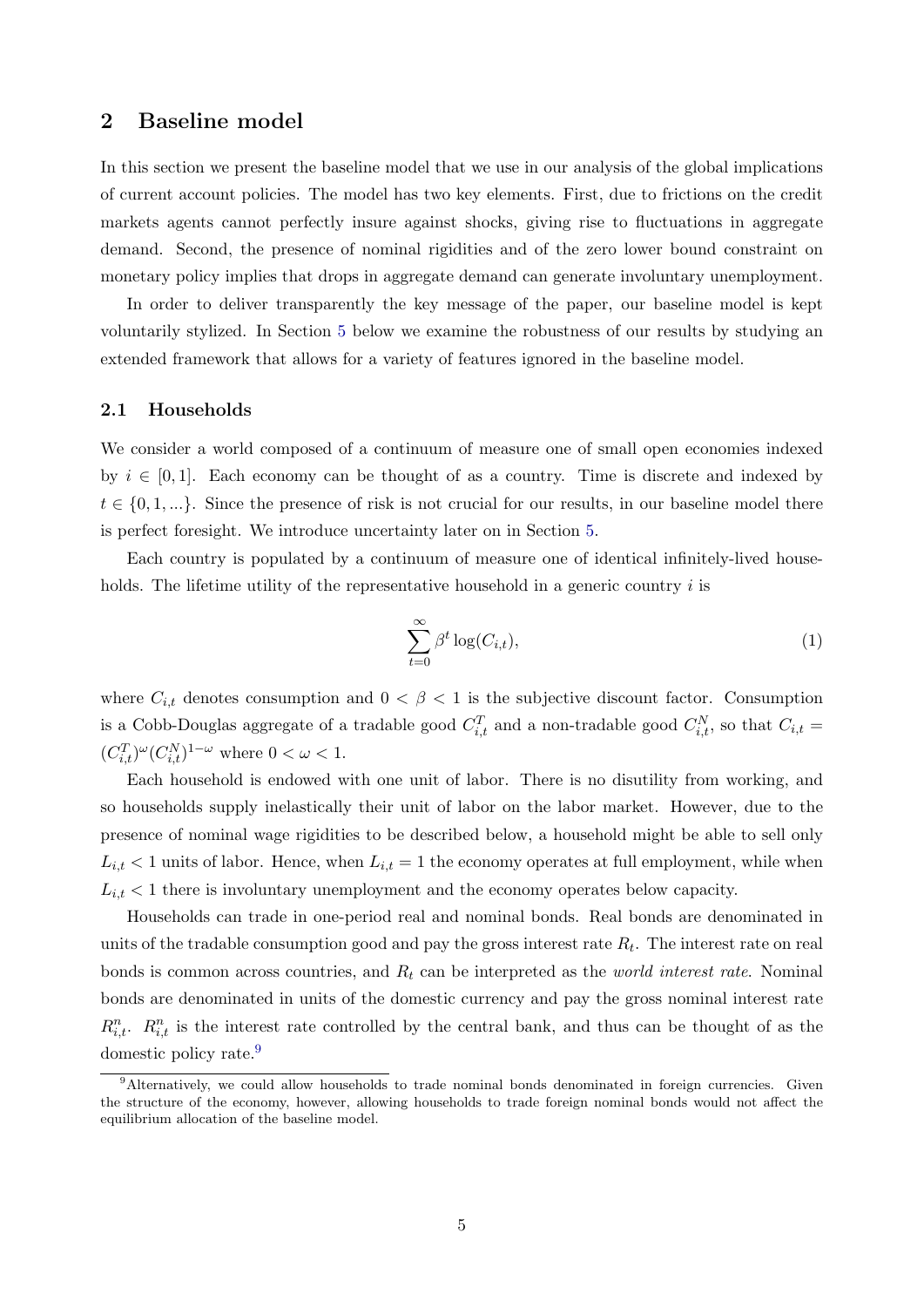The household budget constraint in terms of the domestic currency is

<span id="page-7-0"></span>
$$
P_{i,t}^T C_{i,t}^T + P_{i,t}^N C_{i,t}^N + P_{i,t}^T B_{i,t+1} + B_{i,t+1}^n = W_{i,t} L_{i,t} + P_{i,t}^T Y_{i,t}^T + P_{i,t}^T R_{t-1} B_{i,t} + R_{i,t-1}^n B_{i,t}^n.
$$
 (2)

The left-hand side of this expression represents the household's expenditure.  $P_{i,t}^T$  and  $P_{i,t}^N$  denote respectively the price of a unit of tradable and non-tradable good in terms of country i currency. Hence,  $P_{i,t}^T C_{i,t}^T + P_{i,t}^N C_{i,t}^N$  is the total nominal expenditure in consumption.  $B_{i,t+1}$  and  $B_{i,t+1}^n$  denote respectively the purchase of real and nominal bonds made by the household at time t. If  $B_{i,t+1} < 0$ or  $B_{i,t+1}^n < 0$  the household is holding a debt.

The right-hand side captures the household's income.  $W_{i,t}$  denotes the nominal wage, and hence  $W_{i,t}L_{i,t}$  is the household's labor income. Labor is immobile across countries and so wages are country-specific.  $Y_{i,t}^T$  is an endowment of tradable goods received by the household. Changes in  $Y_{i,t}^T$  can be interpreted as movements in the quantity of tradable goods available in the economy, or as shocks to the country's terms of trade.  $P_{i,t}^T R_{t-1} B_{i,t}$  and  $R_{i,t-1}^n B_{i,t}^n$  represent the gross returns on investment in bonds made at time  $t - 1$ .

There is a limit to the amount of debt that a household can take. In particular, the end-ofperiod bond position has to satisfy

<span id="page-7-1"></span>
$$
B_{i,t+1} + \frac{B_{i,t+1}^n}{P_{i,t}^T} \ge -\kappa_{i,t},
$$
\n(3)

where  $\kappa_{i,t} > 0$ . In words, the maximum amount of debt that a household can take is equal to  $\kappa_{i,t}$ units of tradable goods.

The household's optimization problem consists in choosing a sequence  $\{C_{i,t}^T, C_{i,t}^N, B_{i,t+1}, B_{i,t+1}^n\}_{t=1}^n$ to maximize lifetime utility [\(1\)](#page-6-1), subject to the budget constraint [\(2\)](#page-7-0) and the borrowing limit [\(3\)](#page-7-1), taking initial wealth  $P_0^T R_{-1} B_{i,0}^n + R_{i,-1}^n B_{i,0}^n$ , a sequence for income  $\{W_{i,t} L_{i,t} + P_{i,t}^T Y_{i,t}^T\}_t$ , and prices  $\{R_t, R_{i,t}^n, P_{i,t}^T, P_{i,t}^N\}_t$  as given. The household's first-order conditions can be written as

<span id="page-7-2"></span>
$$
\frac{\omega}{C_{i,t}^T} = R_t \frac{\beta \omega}{C_{i,t+1}^T} + \mu_{i,t} \tag{4}
$$

<span id="page-7-3"></span>
$$
\frac{\omega}{C_{i,t}^T} = \frac{R_{i,t}^n P_{i,t}^T}{P_{i,t+1}^T} \frac{\beta \omega}{C_{i,t+1}^T} + \mu_{i,t}
$$
\n(5)

<span id="page-7-4"></span>
$$
B_{i,t+1} + \frac{B_{i,t+1}^n}{P_{i,t}^T} \ge -\kappa_{i,t} \quad \text{with equality if} \quad \mu_{i,t} > 0 \tag{6}
$$

<span id="page-7-5"></span>
$$
C_{i,t}^N = \frac{1 - \omega}{\omega} \frac{P_{i,t}^T}{P_{i,t}^N} C_{i,t}^T,
$$
\n<sup>(7)</sup>

where  $\mu_{i,t}$  is the nonnegative Lagrange multiplier associated with the borrowing constraint. Equations [\(4\)](#page-7-2) and [\(5\)](#page-7-3) are the Euler equations for, respectively, real and nominal bonds. Equation [\(6\)](#page-7-4) is the complementary slackness condition associated with the borrowing constraint. Equation [\(7\)](#page-7-5) determines the optimal allocation of consumption expenditure between tradable and non-tradable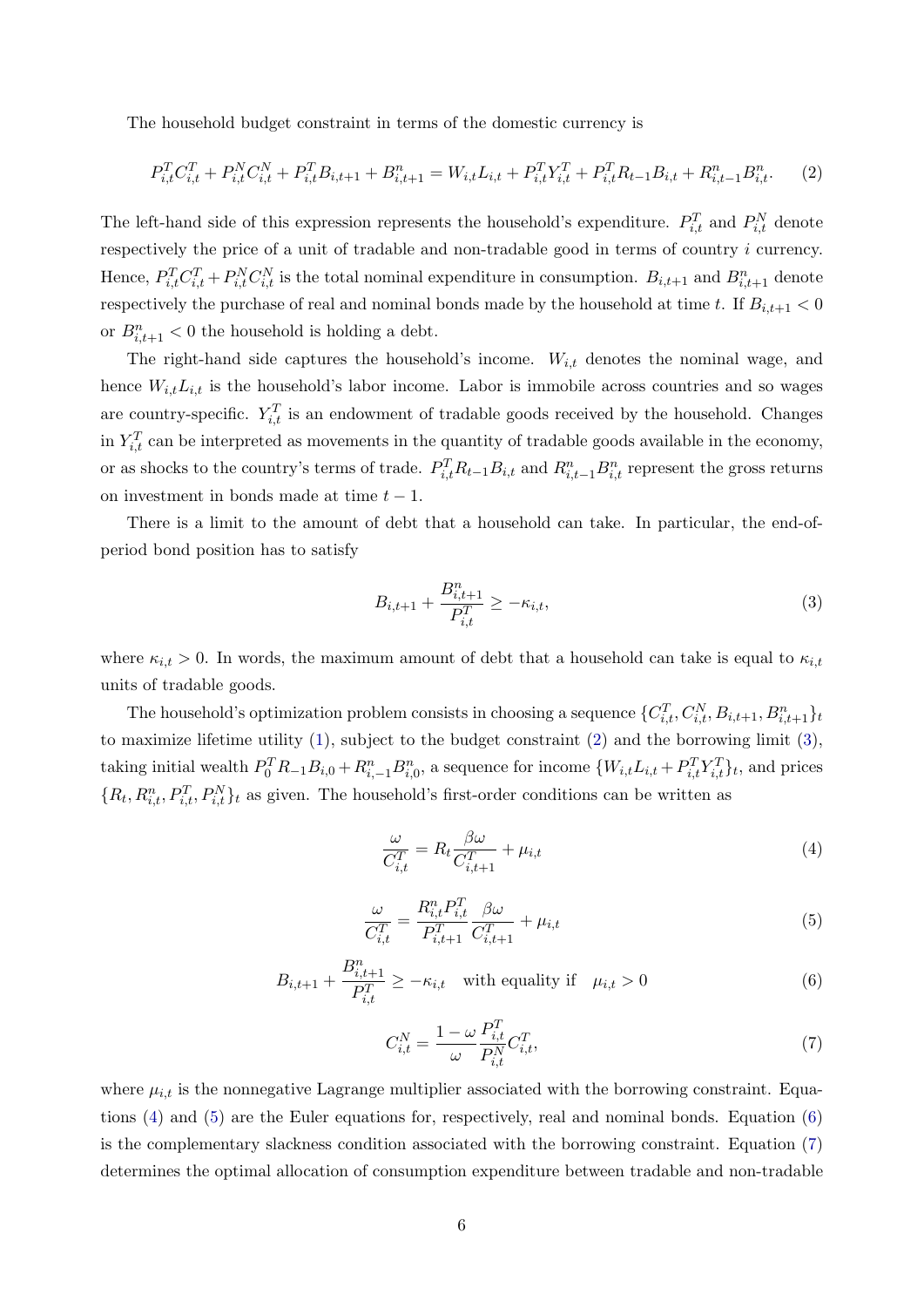goods. Naturally, demand for non-tradables is decreasing in their relative price  $P_{i,t}^{N}/P_{i,t}^{T}$ . Moreover, demand for non-tradables is increasing in  $C_{i,t}^T$ , due to households' desire to consume a balanced basket between tradable and non-tradable goods.

#### 2.2 Exchange rates, interest rates and aggregate demand

In our model, monetary policy affects the real economy through its impact on households' expenditure on non-tradable goods. Before moving on, it is then useful to illustrate the channels through which the policy rate and the world interest rate affect demand for non-tradables.

Let us start by establishing a link between demand for non-tradable goods and the exchange rate. Since the law of one price holds for the tradable good we have that  $10$ 

<span id="page-8-1"></span>
$$
P_{i,t}^T = S_{i,t} P_t^T,\tag{8}
$$

where  $P_t^T \equiv \exp\left(\int_0^1 \log P_{j,t}^T dj\right)$  is the average world price of tradables, while  $S_{i,t}$  is the effective nominal exchange rate of country i, defined so that an increase in  $S_{i,t}$  corresponds to a nominal depreciation.

To gain intuition let us now keep  $P_{i,t}^N$  and  $P_t^T$  constant, so that the nominal and the real exchange rate move together. Then equations [\(7\)](#page-7-5) and [\(8\)](#page-8-1) jointly imply that an exchange rate depreciation increases demand for non-tradable goods. Intuitively, when the exchange rate depreciates the relative price of non-tradables falls, inducing households to switch expenditure away from tradable goods and toward non-tradable goods.

We now relate the exchange rate to the policy and the world interest rates. Combining [\(4\)](#page-7-2) and [\(5\)](#page-7-3) gives a no arbitrage condition between real and nominal bonds

<span id="page-8-2"></span>
$$
R_{i,t}^{n} = R_t \frac{P_{i,t+1}^T}{P_{i,t}^T}.
$$
\n(9)

This is a standard uncovered interest parity condition, equating the nominal interest rate to the real interest rate multiplied by expected inflation. Since real bonds are denominated in units of the tradable good, the relevant inflation rate is tradable price inflation. Combining this expression with [\(8\)](#page-8-1) gives

$$
R_{i,t}^n = R_t \frac{S_{i,t+1}}{S_{i,t}} \frac{P_{t+1}^T}{P_t^T}.
$$

Taking everything else as given, this expression implies that a drop in  $R_{i,t}^n$  produces a rise in  $S_{i,t}$ . In words, a fall in the policy rate leads to an exchange rate depreciation, which induces households to switch expenditure out of tradable goods and toward non-tradables. Through this channel, a cut in the policy rate boosts demand for non-tradable goods. Conversely, a fall in the world interest

<span id="page-8-0"></span><sup>&</sup>lt;sup>10</sup>To derive this expression, consider that by the law of one price it must be that  $P_{i,t}^T = S_{i,t}^j P_{j,t}^T$ , for any i and j, where  $S_{i,t}^j$  is defined as the nominal exchange rate between country i's and j's currencies, that is the units of country i's currency needed to buy one unit of country j's currency. Taking logs and integrating across j gives  $P_{i,t}^T = S_{i,t} P_t^T$ , where  $S_{i,t} \equiv \exp\left(\int_0^1 \log S_{i,t}^j dj\right)$  and  $P_t^T \equiv \exp\left(\int_0^1 \log P_{j,t}^T dj\right)$ .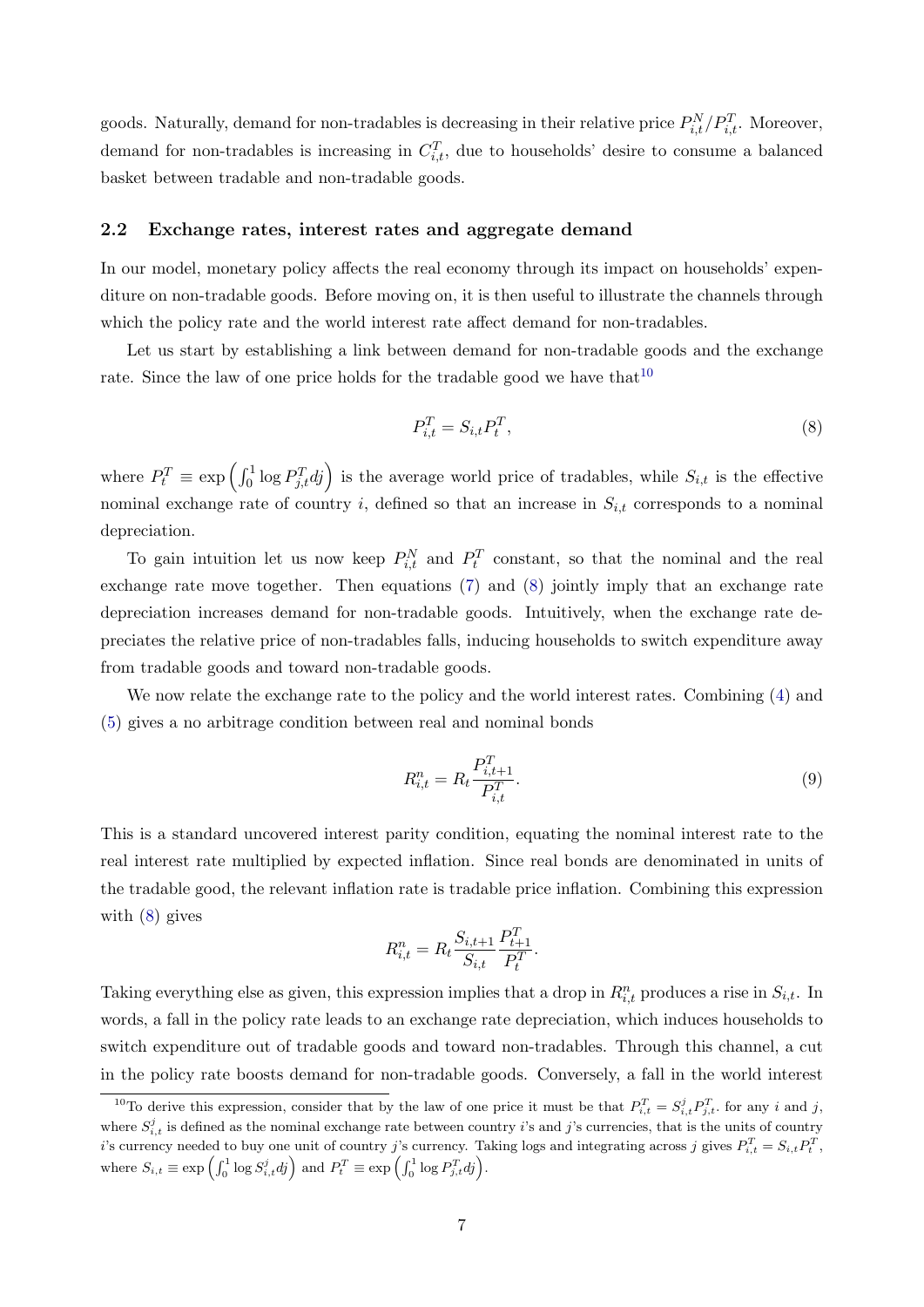rate  $R_t$  generates an exchange rate appreciation which, due to its expenditure switching effect, depresses demand for non-tradables.

To capture these effects more compactly, it is useful to combine [\(7\)](#page-7-5) and [\(9\)](#page-8-2) into a single aggregate demand (AD) equation

<span id="page-9-0"></span>
$$
C_{i,t}^{N} = \frac{R_t \pi_{i,t+1}}{R_{i,t}^{n}} \frac{C_{i,t}^{T}}{C_{i,t+1}^{T}} C_{i,t+1}^{N},
$$
\n(AD)

where  $\pi_{i,t} \equiv P_{i,t}^N / P_{i,t-1}^N$ . This expression is essentially an open-economy version of the New-Keynesian aggregate demand block. As in the standard closed-economy New-Keynesian model, demand for non-tradable consumption is decreasing in the real interest rate  $R_{i,t}^n / \pi_{i,t+1}$  and increasing in future non-tradable consumption  $C_{i,t+1}^N$ . In addition, changes in the consumption of tradable goods act as demand shifters. As already explained, a higher current consumption of tradable goods increases the current demand for non-tradables. Instead, a higher future consumption of tradables induces households to postpone their non-tradable consumption, thus depressing current demand for non-tradable goods. Finally, due to the expenditure switching effect just discussed, a lower world interest rate is associated with lower demand for non-tradable consumption.

#### 2.3 Firms and nominal rigidities

Non-traded output  $Y_{i,t}^N$  is produced by a large number of competitive firms. Labor is the only factor of production, and the production function is  $Y_{i,t}^N = L_{i,t}$ . Profits are given by  $P_{i,t}^N Y_{i,t}^N - W_{i,t} L_{i,t}$ , and the zero profit condition implies that in equilibrium  $P_{i,t}^N = W_{i,t}$ .

We introduce nominal rigidities by assuming, in the spirit of [Akerlof et al.](#page-54-11) [\(1996\)](#page-54-11), that nominal wages are subject to the downward rigidity constraint

$$
W_{i,t} \ge \gamma W_{i,t-1},
$$

where  $\gamma > 0$ . This formulation captures in a simple way the presence of frictions to the downward adjustment of nominal wages, which might prevent the labor market from clearing. In fact, equilibrium on the labor market is captured by the condition

$$
L_{i,t} \le 1, \quad W_{i,t} \ge \gamma W_{i,t-1} \quad \text{with complementary slackness.} \tag{10}
$$

This condition implies that unemployment arises only if the constraint on wage adjustment binds.

#### 2.4 Monetary policy and inflation

We describe monetary policy in terms of targeting rules. In particular, we consider central banks that target inflation of the domestically-produced good. More formally, the objective of the central bank is to set  $\pi_{i,t} = \bar{\pi}$ , where  $\bar{\pi}$  is the central bank's inflation target. Throughout the paper we focus on the case  $\bar{\pi} > \gamma$ , so that when the inflation target is attained the economy operates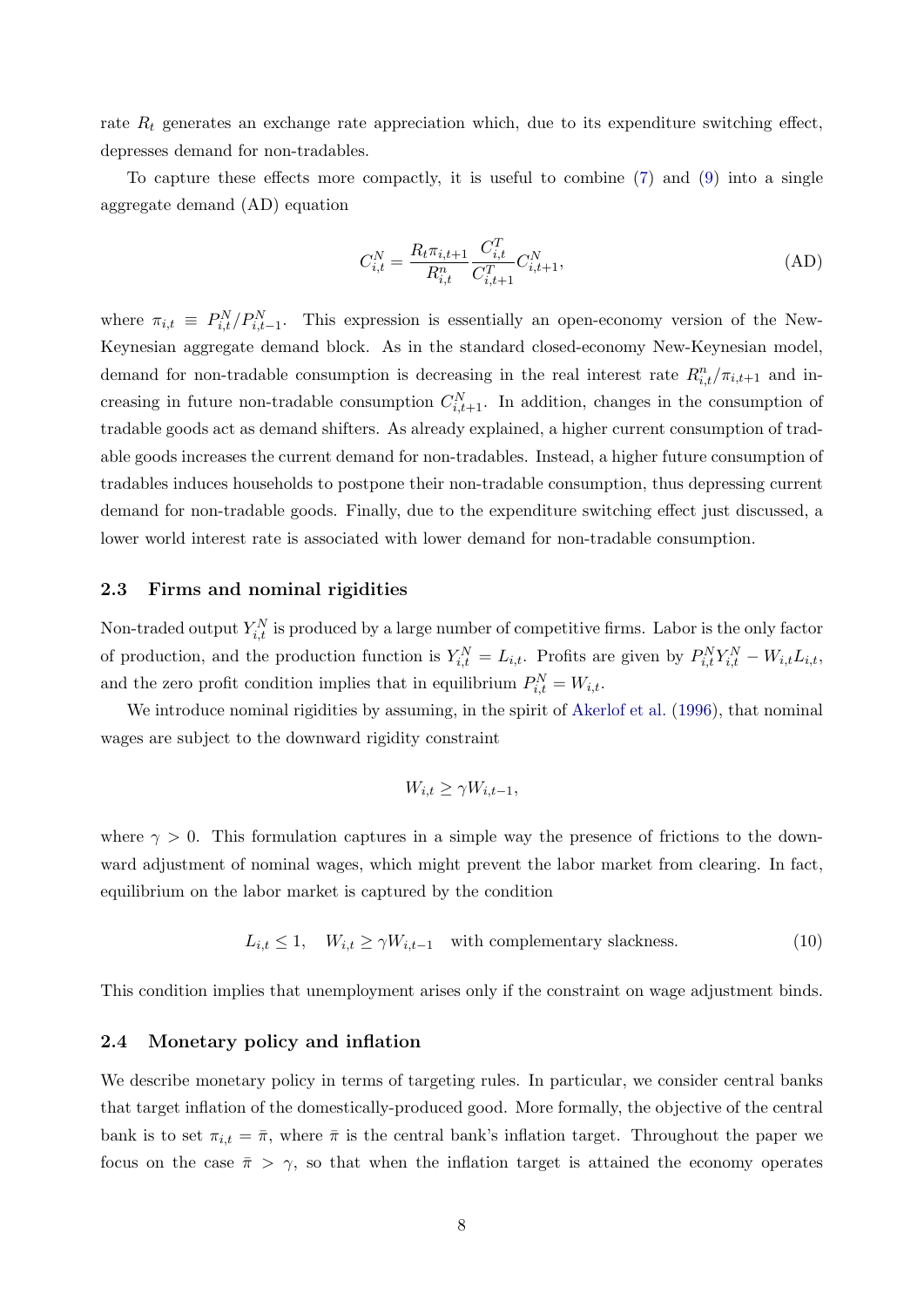at full employment  $(\pi_{i,t} = \bar{\pi} \to L_{i,t} = 1)$ . Hence, monetary policy faces no conflict between stabilizing inflation and attaining full employment, thus mimicking the divine coincidence typical of the baseline New Keynesian model (Blanchard and Galí, [2007\)](#page-54-12).<sup>[11](#page-10-0)</sup>

The central bank runs monetary policy by setting the nominal interest rate  $R_{i,t}^n$ , subject to the zero lower bound constraint  $R_{i,t}^n \geq 1.1^2$  Monetary policy can then be captured by the following monetary policy  $(MP)$  rule<sup>[13](#page-10-2)</sup>

<span id="page-10-5"></span><span id="page-10-3"></span>
$$
R_{i,t}^{n} = \begin{cases} \geq 1 & \text{if } Y_{i,t}^{N} = 1, \pi_{i,t} = \bar{\pi} \\ = 1 & \text{if } Y_{i,t}^{N} < 1, \pi_{i,t} = \gamma, \end{cases} \tag{MP}
$$

where we have used [\(10\)](#page-9-0) and the equilibrium relationships  $W_{i,t} = P_{i,t}^N$  and  $L_{i,t} = Y_{i,t}^N$ . The [\(MP\)](#page-10-3) equation captures the fact that unemployment  $(Y_{i,t}^N < 1)$  arises only if the central bank is constrained by the zero lower bound  $(R_{i,t}^n = 1)$ . As we show in Appendix [D,](#page-43-0) this policy is also constrained efficient as long as the central bank operates under discretion, and faces an arbitrarily small cost from deviating from its inflation target.<sup>[14](#page-10-4)</sup>

It turns out that changes in inflation do not play any major role in our analysis. Hence, in what follows we will focus on the constant-inflation limit  $\bar{\pi} \to \gamma$ . This corresponds to an extremely flat Phillips curve, such that changes in unemployment do not significantly affect inflation. While this assumption is by no mean crucial for our results, it allows to streamline the exposition and simplifies the derivation of some of the results that follow.

#### 2.5 Market clearing and definition of competitive equilibrium

Since households inside a country are identical, we can interpret equilibrium quantities as either household or country specific. For instance, the end-of-period net foreign asset position of country i is equal to the end-of-period holdings of bonds of the representative household,  $NFA_{i,t} = B_{i,t+1} +$  $B_{i,t+1}^n/P_{i,t}^T$ . Throughout, we focus on equilibria in which nominal bonds are in zero net supply, so

$$
R_{i,t}^{n} = \max\left(\bar{R}_{i,t}^{n}\left(\frac{\pi_{i,t}}{\bar{\pi}}\right)^{\phi_{\pi}}, 1\right),\,
$$

<span id="page-10-0"></span><sup>&</sup>lt;sup>11</sup>Since only the non-tradable good is produced, we are in practice assuming that the central bank follows a policy of producer price inflation targeting. This is a common assumption in the open economy monetary literature. Another option is to consider a central bank that targets consumer price inflation. We have experimented with this possibility, and found that the results are robust to this alternative monetary policy target. The analysis is available upon request.

<span id="page-10-1"></span><sup>&</sup>lt;sup>12</sup>We provide in Appendix [C](#page-42-0) some possible microfoundations for this constraint. In practice, the lower bound on the nominal interest rate is likely to be slightly negative. In this paper, with a slight abuse of language, we will refer the the lower bound on  $R_{i,t}^n$  as the zero lower bound. It should be clear, though, that conceptually it makes no difference between a small positive or a small negative lower bound.

<span id="page-10-2"></span><sup>&</sup>lt;sup>13</sup>One could think of the central bank as setting  $R_{i,t}^n$  according to the rule

where  $\bar{R}_{i,t}^n$  is the value of  $R_{i,t}^n$  consistent with  $\pi_{i,t} = \bar{\pi}$ . In the baseline model we focus on the limit  $\phi_{\pi} \to \infty$ . This means that the inflation target can be missed only if the zero lower bound constraint binds.

<span id="page-10-4"></span> $14$ Deviating from the inflation target could be costly for the central bank due to institutional reasons, capturing the price stability mandate characterizing central banks in most advanced countries. Alternatively one could assume, as in the standard New Keynesian model, that deviations of inflation from target are costly because they distort relative prices.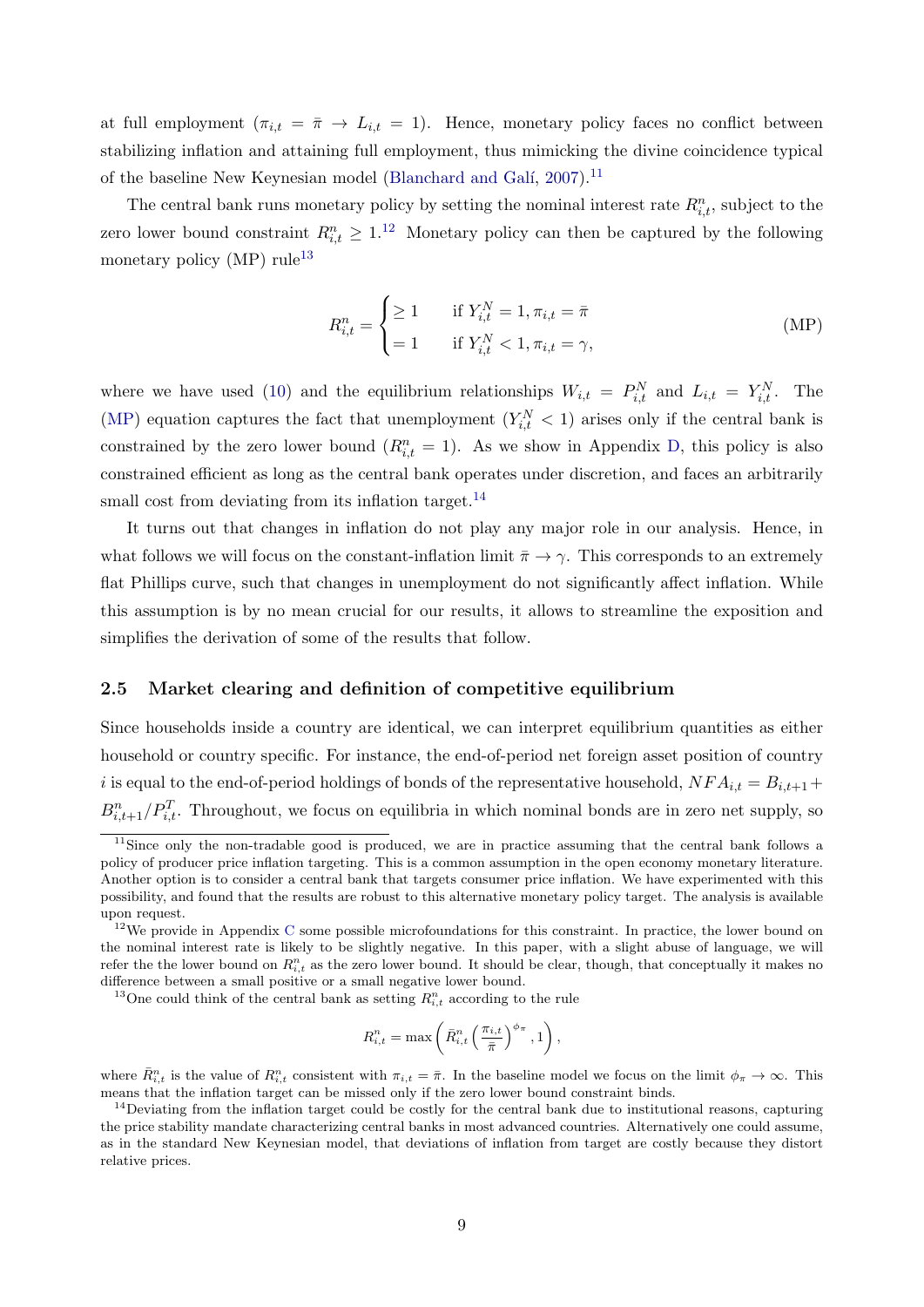that

$$
B_{i,t}^n = 0,\t\t(11)
$$

for all  $i$  and  $t$ . This implies that the net foreign asset position of a country is exactly equal to its investment in real bonds, i.e.  $NFA_{i,t} = B_{i,t+1}.$ 

Market clearing for the non-tradable consumption good requires that in every country consumption is equal to production

<span id="page-11-0"></span>
$$
C_{i,t}^N = Y_{i,t}^N. \tag{12}
$$

Instead, market clearing for the tradable consumption good requires

<span id="page-11-1"></span>
$$
C_{i,t}^T = Y_{i,t}^T + R_{t-1}B_{i,t} - B_{i,t+1}.
$$
\n(13)

This expression can be rearranged to obtain the law of motion for the stock of net foreign assets owned by country  $i$ , i.e. the current account

$$
NFA_{i,t} - NFA_{i,t-1} = CA_{i,t} = Y_{i,t}^T - C_{i,t}^T + B_{i,t} (R_{t-1} - 1).
$$

As usual, the current account is given by the sum of net exports,  $Y_{i,t}^T - C_{i,t}^T$ , and net interest payments on the stock of net foreign assets owned by the country at the start of the period,  $B_{i,t}(R_{t-1}-1).$ 

Finally, in every period the world consumption of the tradable good has to be equal to world production,  $\int_0^1 C_{i,t}^T \, \mathrm{d}i = \int_0^1 Y_{i,t}^T \, \mathrm{d}i$ . This equilibrium condition implies that bonds are in zero net supply at the world level

<span id="page-11-2"></span>
$$
\int_0^1 B_{i,t+1} \, \mathrm{d}i = 0. \tag{14}
$$

We are now ready to define a competitive equilibrium.

Definition 1 Competitive equilibrium. A competitive equilibrium is a path of real allocations  $\{C_{i,t}^T, C_{i,t}^N, Y_{i,t}^N, B_{i,t+1}, B_{i,t+1}^n, \mu_{i,t}\}_{i,t}$ , policy rates  $\{R_{i,t}^n\}_{i,t}$  and world interest rate  $\{R_t\}_t$ , satisfying  $(4), (6), (11), (12), (13), (14), (AD)$  $(4), (6), (11), (12), (13), (14), (AD)$  $(4), (6), (11), (12), (13), (14), (AD)$  $(4), (6), (11), (12), (13), (14), (AD)$  $(4), (6), (11), (12), (13), (14), (AD)$  $(4), (6), (11), (12), (13), (14), (AD)$  $(4), (6), (11), (12), (13), (14), (AD)$  $(4), (6), (11), (12), (13), (14), (AD)$  $(4), (6), (11), (12), (13), (14), (AD)$  $(4), (6), (11), (12), (13), (14), (AD)$  $(4), (6), (11), (12), (13), (14), (AD)$  $(4), (6), (11), (12), (13), (14), (AD)$  $(4), (6), (11), (12), (13), (14), (AD)$  $(4), (6), (11), (12), (13), (14), (AD)$  and  $(MP)$  $(MP)$  $(MP)$  given a path of endowments  ${Y_{i,t}^T}_{i,t}$ , a path for the borrowing limits  $\{\kappa_{i,t}\}_{i,t}$ , and initial conditions  $\{B_{i,0}\}_{i}$ .

#### <span id="page-11-3"></span>2.6 Some useful simplifying assumptions

We now make some simplifying assumptions that allow us to solve analytically the baseline model. We will relax these assumptions in Section [5,](#page-24-0) where we study the extended model.

We want to consider a world in which the global supply of saving instruments is limited, and in which borrowing constraints are tight. The simplest way to formalize this idea is to focus on the limit  $\kappa_{i,t} = \kappa \to 0$  for all i and t, so that households cannot take any (significant amount of) debt. This corresponds to a zero liquidity economy, in the spirit of [Werning](#page-56-5) [\(2015\)](#page-56-5). Later on, in Section [5,](#page-24-0) we will relax this assumption and allow households to take some debt.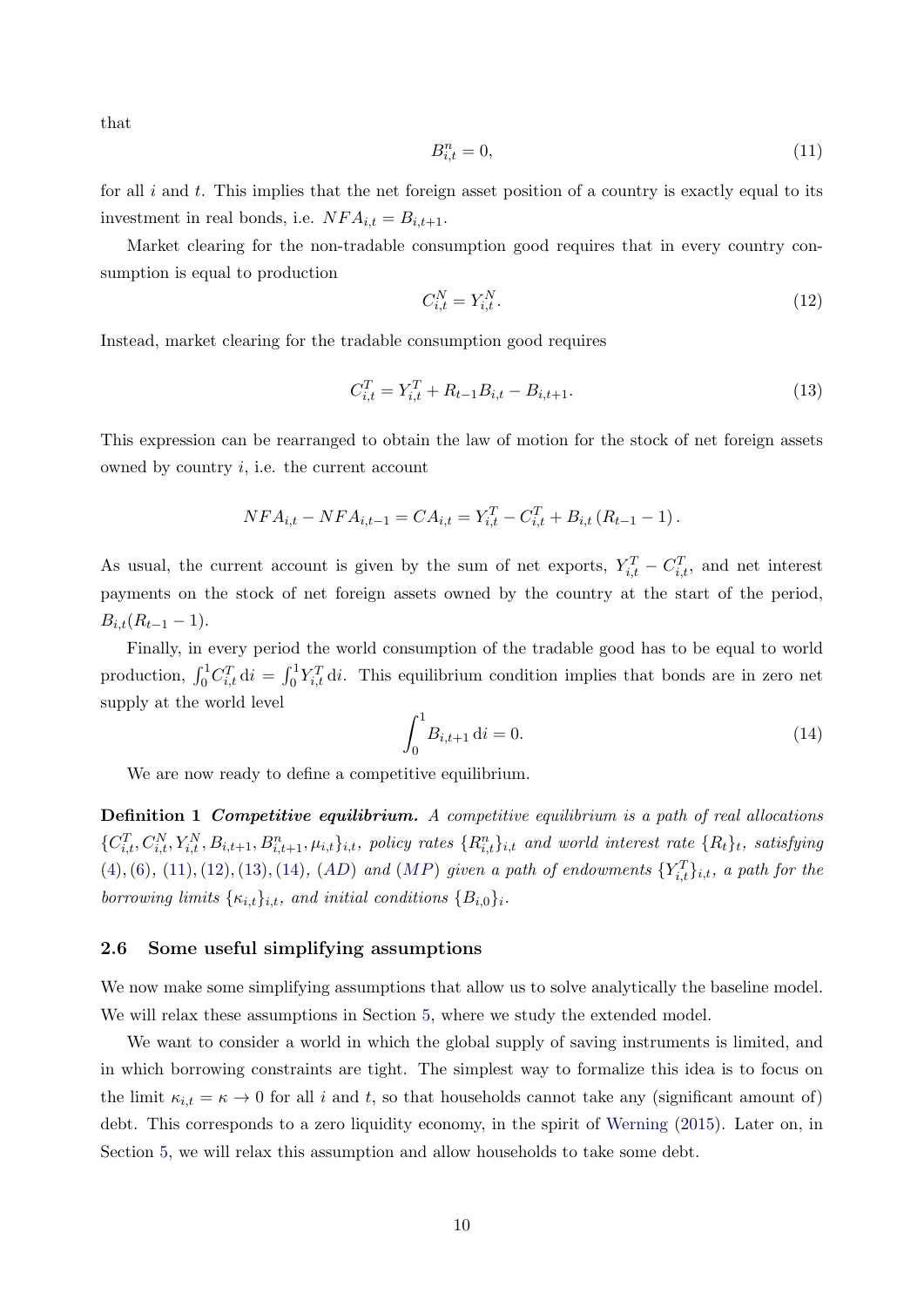We also focus on a specific process for the tradable endowment. We consider a case in which there are two possible realizations of the tradable endowment: high  $(Y_h^T)$  and low  $(Y_l^T)$  with  $Y_l^T$   $\langle Y_l^T \rangle$ . We assume that half of the countries receives  $Y_h^T$  in even periods and  $Y_l^T$  in odd periods. Symmetrically, the other half receives  $Y_l^T$  during even periods and  $Y_h^T$  during odd periods. From now on, we will say that a country with  $Y_{i,t}^T = Y_h^T$  is in the high state, while a country with  $Y_{i,t}^T = Y_l^T$  is in the low state. This endowment process captures in a tractable way an environment in which countries are hit by asymmetric shocks.

Finally, we are interested in studying stationary equilibria in which the world interest rate and the net foreign asset distribution are constant. This requires that the initial bond position satisfies  $B_{i,0} \approx 0$  for every country i, which we assume throughout our analysis of the baseline model. Moreover, we focus on equilibria in which all the countries with the same endowment shock behave symmetrically. Hence, with a slight abuse of notation, we will sometime omit the  $i$  subscripts, and denote with a h  $(l)$  subscript variables pertaining to countries in the high (low) state.

## 3 Equilibrium under laissez faire

In this Section we characterize the equilibrium under laissez faire. This will serve as a benchmark against which to contrast the equilibrium with government intervention through fiscal and financial policy. We start by solving for the behavior of a single small open economy, taking the world interest rate as given. We then turn to the global equilibrium, in which the world interest rate is endogenously determined.

#### 3.1 Small open economy

To streamline the exposition, we impose some restrictions on the world interest rate. We will later show that these restrictions emerge naturally in the global equilibrium.

#### **Assumption 1** The world interest rate is constant  $(R_t = R \text{ for all } t)$  and satisfies  $\beta R < 1$ .

Solving for the path of tradable consumption is straightforward. Intuitively, households smooth tradable consumption by saving in the high state, when the endowment is high, and borrowing in the low state, when the endowment is low. More precisely, from period 0 on the economy enters a stationary equilibrium in which households purchase  $B_{h,t+1} = B_h \geq -\kappa \approx 0$  bonds in the high state, while the borrowing constraint binds in the low state, so that  $B_{l,t+1} = B_l = -\kappa \approx 0$ . The Euler equation [\(4\)](#page-7-2) in the high state then implies

<span id="page-12-1"></span><span id="page-12-0"></span>
$$
\frac{1}{C_h^T} \ge \beta R \frac{1}{C_l^T},\tag{15}
$$

where we have removed the time subscripts to simplify notation. Combining this expression with the resource constraint [\(13\)](#page-11-1) and using  $B_l \approx 0$  gives the optimal demand for bonds in the high state

<span id="page-12-2"></span>
$$
B_h = \max\left\{\frac{\beta}{1+\beta}\left(Y_h^T - \frac{Y_l^T}{\beta R}\right), -\kappa\right\}.
$$
\n(16)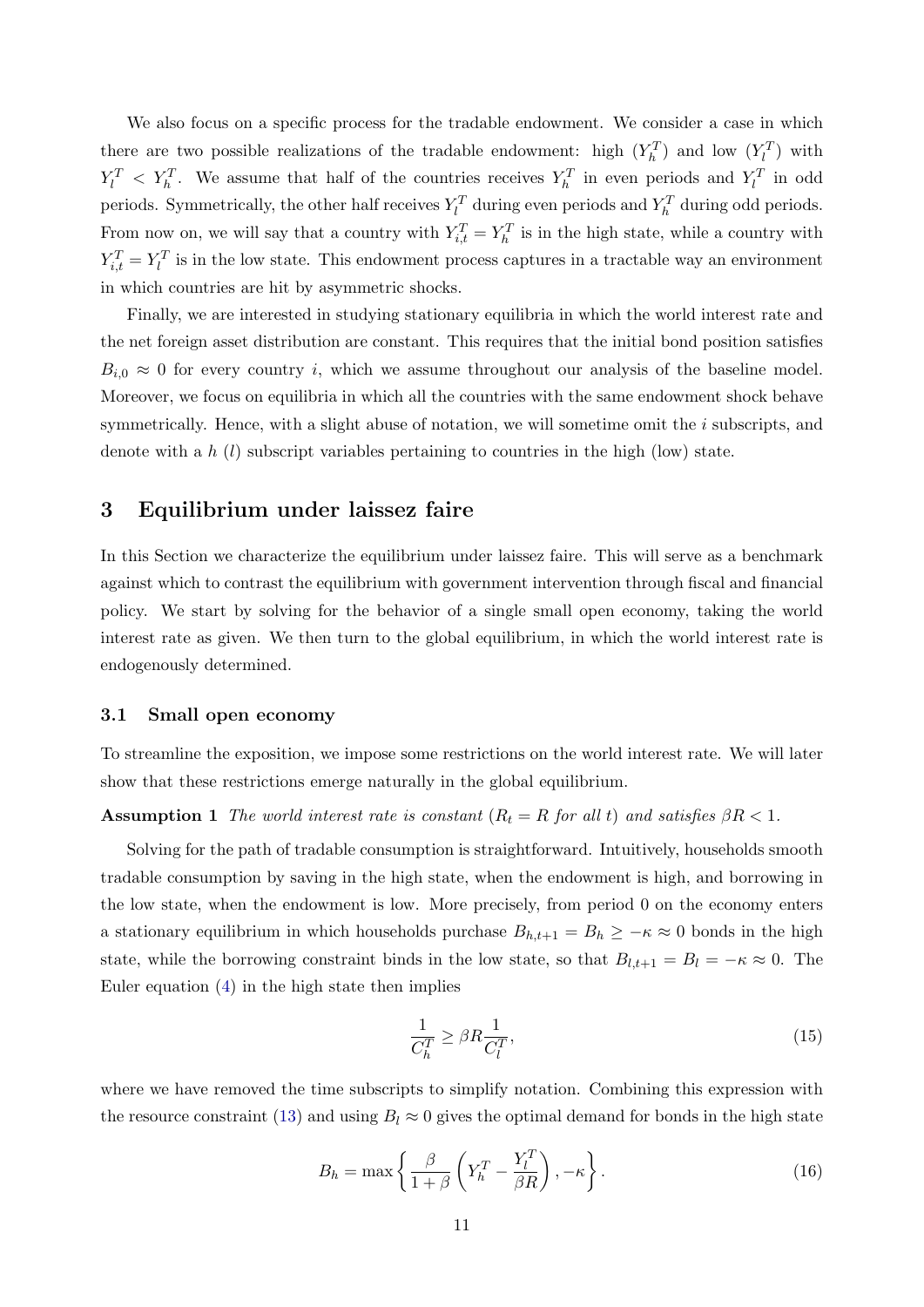From this expression it is then easy to solve for  $C_l^T$  and  $C_h^T$  using

<span id="page-13-5"></span>
$$
C_h^T = Y_h^T - B_h \tag{17}
$$

<span id="page-13-6"></span>
$$
C_l^T = Y_l^T + RB_h. \tag{18}
$$

Notice that, since  $\beta R < 1$  and  $Y_h^T > Y_l^T$ , the equilibrium is such that  $C_h^T > C_l^T$ . Hence, fluctuations in the endowment translate into fluctuations in the consumption of tradable goods.

We now turn to the market for non-tradable goods. Equilibrium on this market is reached at the intersection of the  $(AD)$  and  $(MP)$  equations, which we rewrite here for convenience<sup>[15](#page-13-1)</sup>

<span id="page-13-4"></span><span id="page-13-0"></span>
$$
Y_{i,t}^{N} = \frac{R\bar{\pi}}{R_{i,t}^{n}} \frac{C_{i,t}^{T}}{C_{i,t+1}^{T}} Y_{i,t+1}^{N}
$$
 (AD)

$$
R_{i,t}^{n} = \begin{cases} \geq 1 & \text{if } Y_{i,t}^{N} = 1\\ = 1 & \text{if } Y_{i,t}^{N} < 1, \end{cases} \tag{MP}
$$

where we have used the equilibrium condition  $C_{i,t}^N = Y_{i,t}^N$ . Let us start by taking a partial equilibrium approach, i.e. by deriving the equilibrium holding future variables constant. Figure [2](#page-14-0) shows the AD and MP curves in the  $R_{i,t}^n - Y_{i,t}^N$  space. The AD curve captures the negative relationship between aggregate demand and the policy rate, while the L-shape of the MP curve captures the aggressive response of the central bank to unemployment. In the left panel, we have drawn two AD curves. The  $AD_h$  curve refers to demand in the high state, while  $AD_l$  captures demand in the low state. The diagram shows that changes in tradable consumption act as demand shifters, so that aggregate demand is lower in the low state compared to the high state. Hence, when the economy transitions from the high to the low state the central bank decreases the policy rate to sustain aggregate demand.

The right panel of the figure shows how the equilibrium is affected by changes in the world interest rate  $R$ . The solid lines capture a world in which  $R$  is high. In this case, aggregate demand is sufficiently strong for the economy to operate at full employment in both states  $(Y_h^N = Y_l^N = 1)$ . Instead, the dashed lines refer to a low R world. In this case, in the low state aggregate demand is so weak that monetary policy is constrained by the zero lower bound and the economy experiences unemployment  $(Y_l^N < 1)$ .

It turns out that the insights of the partial equilibrium analysis extend to the general equilibrium. We summarize these results in the following proposition.

#### <span id="page-13-3"></span>**Assumption 2** The inflation target  $\bar{\pi}$  and the world interest rate R are such that  $R\bar{\pi} > 1$ .

<span id="page-13-2"></span>**Proposition 1 Small open economy under laissez faire.** There exists a threshold  $R^*$ , such that if  $R \ge R^*$  then  $Y_h^N = Y_l^N = 1$ , otherwise  $Y_h^N = 1$  and  $Y_l^N = R\overline{\pi} \max(\beta R, Y_l^T / Y_h^T) < 1$ .  $R^*$ solves  $R^*\bar{\pi} \max(\beta R^*, Y_l^T/Y_h^T) = 1.$ 

<span id="page-13-1"></span><sup>&</sup>lt;sup>15</sup>Recall that we are focusing on the limit  $\bar{\pi} \rightarrow \gamma$ .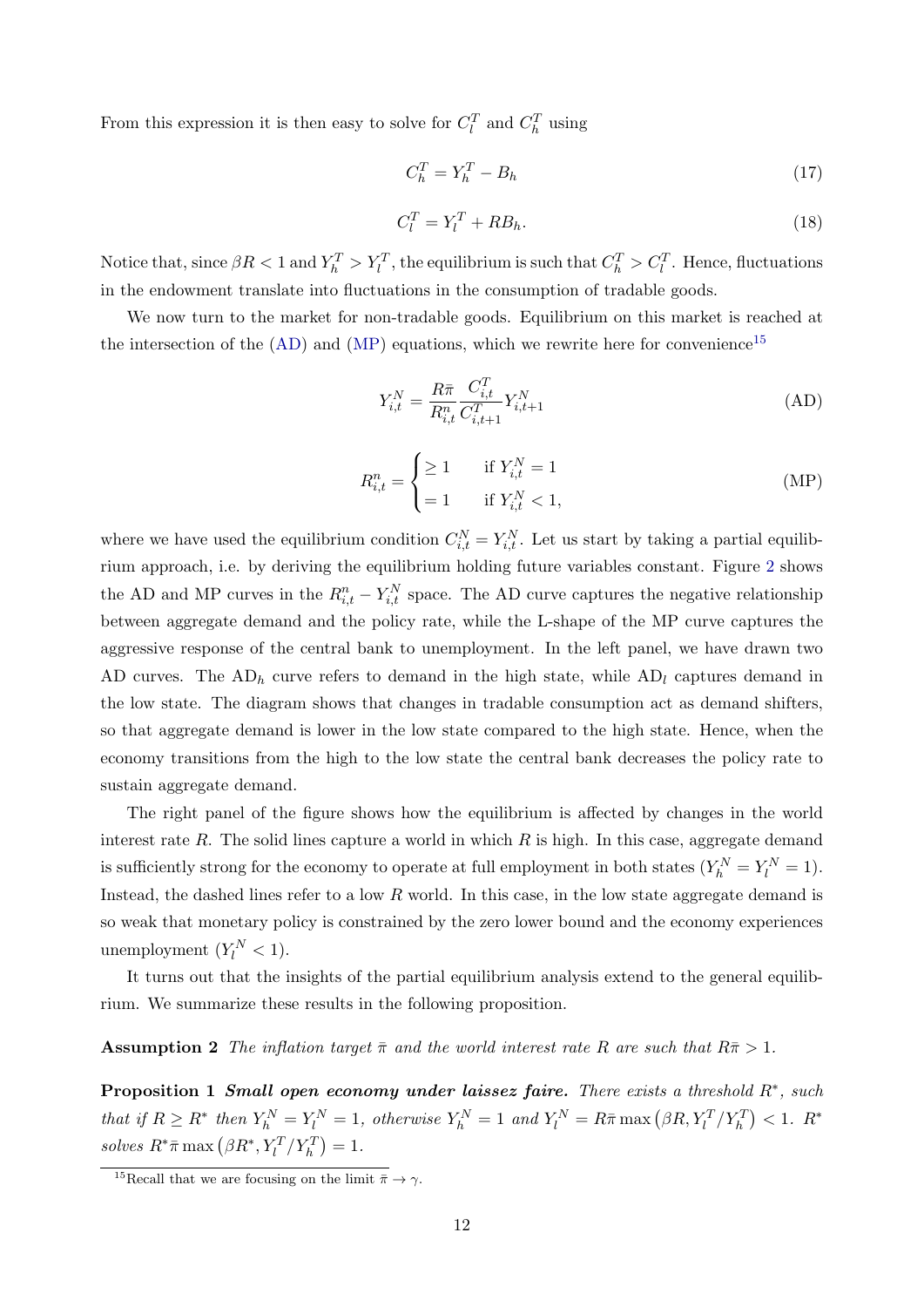<span id="page-14-0"></span>

Figure 2: Equilibrium on market for non-tradables. Right panel: high R (solid lines) vs. low R (dashed lines).

**Proof.** See Appendix [B.1.](#page-38-0)  $\blacksquare$ 

Proposition [1](#page-13-2) states that there exists a threshold  $R^*$  for the world interest rate, such that if  $R \geq R^*$  the economy always operates at full employment. Instead, if  $R < R^*$  aggregate demand in the high state is strong enough to guarantee full employment, while in the low state aggregate demand is sufficiently weak so that monetary policy is constrained by the zero lower bound and unemployment arises. The role of Assumption [2](#page-13-3) is to guarantee that in the high state the zero lower bound constraint never binds, so that  $Y_h^N = 1$ . While in principle one could imagine a case in which liquidity traps have infinite duration, here we restrict attention to the more traditional case in which liquidity traps are temporary.

#### 3.2 Global equilibrium

Recall that we are considering a world in which at each point in time half of the countries are in the high state, while the other half is in the low state. Proposition [1](#page-13-2) thus implies that if  $R \geq R^*$ world aggregate unemployment is equal to zero. Instead, if  $R < R^*$  world aggregate unemployment is positive, since the zero lower bound constraint is binding in low-state countries.<sup>[16](#page-14-1)</sup> Hence, the world interest rate  $R$  is a key determinant of global unemployment.

In a global equilibrium,  $R$  has to be such that the world bond market clears, so that  $(14)$ holds. Bonds are supplied by countries in the low state. These countries are against the borrowing constraint, and hence the supply of bonds is  $-B_l = -\kappa \approx 0$ . Demand for bonds comes from countries in the high state and is given by  $B_h$ . The world bond market clears when  $B_h = -B_l =$  $\kappa \approx 0$ . In words, our focus on a zero liquidity economy implies that for any country equilibrium savings have to be (approximately) equal to zero. Hence, in a global equilibrium the allocation of tradable consumption corresponds to the financial autarky one, so that every country consumes

$$
\int_0^1 1 - Y_{i,t}^N di = 1 - \frac{Y_l^N}{2} = 1 - \frac{R\bar{\pi} \max\left(\beta R, Y_l^T / Y_h^T\right)}{2}.
$$

<span id="page-14-1"></span><sup>&</sup>lt;sup>[1](#page-13-2)6</sup>More precisely, Proposition 1 implies that if  $R < R^*$  aggregate unemployment is given by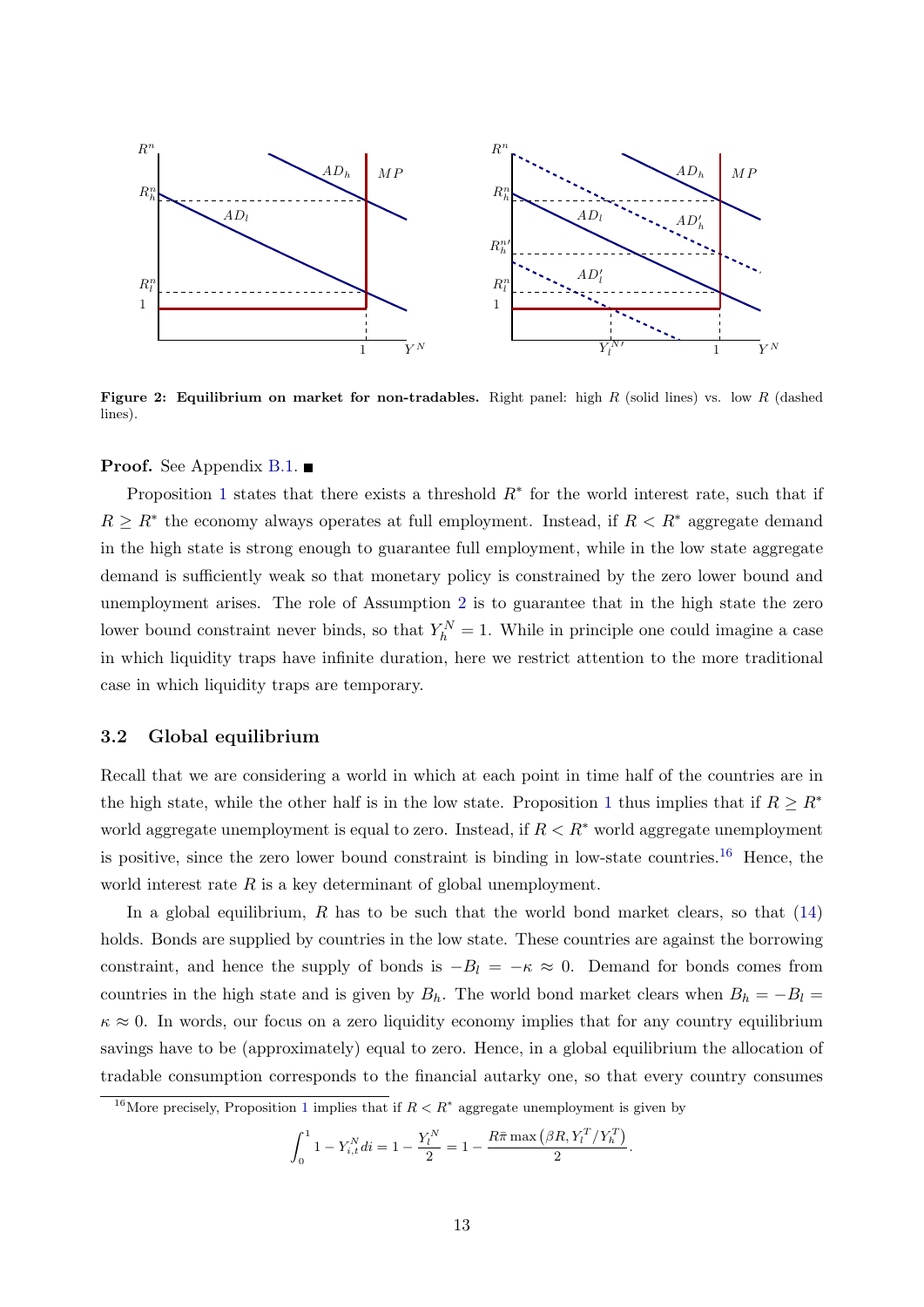its endowment  $(C_h^T = Y_h^T, C_l^T = Y_l^T)$ .

The equilibrium world interest rate adjusts to ensure that countries in the high state do not want to borrow or save.<sup>[17](#page-15-0)</sup> The value of the equilibrium world interest rate can then be found by substituting  $C_h^T = Y_h^T$  and  $C_l^T = Y_l^T$  in [\(15\)](#page-12-0) holding with equality

$$
R = \frac{Y_l^T}{\beta Y_h^T} \equiv R^{lf},\tag{19}
$$

where the superscript  $\iota f$  stands for *laissez faire*. Expression [\(19\)](#page-13-4) relates the world interest rate to the fundamentals of the economy. Naturally, a higher discount factor  $\beta$  leads to a higher demand for bonds by saving countries, and thus to a lower world interest rate. Moreover, the world interest rate is decreasing in  $Y_h^T/Y_l^T$ , because a higher volatility of the endowment process increases the desire to save to smooth consumption for countries in the high state. Notice that the equilibrium interest rate satisfies  $\beta R < 1$ , consistent with Assumption [1.](#page-12-1) We collect these results in the following lemma.

**Lemma 1 Global equilibrium under laissez faire.** In a global equilibrium  $C_{h,t}^T = Y_h^T$  and  $C_{l,t}^T = Y_l^T$ . Moreover, under laissez faire the equilibrium world interest rate is  $R_t = Y_l^T/(\beta Y_h^T) \equiv$  $R^{lf}$  < 1/ $\beta$  for all t.

Depending on fundamentals, the equilibrium interest rate  $R^{lf}$  might be greater or smaller than R∗ , the threshold world interest rate below which the zero lower bound binds for countries in the low state.<sup>[18](#page-15-1)</sup> We think of the case  $R^{lf} < R^*$  as capturing a world trapped in a global liquidity trap. In such a world, global aggregate demand is weak and countries hit by negative shocks experience liquidity traps with unemployment. Interestingly, this state of affair can persist for an arbitrarily long period of time, as long as the fundamentals of the global economy imply that  $R^{lf} < R^*$ . In this sense, the model captures in a simple way the salient features of a world undergoing a period of secular stagnation, in which interest rates are low and liquidity traps frequent [\(Summers,](#page-56-0) [2016\)](#page-56-0).

## 4 Current account policies and the paradox of global thrift

Since there is no disutility from working, unemployment in our model is inefficient. Hence, governments have an incentive to implement policies that limit the incidence of liquidity traps on employment. For instance, a large literature has emphasized how raising expected inflation can mitigate the inefficiencies due to the zero lower bound. However, a robust conclusion of this literature is that, in presence of inflation costs, circumventing the zero lower bound by raising inflation expectations is not an option when the central bank lacks commitment [\(Eggertsson and Woodford,](#page-54-13)  $2003$ ).<sup>[19](#page-15-2)</sup>

<span id="page-15-0"></span> $17$ In fact, if the borrowing constraint were to bind in the high state, all the countries in the world would want to borrow (albeit an infinitesimally small amount) preventing equilibrium from being reached.

<span id="page-15-1"></span><sup>&</sup>lt;sup>18</sup>Precisely,  $R^{lf} < R^*$  if  $\bar{\pi} < \beta (Y_h^T/Y_l^T)^2$ , otherwise  $R^{lf} \ge R^*$ .

<span id="page-15-2"></span> $19\,\text{We extend this insight to our model in Appendix D.}$  $19\,\text{We extend this insight to our model in Appendix D.}$  $19\,\text{We extend this insight to our model in Appendix D.}$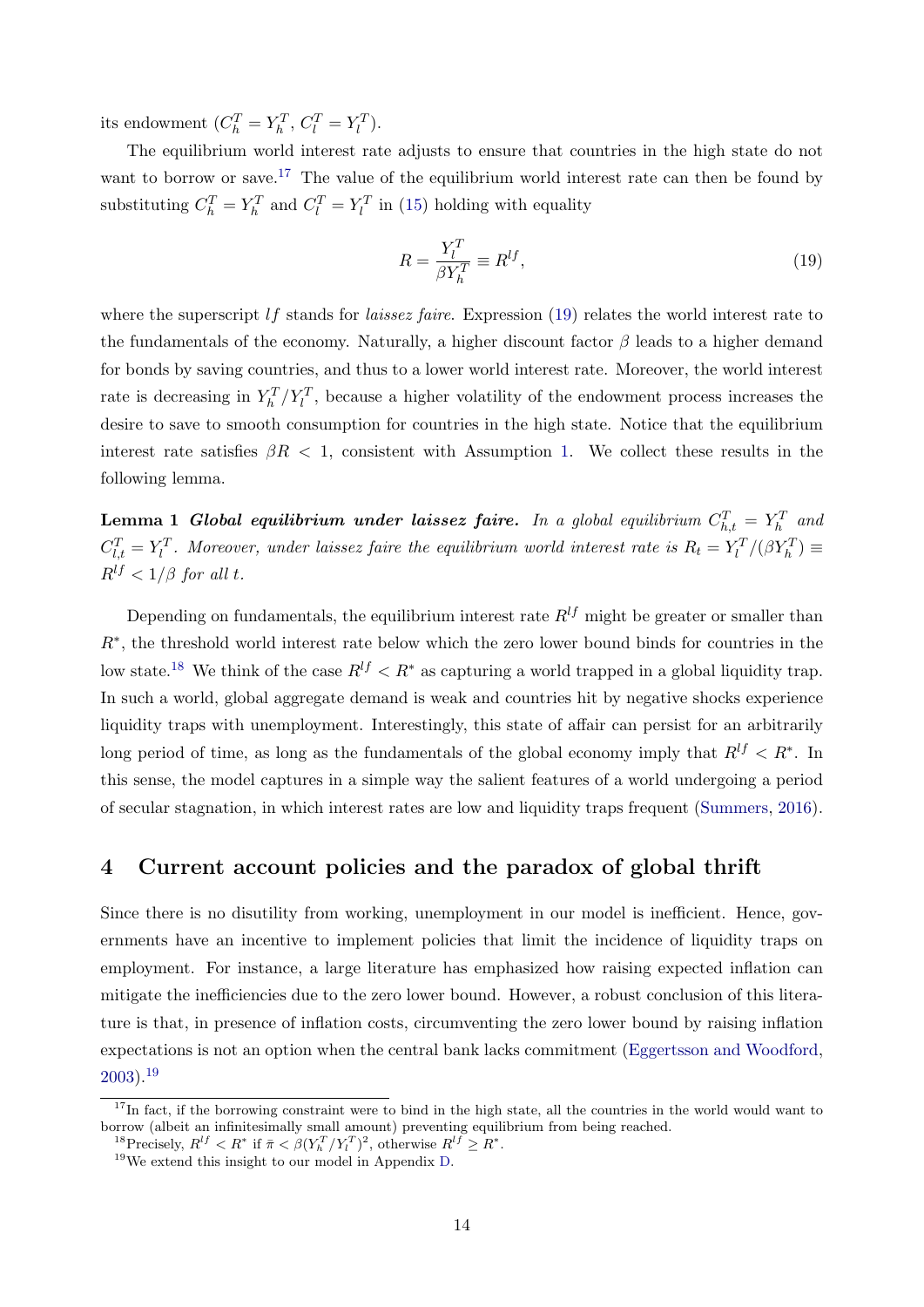In this paper we take a different route and consider the role of policies that affect agents' saving and borrowing decisions, such as fiscal or financial policies, in stabilizing aggregate demand and employment. While these policies can take a variety of forms, their common trait is that they influence national savings and, in open economies, the country's current account. Hence, we refer to them as current account policies.

We implement the notion of current account policies by endowing governments with the power to choose directly their country's net foreign asset position and the path of tradable consumption, as long as these do not violate the resource constraint [\(13\)](#page-11-1) and the borrowing limit [\(3\)](#page-7-1). Crucially, even in presence of current account policies the market for non-tradable goods clears competitively, and hence the [\(AD\)](#page-13-0) and [\(MP\)](#page-10-3) equations enter the government problem as implementability constraints.[20](#page-16-0) In fact, as we will see, in our model a role for current account policies emerges precisely because the government internalizes the impact of agents' saving decisions on the non-tradable goods market.

### 4.1 The national planning problem

How does a government optimally intervene on the current account? We address this question by taking the perspective of a national planner that designs current account policies to maximize domestic households' welfare.<sup>[21](#page-16-1)</sup> Importantly, the national planner does not internalize the impact of its decisions on the rest of the world. Hence, the planning allocation that we consider corresponds to the non-cooperative optimal current account policy.

As it turns out, the planning allocation might differ depending on whether the planner operates under commitment or discretion. Rather than considering both cases, throughout the paper we restrict attention to a planner that lacks commitment. We make this choice because the existing literature has shown that, if the government operates under commitment, monetary policy alone can mitigate substantially the inefficiencies due to the zero lower bound. This suggests that alternative policies, such as current account interventions, are most useful when the government operates under discretion.

Formally, we focus on Markov-stationary policy rules that are functions of the payoff-relevant state variables  $(B_{i,t}, Y_{i,t}^T)$  only. Since the planner operates under discretion, it chooses its policy rules in any given period taking as given the policy rules associated with future planner's decisions. A Markov-perfect equilibrium is then characterized by a fixed point in these policy rules. Intuitively, at this fixed point the current planner does not have an incentive to deviate from future planners' policy rules, so that these rules are time consistent. In what follows, we define  $\mathcal{B}(B_{i,t}, Y_{i,t}^T)$ 

<span id="page-16-0"></span><sup>&</sup>lt;sup>20</sup>Notice that to derive that  $(AD)$  equation we have used the no arbitrage condition between real and nominal bonds. Hence, we are effectively assuming that governments cannot influence households' decision on how to allocate their savings between the two bonds. This assumption captures a world with a high degree of capital mobility, in which it is difficult for governments to discriminate, for instance through capital controls, between domestic and foreign assets. This feature of the model resonates with the fact that capital controls have essentially been absent in advanced economies since the early 1990s [\(Ilzetzki et al.,](#page-55-10) [2017\)](#page-55-10).

<span id="page-16-1"></span> $^{21}$ Later on, in Section [4.2,](#page-18-0) we show that a government can implement the planning allocation as part of a competitive equilibrium using some simple fiscal or financial policy instruments.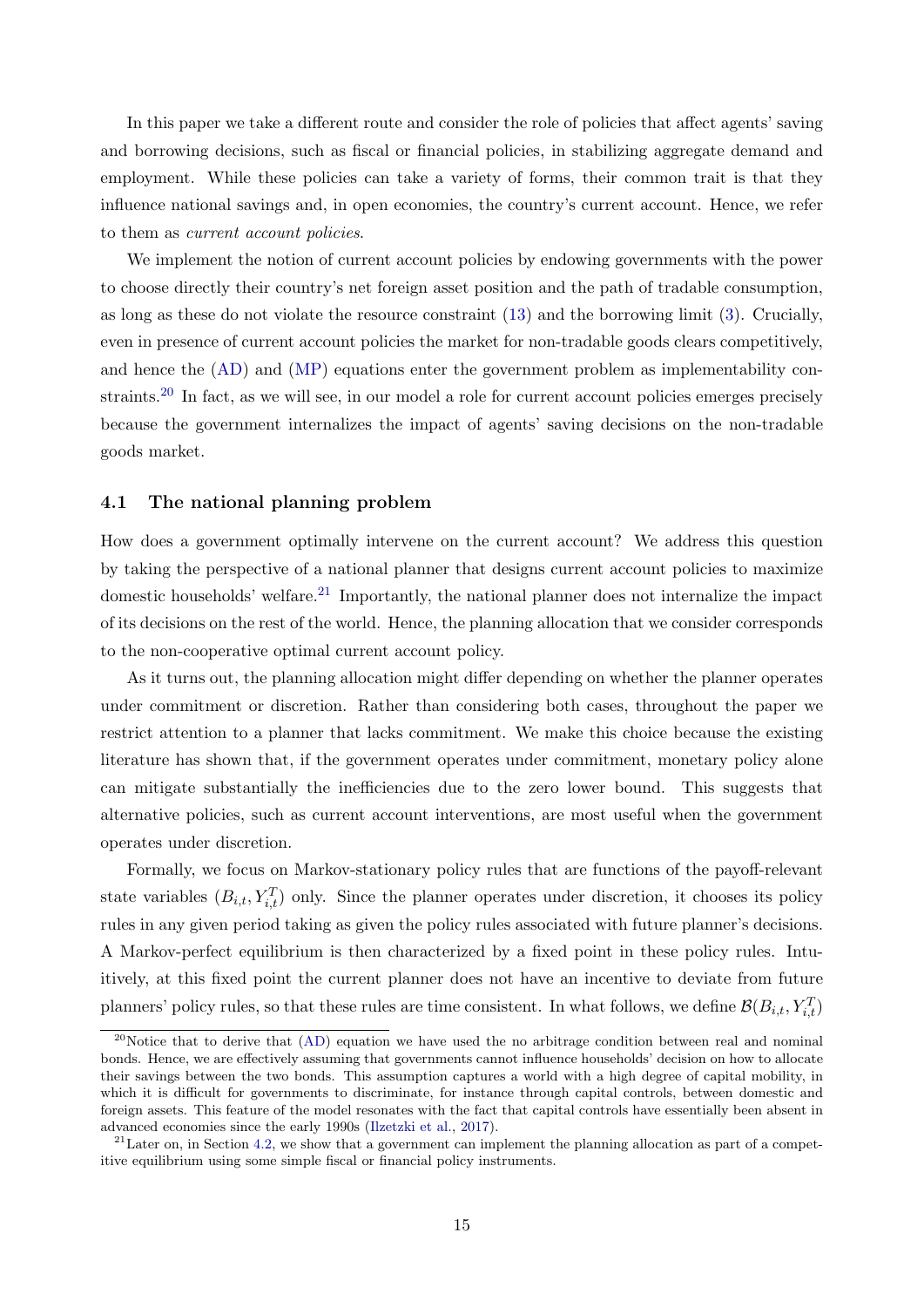as the policy rule for bond holdings of future planners, while  $\{\mathcal{C}^T(B_{i,t}, Y_{i,t}^T), \mathcal{Y}_N(B_{i,t}, Y_{i,t}^T)\}\)$  are the functions that return the values of the corresponding variables associated with the planners' policy rules.

The problem of the national planner in a generic country i can be represented as

$$
V(B_{i,t}, Y_{i,t}^T) = \max_{C_{i,t}^T, Y_{i,t}^N, B_{i,t+1}} \omega \log C_{i,t}^T + (1 - \omega) \log Y_{i,t}^N + \beta V(B_{i,t+1}, Y_{i,t+1}^T)
$$
(20)

subject to

<span id="page-17-0"></span>
$$
C_{i,t}^T = Y_{i,t}^T - B_{i,t+1} + RB_{i,t}
$$
\n(21)

<span id="page-17-2"></span>
$$
B_{i,t+1} \geq -\kappa_{i,t} \tag{22}
$$

<span id="page-17-1"></span>
$$
Y_{i,t}^N \le 1\tag{23}
$$

<span id="page-17-4"></span>
$$
Y_{i,t}^N \le C_{i,t}^T R \bar{\pi} \frac{\mathcal{Y}^N(B_{i,t+1}, Y_{i,t+1}^T)}{\mathcal{C}^T(B_{i,t+1}, Y_{i,t+1}^T)}.
$$
\n(24)

The resource constraints are captured by [\(21\)](#page-17-0) and [\(23\)](#page-17-1). [\(22\)](#page-17-2) implies that the government is subject to the same borrowing constraint imposed by the markets on individual households.<sup>[22](#page-17-3)</sup> Instead, constraint [\(24\)](#page-17-4), which is obtained by combining the [\(AD\)](#page-13-0) and [\(MP\)](#page-10-3) equations, encapsulates the requirement that production of non-tradable goods is constrained by private sector's demand. The functions  $C^{T}(B_{i,t+1}, Y_{i,t+1}^T)$  and  $\mathcal{Y}^{N}(B_{i,t+1}, Y_{i,t+1}^T)$  determine respectively consumption of tradable goods and production of non-tradable goods in period  $t + 1$  as a function of the country's stock of net foreign assets  $(B_{i,t+1})$  and the endowment of tradables  $(Y_{i,t+1}^T)$  at the beginning of next period. Since the current planner cannot make credible commitments about its future actions, these variables are not into its direct control. However, the current planner can still influence these quantities through its choice of net foreign assets. In what follows, we focus on equilibria in which these functions are differentiable. Moreover, we will restrict attention to equilibria in which  $\mathcal{C}^T(B_{i,t+1}, Y_{i,t+1})$  is non-decreasing in  $B_{i,t+1}$ , that is in which tradable consumption is nondecreasing in start-of-period wealth. We make this mild assumption to simplify some of the proofs.

Notice that, since each country is infinitesimally small, the domestic planner takes the world interest rate  $R$  as given. This feature of the planning problem synthesizes the lack of international coordination in the design of current account policies.

The first order conditions of the planning problem can be written as

<span id="page-17-5"></span>
$$
\bar{\lambda}_{i,t} = \frac{\omega}{C_{i,t}^T} + \bar{v}_{i,t} \frac{Y_{i,t}^N}{C_{i,t}^T}
$$
\n(25)

<span id="page-17-6"></span>
$$
\frac{1-\omega}{Y_{i,t}^N} = \bar{\nu}_{i,t} + \bar{\upsilon}_{i,t}
$$
\n
$$
(26)
$$

<span id="page-17-3"></span><sup>&</sup>lt;sup>22</sup>To write this constraint we have used the equilibrium condition  $B_{i,t+1}^n = 0$ . It is straightforward to show that allowing the government to set  $B_{i,t+1}^n$  optimally would not change any of the results.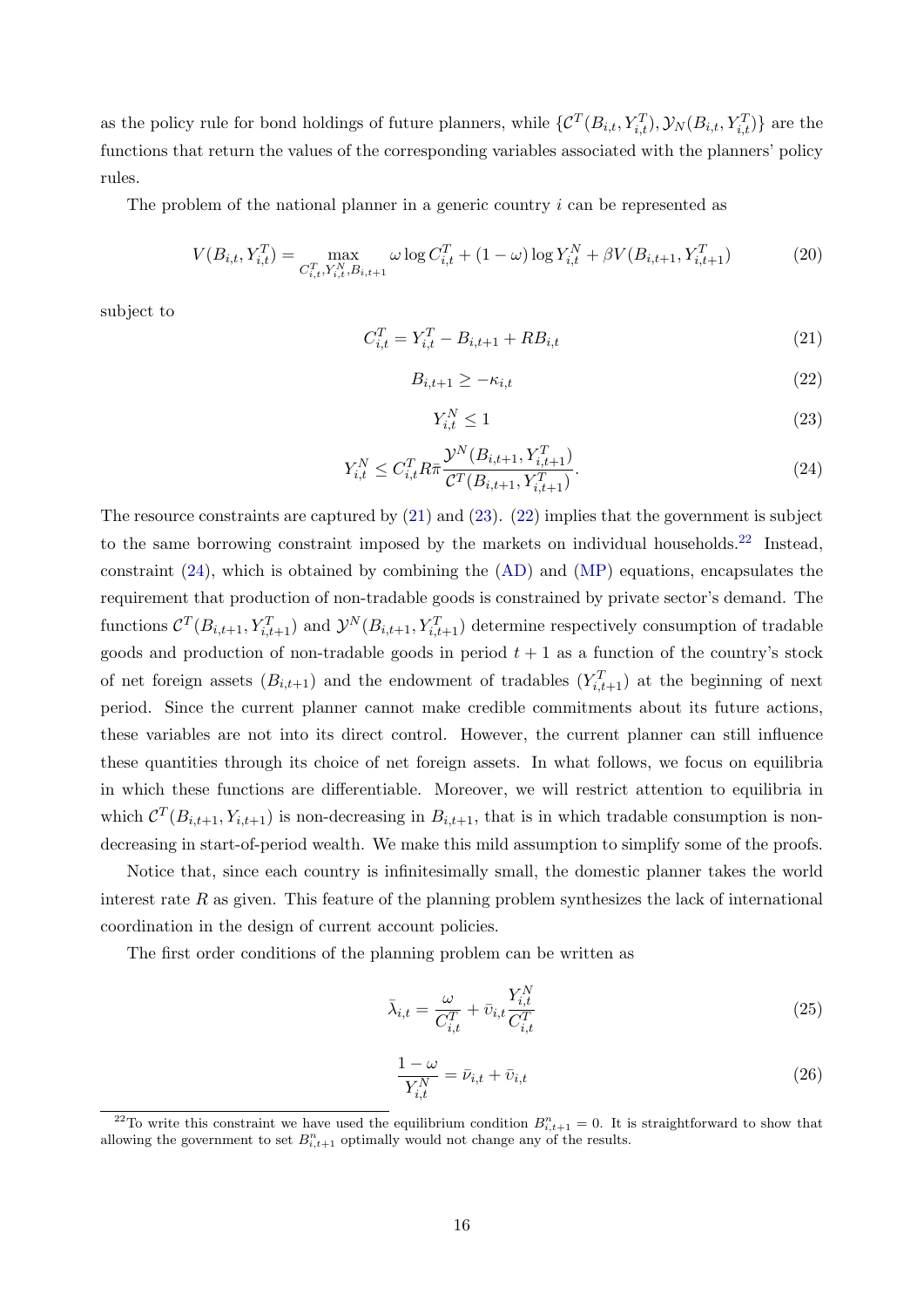<span id="page-18-1"></span>
$$
\bar{\lambda}_{i,t} = \beta R \bar{\lambda}_{i,t+1} + \bar{\mu}_{i,t} + \bar{v}_{i,t} Y_{i,t}^N \left[ \frac{\mathcal{Y}_{B}^N(B_{i,t+1}, Y_{i,t+1}^T)}{\mathcal{Y}^N(B_{i,t+1}, Y_{i,t+1}^T)} - \frac{\mathcal{C}_{B}^T(B_{i,t+1}, Y_{i,t+1}^T)}{\mathcal{C}^T(B_{i,t+1}, Y_{i,t+1}^T)} \right]
$$
(27)

<span id="page-18-2"></span> $B_{i,t+1} \geq -\kappa_{i,t}$  with equality if  $\bar{\mu}_{i,t} > 0$  (28)

<span id="page-18-5"></span><span id="page-18-3"></span>
$$
Y_{i,t}^N \le 1 \quad \text{with equality if} \quad \bar{\nu}_{i,t} > 0 \tag{29}
$$

<span id="page-18-4"></span>
$$
Y_{i,t}^{N} \le C_{i,t}^{T} R \pi \frac{\mathcal{Y}^{N}(B_{i,t+1}, Y_{i,t+1}^{T})}{\mathcal{C}^{T}(B_{i,t+1}, Y_{i,t+1}^{T})} \quad \text{with equality if} \quad \bar{v}_{i,t} > 0,
$$
\n(30)

where  $\bar{\lambda}_{i,t}, \bar{\mu}_{i,t}, \bar{\nu}_{i,t}$  denote respectively the nonnegative Lagrange multipliers on constraints [\(21\)](#page-17-0), [\(22\)](#page-17-2), [\(23\)](#page-17-1) and [\(24\)](#page-17-4), while  $\mathcal{Y}_{B}^{N}(B_{i,t+1}, Y_{i,t+1}^{T})$  and  $\mathcal{C}_{B}^{T}(B_{i,t+1}, Y_{i,t+1}^{T})$  are the partial derivatives respectively of  $\mathcal{Y}^N(B_{i,t+1}, Y_{i,t+1}^T)$  and  $\mathcal{C}^T(B_{i,t+1}, Y_{i,t+1}^T)$  with respect to  $B_{i,t+1}$ .

It is useful to combine [\(25\)](#page-17-5) and [\(27\)](#page-18-1) to obtain

$$
\frac{1}{C_{i,t}^T} \left( \omega + \bar{v}_{i,t} Y_{i,t}^N \right) = \frac{\beta R}{C_{i,t+1}^T} \left( \omega + \bar{v}_{i,t+1} Y_{i,t+1}^N \right) + \bar{\mu}_{i,t} + \bar{v}_{i,t} Y_{i,t}^N \left[ \frac{\mathcal{Y}_{B}^N (B_{i,t+1}, Y_{i,t+1}^T)}{\mathcal{Y}^N (B_{i,t+1}, Y_{i,t+1}^T)} - \frac{\mathcal{C}_{B}^T (B_{i,t+1}, Y_{i,t+1}^T)}{\mathcal{C}^T (B_{i,t+1}, Y_{i,t+1}^T)} \right].
$$
 (31)

This is the planner's Euler equation. Comparing this expression with the households' Euler equa-tion [\(4\)](#page-7-2), it is easy to see that the marginal benefit from a rise in  $C_{i,t}^T$  perceived by the planner differs from households' whenever  $\bar{v}_{i,t} > 0$  in any period t, that is when the zero lower bound constraint binds. This happens because, contrary to atomistic households, the planner internalizes the impact that financial decisions have on output when the central bank is constrained by the zero lower bound.

We are now ready to define an equilibrium with current account policies.

Definition 2 Equilibrium with current account policies. An equilibrium with current account policies is a path of real allocations  $\{C_{i,t}^T, Y_{i,t}^N, B_{i,t+1}, \bar{\mu}_{i,t}, \bar{\nu}_{i,t}, \bar{\nu}_{i,t}\}_{i,t}$  and world interest rate  ${R_t}_t$ , satisfying [\(14\)](#page-11-2), [\(21\)](#page-17-0), [\(26\)](#page-17-6), [\(28\)](#page-18-2), [\(29\)](#page-18-3), [\(30\)](#page-18-4) and [\(31\)](#page-18-5) given a path of endowments  ${Y_{i,t}^T}_{i,t}$ , a path for the borrowing limits  $\{\kappa_{i,t}\}_{i,t}$ , and initial conditions  $\{B_{i,0}\}_{i}$ . Moreover, the functions  $\mathcal{C}^T(B_{i,t+1}, Y_{i,t+1}^T)$  and  $\mathcal{Y}^N(B_{i,t+1}, Y_{i,t+1}^T)$  have to be consistent with the national planners' decision rules.

#### <span id="page-18-0"></span>4.2 Current account policies in a small open economy

Under the simplifying assumptions stated in Section [2.6,](#page-11-3) it is possible to solve analytically for the equilibrium with current account policies. We start by considering a single small open economy, and characterize the solution to the national planning problem as a function of the world interest rate.

<span id="page-18-6"></span>Proposition 2 National planner allocation. Consider stationary solutions to the national planning problem. Define  $R^{**} = \omega Y_l^T/(\beta Y_h^T)$  and  $\tilde{R} \equiv (\omega/(\bar{\pi}\beta))^{1/2}$ . The planning allocation is such that  $Y_h^N = 1$ ,  $Y_l^N = Y_l^{Np}$  $a_l^{Np}$ ,  $B_h = B_h^p$  $h_h^p$  and  $B_l = 0$ , where  $Y_l^{Np}$  $l_l^{Np}$  and  $B_h^p$  $\frac{p}{h}$  are defined as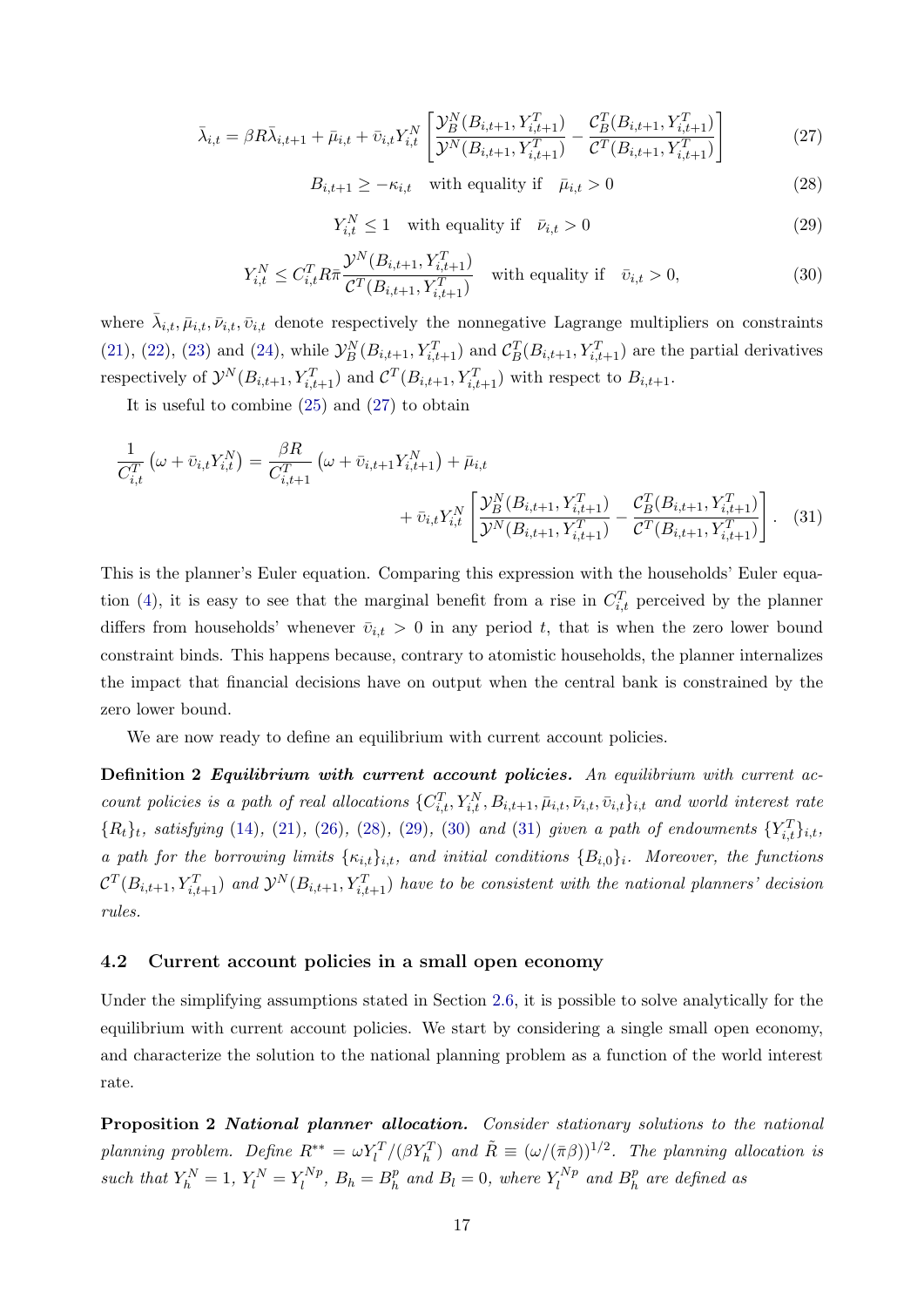<span id="page-19-4"></span>
$$
\begin{cases}\nB_h^p = -\kappa \approx 0, Y_l^{Np} = R\bar{\pi}Y_l^T/Y_h^T < 1 & \text{if } R < R^{**} \\
B_h^p = \frac{\beta}{\omega + \beta} \left( Y_h^T - \frac{\omega Y_l^T}{\beta R} \right), Y_l^{Np} = R^2 \bar{\pi}\beta/\omega < 1 & \text{if } R^{**} \le R < \tilde{R} \\
B_h^p = \frac{Y_h^T - R\bar{\pi}Y_l^T}{1 + R^2 \bar{\pi}}, Y_l^{Np} = 1 & \text{if } \tilde{R} \le R < R^* \\
B_h^p = \max \left\{ \frac{\beta}{1 + \beta} \left( Y_h^T - \frac{Y_l^T}{\beta R} \right), 0 \right\}, Y_l^{Np} = 1 & \text{if } R^* \le R.\n\end{cases}\n\tag{32}
$$

Moreover,  $\bar{\mu}_h > 0$  if  $R < R^{**}$  or  $R^* \le R < Y_l^T/(Y_h^T \beta)$ , otherwise  $\bar{\mu}_h = 0$ .

<span id="page-19-0"></span>**Proof.** See Appendix [B.2.](#page-39-0) ■

Corollary 3 Consider a small open economy facing the world interest rate R. If  $R^{**} < R < R^*$ both  $Y_l^N$  and  $B_h$  are higher under the national planner allocation than under laissez faire, otherwise the two allocations coincide.

Corollary [3](#page-19-0) provides two results. First, if  $R \geq R^*$ , so that the zero lower bound never binds, the planner chooses the same path for tradable consumption and bonds that households would choose under laissez faire. This result highlights the fact that in our simple model there are no incentives for the domestic government to intervene on the current account if monetary policy is not constrained by the zero lower bound.

Second, if the zero lower bound binds when the economy is in the low state  $(R < R^*)$ , the government intervenes to increase the current account surplus while the economy is in the high state.<sup>[23](#page-19-1)</sup> To understand the logic behind this result, consider a case in which the economy operates below potential in the low state, so that

$$
Y_l^N = R\bar{\pi}C_l^T/C_h^T,\tag{33}
$$

where we have used the fact that Proposition [2](#page-18-6) implies  $Y_h^N = 1$ . Now imagine that the government implements a policy that leads to an increase in  $B_h$ , and thus in the country's current account surplus while the economy is booming. Households now enter the low state with higher wealth and, since they are borrowing constrained, this leads to a rise in  $C_l^T$ . But the rise in  $C_l^T$  also boosts demand for non-tradables in the low state.<sup>[24](#page-19-2)</sup> In turn, since the central bank is constrained by the zero lower bound, higher demand for non-tradables leads to higher output and employment. Graphically, as illustrated by Figure [3,](#page-20-0) an increase in  $B_h$  makes the  $AD_l$  curve shift right to  $AD'_l$ , and generates a rise in  $Y_l^{N}$ .<sup>[25](#page-19-3)</sup>

The need for policy intervention arises because of the presence of an aggregate demand externality, as in [Farhi and Werning](#page-55-0) [\(2016\)](#page-55-0) and [Korinek and Simsek](#page-55-1) [\(2016\)](#page-55-1). Atomistic households, indeed,

<span id="page-19-1"></span> $^{23}$ This is true as long as the borrowing constraint does not bind while the economy is in the high state. As shown in Proposition [32](#page-19-4) the borrowing constraint binds in the high state if  $R < R^{**}$ . This can never be the case, however, in a global equilibrium.

<span id="page-19-2"></span><sup>&</sup>lt;sup>24</sup>In a stationary equilibrium there is also a second effect. Indeed, the rise in  $B_h$  lowers  $C_h^T$ , i.e. tradable consumption in the high state. This effect also contributes to the rise in demand for non-tradables when the economy is in the low state.

<span id="page-19-3"></span><sup>&</sup>lt;sup>25</sup>One can show that in our baseline model, as long as  $Y_l^N < 1$ , changes in  $C_l^T/C_h^T$  do not alter aggregate demand in the high state, and hence the  $AD_h$  curve does not move after the increase in  $B_h$ .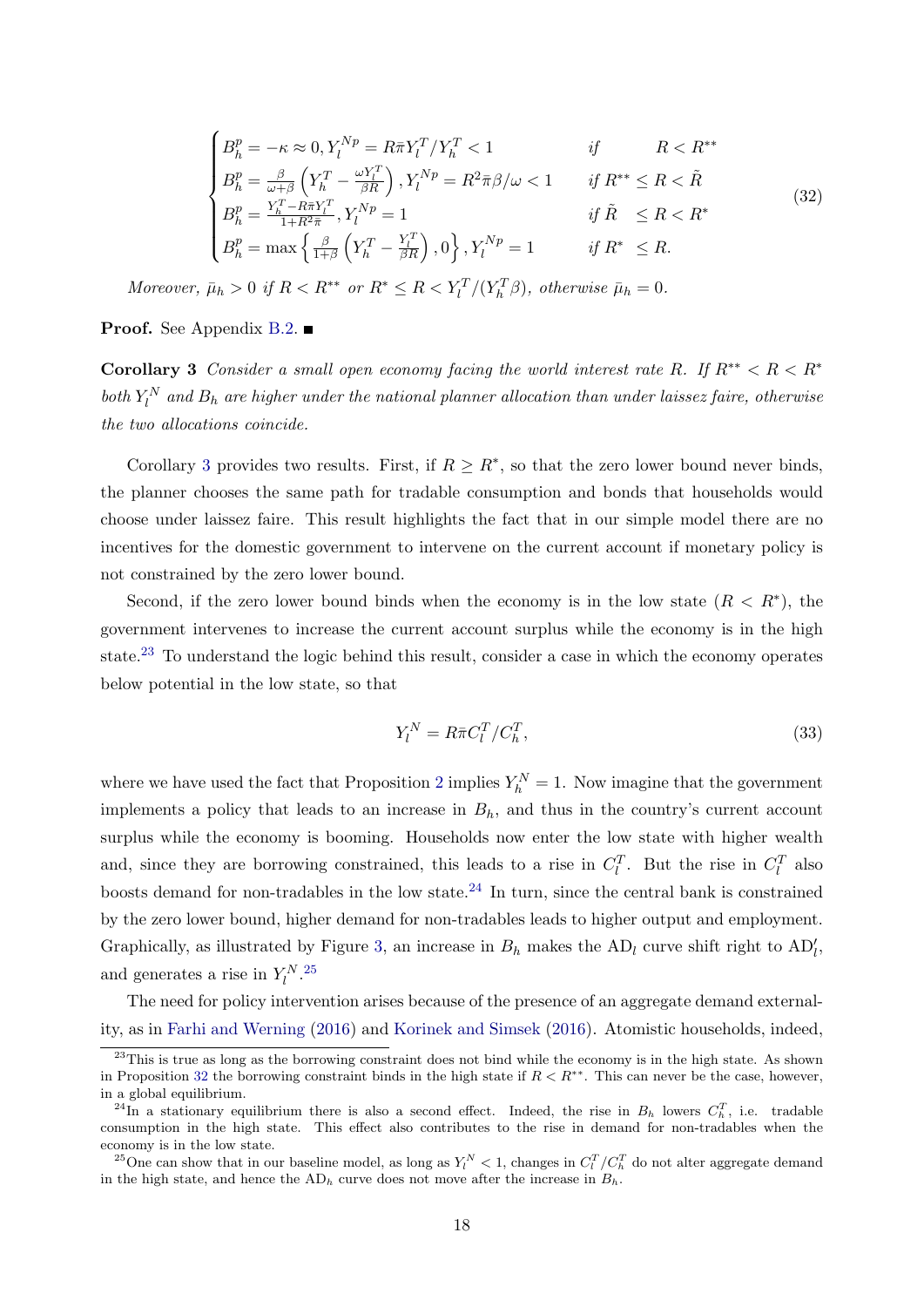<span id="page-20-0"></span>

Figure 3: Response to increase in  $B_h$ . Solid lines refer to low  $B_h$ , dashed lines refer to high  $B_h$ .

take aggregate demand and employment as given, and do not internalize the impact of tradable consumption decisions on aggregate demand and production of non-tradable goods. Interestingly, current account interventions have a prudential flavor. In fact, the government intervenes to increase national savings and the current account surplus in the high state, when the economy is booming, to mitigate the drop in employment associated with future liquidity traps occurring when the economy transitions toward the low state.

Before moving on, it is useful to spend some words on the instruments that a government needs to decentralize the planning allocation. One possibility is to give to the government the power to impose a borrowing limit tighter than the market one. Under this financial policy, [\(3\)](#page-7-1) is replaced by

$$
B_{i,t+1} + \frac{B_{i,t+1}^n}{P_{i,t}^T} \ge -\min\left\{\kappa_{i,t}, \kappa_{i,t}^g\right\},\,
$$

where  $\kappa_{i,t}^{g}$  is the borrowing limit set by the government. The government can implement the planning allocation characterized in Proposition [2](#page-18-6) as part of a competitive equilibrium by setting  $\kappa_h^g = -B_h^p \leq \kappa$  and  $\kappa_l^g = \kappa$ . Intuitively, to decentralize the planning allocation with financial policy the government should tighten households' access to credit when the economy is in the high state.

Alternatively, the planning allocation could be decentralized using fiscal policy. Consider a case in which the government can levy lump-sum taxes on households  $T_{i,t}$ , to be paid with tradable goods, and use the proceeds to purchase foreign bonds. The government budget constraint is  $B_{i,t+1}^g = T_{i,t} + R_{t-1}B_{i,t}^g$ , where  $B_{i,t}^g$  denotes the stock of foreign bonds held by the government at the start of period  $t^{26}$  $t^{26}$  $t^{26}$  Under these assumptions, equation [\(13\)](#page-11-1) is replaced by

$$
C_{i,t}^T = Y_{i,t}^T + R_{t-1} \left( B_{i,t} + B_{i,t}^g \right) - \left( B_{i,t+1} + B_{i,t+1}^g \right).
$$

The planning allocation characterized in Proposition [2](#page-18-6) can be implemented as part of a competitive equilibrium with fiscal policy by setting  $B_h^g = B_h^p + \kappa$  and  $B_l^g = 0$ . In words, the government accumulates foreign assets while the economy is booming, and rebates them to households when

<span id="page-20-1"></span><sup>&</sup>lt;sup>26</sup>To prevent governments from circumventing the private borrowing limit, we also assume that governments cannot sell bonds to foreign agents, i.e.  $B_{i,t+1}^g \geq 0$ .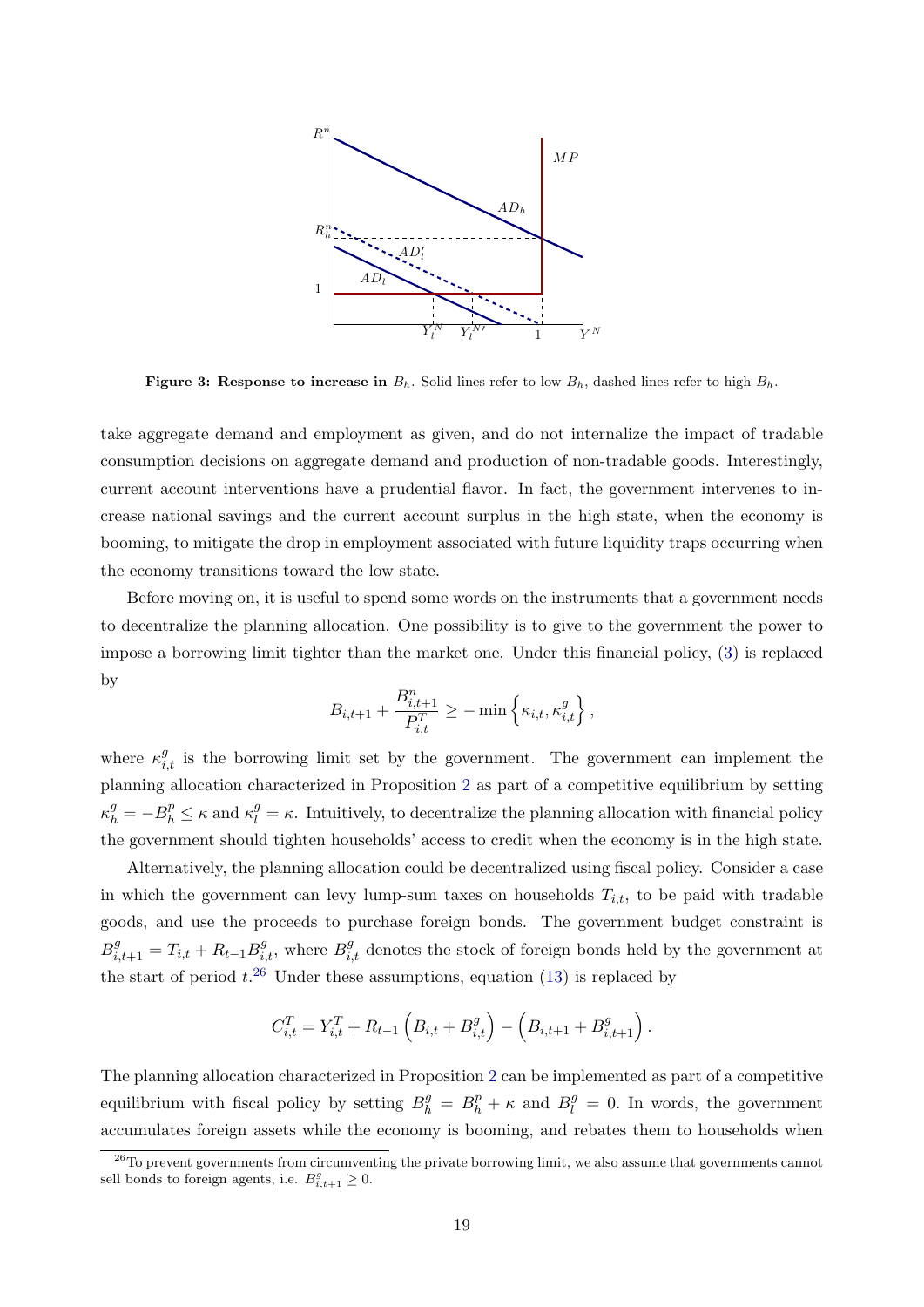the economy is in a liquidity trap. This simple form of fiscal policy is effective because the presence of the borrowing limit prevents households from undoing asset accumulation by the government through increases in private borrowing.

Taking stock, the government can use simple forms of financial and fiscal policy to implement the planning allocation. In particular, in our model a government can attain an increase in the country's current account surplus either by tightening financial regulation or through a rise in the fiscal surplus. Hence, prudential financial and fiscal policies are the natural counterpart of the current account policy outlined in Proposition [2.](#page-18-6)

In this section, we have essentially extended the insights from the literature on aggregate demand externalities and prudential policy interventions to our setting [\(Farhi and Werning,](#page-55-0) [2016;](#page-55-0) [Korinek and Simsek,](#page-55-1) [2016\)](#page-55-1). In particular, we have shown that governments have an incentive to implement prudential current account policies to complement monetary policy, when the monetary authority is constrained by the zero lower bound. As in [Farhi and Werning](#page-55-0) [\(2016\)](#page-55-0), when implemented by a single small open economy current account policies will lead to higher average output and welfare. While this point is well understood, little is known about what happens when current account policies are implemented by a significantly large group of countries. We tackle this issue next.

#### 4.3 Global equilibrium with current account policies

We now characterize the global equilibrium when all the countries implement the current account policy described in Proposition [2.](#page-18-6) Our key result is that, once general equilibrium effects are taken into account, government interventions on the international credit markets can backfire by exacerbating the global liquidity trap and give rise to a paradox of global thrift.

Given our focus on the zero liquidity limit, in a global equilibrium all the countries must hold approximately zero bonds. It follows that, just as in the laissez-faire equilibrium, the allocation of tradable consumption corresponds to the autarky one  $(C_l^T = Y_l^T$  and  $C_h^T = Y_h^T)$ . Hence, when current account policies are implemented on a global scale governments' efforts to alter the path of tradable consumption are ineffective.

This does not, however, mean that current account policies do not have any impact. Indeed, the following proposition provides a striking result: current account interventions exacerbate the global liquidity trap, and have a negative impact on global output and welfare.

<span id="page-21-0"></span>Proposition 3 Global equilibrium with current account policies. Suppose that  $R^{lf} < R^*$ . Then  $R^p \le R^{lf}$ , where  $R^p$  is the world interest rate that clears the global credit markets when governments implement current account policies. Moreover, for every country output and welfare are lower in the equilibrium with current account policies compared to the laissez-faire one.

#### **Proof.** See Appendix [B.3.](#page-41-0) ■

Perhaps the best way to gain intuition about this result is through a diagram. The left panel of Figure [4](#page-22-0) displays the demand for bonds by countries in the high state  $(B_h)$  and supply of bonds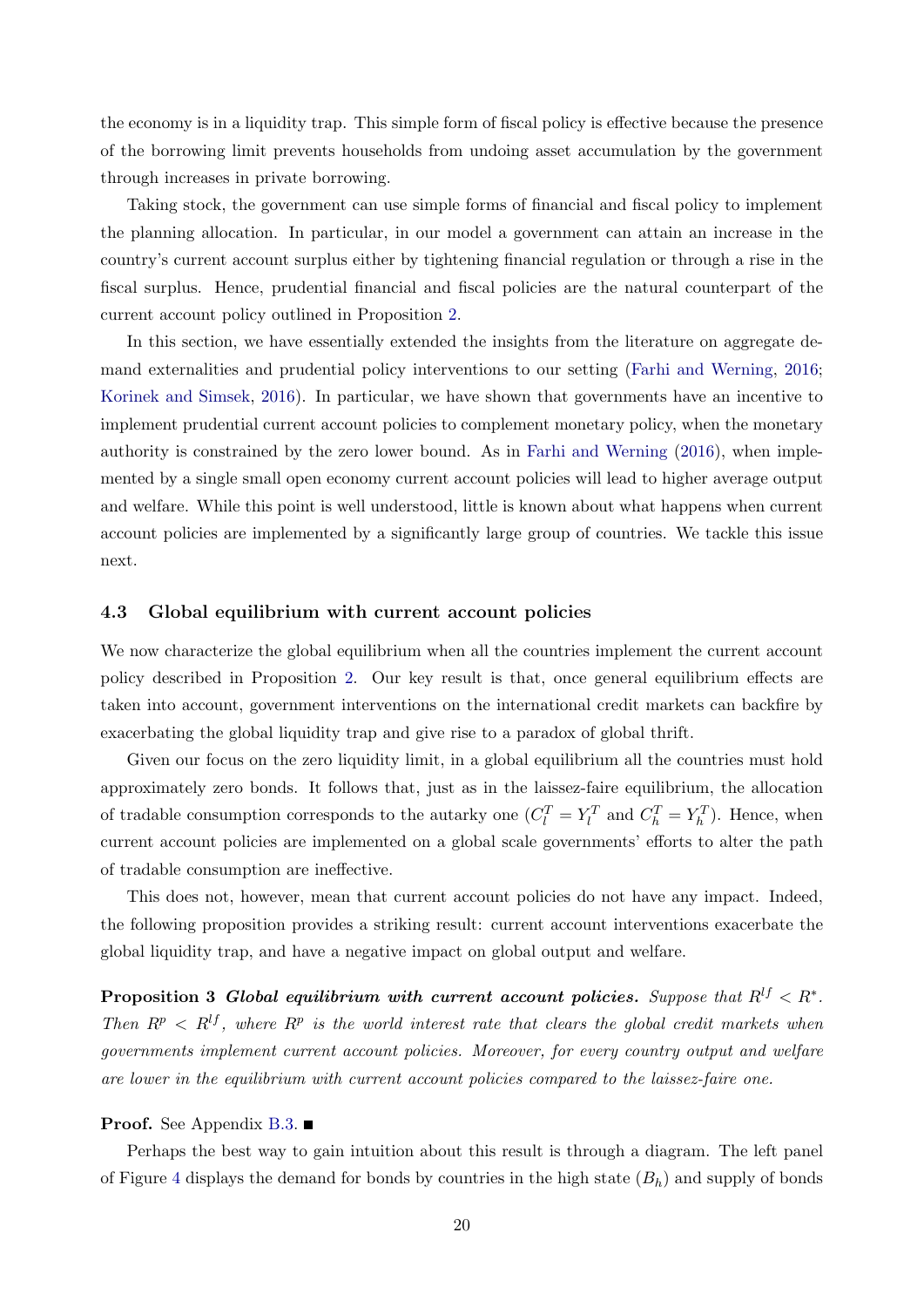<span id="page-22-0"></span>

Figure 4: Impact of current account policies during a global liquidity trap.

by countries in the low state  $(-B_l)$ , as a function of the world interest rate  $(R)$ . The solid line  $B_h^p$  $h<sub>h</sub><sup>p</sup>$  corresponds to the demand for bonds when governments intervene on the international credit markets, while the dashed line  $B_h^{lf}$  $h_h^{(l)}$  displays the demand for bonds under laissez faire. Notice that for  $R^{**} < R < R^*$  the demand for bonds under current account policy is higher than under laissez faire. Indeed, this is the range of  $R$  for which governments in high-state countries intervene to increase the current account surplus.<sup>[27](#page-22-1)</sup> The supply of bonds, instead, does not depend on whether governments intervene. In fact, in both cases countries in the low state end up being borrowing constrained, and the supply of bonds is  $-B_l = \kappa$ .

The equilibrium world interest rate is found at the intersection of the  $B_h$  and  $-B_l$  schedules. The diagram shows that  $R^p < R^{lf}$ , meaning that the equilibrium with current account interventions features a lower world interest rate compared to the laissez-faire one. To understand this result, consider a world with no current account interventions. Now imagine that governments in countries in the high state start intervening to increase their current account surpluses. This generates an increase in the global demand for bonds. But world bonds supply is fixed because countries in the low state are borrowing constrained. To restore equilibrium the world interest rate has to fall, so as to bring back the demand for bonds to its equilibrium value of  $\kappa$ .

The right panel of Figure [4](#page-22-0) shows how the market for non-tradable goods adjusts to the fall in the world interest rate caused by the implementation of current account policies. A lower world interest rate depresses demand for non-tradable consumption across the whole world. Graphically, this is captured by the fact that the AD curves with current account policies (solid lines) lie to the left of the ones under laissez-faire (dashed lines). Due to the zero lower bound constraint, central banks in low-state countries cannot respond to the drop in aggregate demand by reduc-

<span id="page-22-1"></span><sup>&</sup>lt;sup>27</sup>The non-monotonicity of  $B_h^p$  arises for the following reason. According to Proposition [2,](#page-18-6) when  $\tilde{R}^{**} \leq R < R^*$ the national planners choose a value of  $B_h$  such that  $Y_l^N$  is exactly equal to 1. In words, governments intervene to increase the current account during booms so that the economy operates at full employment during busts. But a lower world interest rate implies that a country need to save more while in the high state to keep the economy at full employment in the low state. Hence, for  $\tilde{R}^{**} \leq R < R^*$  the demand for bonds by countries in the high state is decreasing in R. Once R gets too low, precisely for  $R < \tilde{R}$ , it becomes too costly for the government to increase  $B_h$ so as to always keep the economy at full employment. In this case, the standard logic applies and demand for bonds becomes increasing in the world interest rate.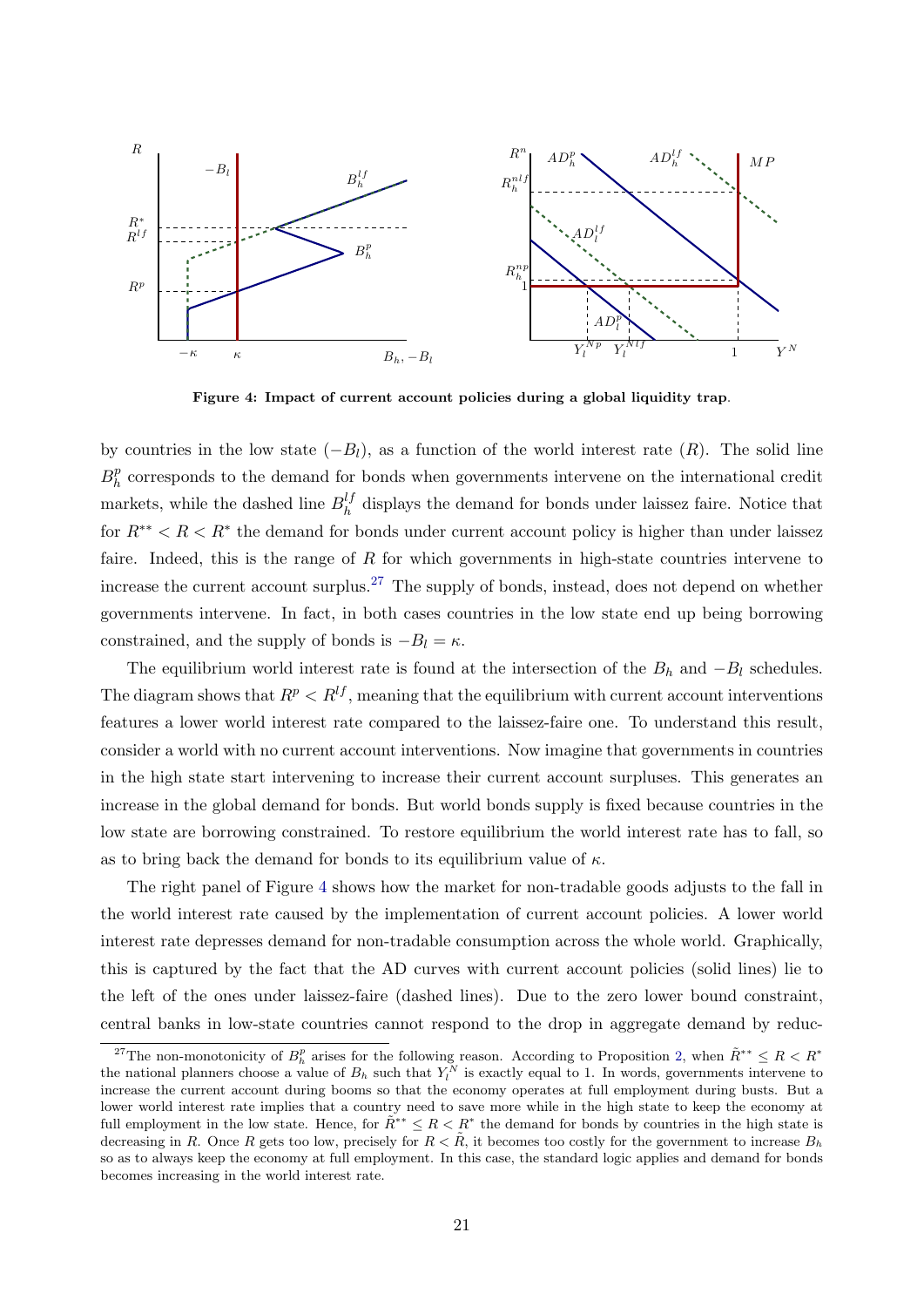<span id="page-23-2"></span>

Figure 5: Multiple equilibria under current account policies.

ing the policy rate. Through this channel, current account interventions in booming high-state countries exacerbate the recession in low-state countries stuck in a liquidity trap. As a result, the implementation of current account policies produces a drop in global output and welfare.[28](#page-23-0)

This is the essence of the *paradox of global thrift*. Due to their general equilibrium impact on global aggregate demand, prudential current account policies aiming at mitigating the output and welfare losses associated with liquidity traps end up exacerbating them.

We now consider the impact of current account interventions when fundamentals are such that  $R^{lf} \geq R^*$ . This corresponds to a case in which, under laissez faire, the world interest rate is sufficiently high so that the zero lower bound never binds.

<span id="page-23-1"></span>Proposition 4 Multiple equilibria with current account policies. Suppose that  $R^{lf} \geq R^*$ . Then  $R^p = R^{lf}$  is an equilibrium with current account policies. This equilibrium is isomorphic to the laissez-faire one. However, if  $R^{**} < R^*$ , there exists at least another equilibrium with current account policies associated with a world interest rate  $R^{p'} < R^*$ . This equilibrium features lower output and welfare than the laissez-faire one.

#### Proof. See Appendix [B.4.](#page-41-1) ■

One might be tempted to conclude that if  $R^{lf} \geq R^*$  then governments will not intervene on the international credit markets, and the equilibrium with current account policies will coincide with the laissez-faire one. Indeed, Proposition [4](#page-23-1) states that this is a possibility. However, Proposition [4](#page-23-1) also states that there might be other equilibria, characterized by current account interventions and associated with global liquidity traps. Hence, the fact that fundamentals are sufficiently good to rule out a global liquidity trap under laissez faire does not exclude the possibility of a global liquidity trap when governments intervene on the current account. This result is illustrated by Figure [5,](#page-23-2) which shows that multiple intersections between the  $B_h^p$  $h<sup>p</sup>$  and  $-B<sub>l</sub>$  curves are possible.

To gain intuition about this result, consider that governments' actions depend on their expectations about the future path of the world interest rate. This happens because the zero lower

<span id="page-23-0"></span><sup>&</sup>lt;sup>28</sup>To see why welfare is lower under the non-cooperative policy compared to laissez faire, consider that current account policies do not affect the equilibrium path of tradable consumption. It follows that their impact on welfare is fully captured by the drop in non-tradable output and consumption.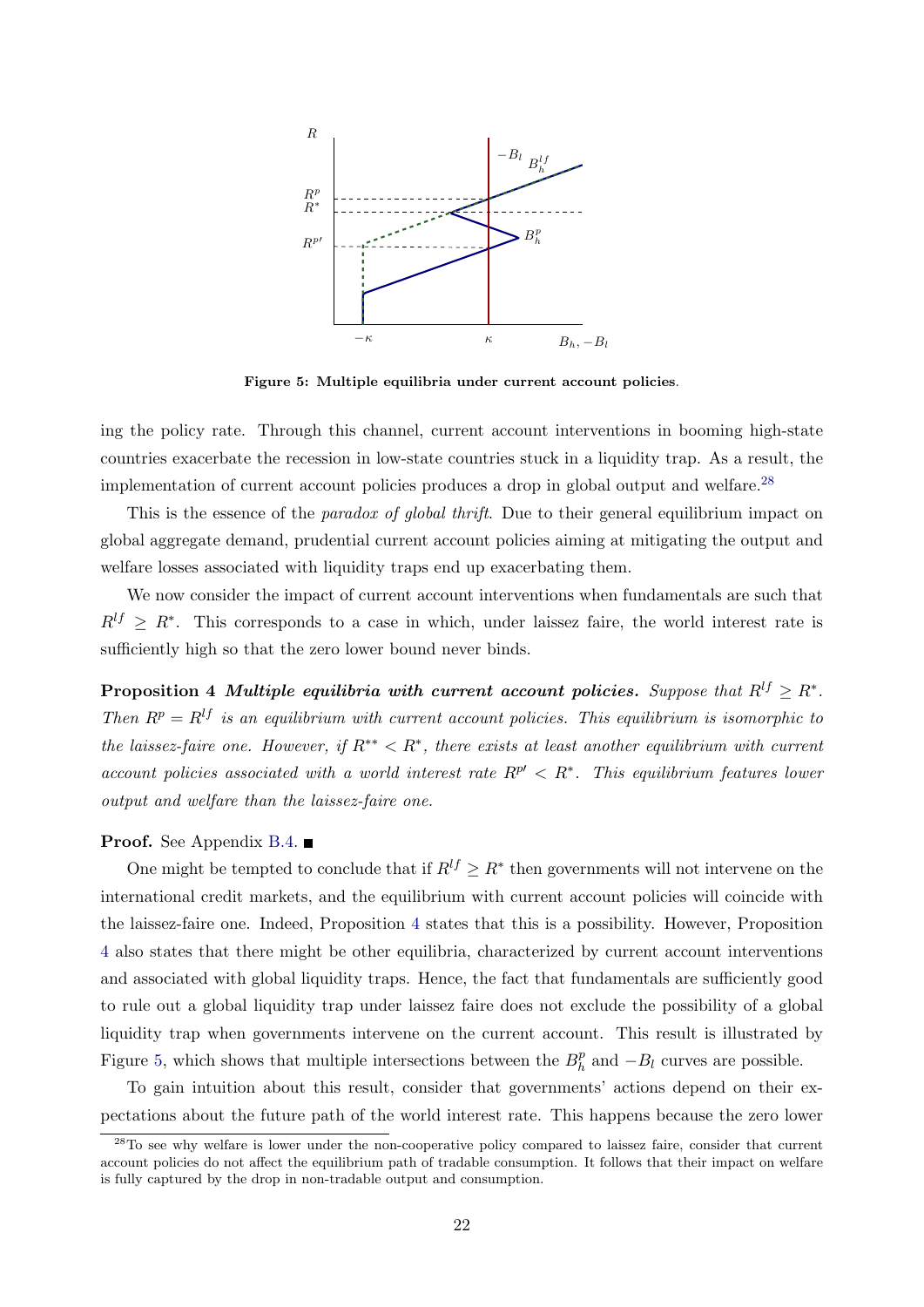bound binds only if the world interest rate is sufficiently low. For instance, consider a case in which governments expect that the world interest rate will never fall below  $R^*$ . In this case, governments expect that the zero lower bound will never bind and hence do not intervene. Since we are focusing on the case  $R^{lf} \geq R^*$ , in absence of policy interventions the zero lower bound will indeed never bind, confirming the initial expectations. But now think of a case in which governments anticipate that the world interest rate will always be below  $R^*$ , so that the zero lower bound is expected to bind in countries the low state. Then governments in high-state countries will start intervening on the current account in an attempt to reduce future unemployment. These interventions will increase the global supply of savings above its value under laissez faire, putting downward pressure on the world interest rate. If  $R^{**} < R^*$  holds, the resulting drop in the interest rate is sufficiently large so that  $R < R^*$ , validating governments' initial expectations. Thus, expectations of a future global liquidity trap might generate a global liquidity trap in the present.

We have seen that current account interventions, while being desirable from the point of view of a single country, can lead to perverse outcomes once their general equilibrium effects are taken into account. First, current account policies implemented during a global liquidity trap lead to a drop in global output and welfare. Second, current account policies might open the door to global liquidity traps purely driven by pessimistic expectations. Since all these general equilibrium effects are mediated by the world interest rate, which national governments take as given, the perverse effects associated with current account policies are not internalized by governments.<sup>[29](#page-24-1)</sup> Our results thus suggest that international cooperation is needed during a global liquidity trap, in order to limit the negative spillovers arising from unilateral current account interventions. Otherwise, selforiented interventions on the current account might backfire by triggering a paradox of global thrift.

So far we have drawn conclusions based on an admittedly stylized model. While this model is useful to derive intuition, one might wonder whether these results are driven by some of the specific assumptions that we have made. In what follows we consider a more realistic framework, and show that paradox-of-global-thrift effects can arise even in this more general setting.

## <span id="page-24-0"></span>5 Extended model and numerical analysis

In this section, we consider an extended version of the baseline model and perform a simple calibration exercise. To be clear, the objective of this exercise is not to provide a careful quantitative evaluation of the framework, or to replicate any particular historical event. Rather, our aim is to show that our key results do not depend on the simplifying assumptions characterizing the baseline

<span id="page-24-1"></span> $^{29}$ One might wonder what would happen in a framework in which countries are large enough, so that governments take into account the impact of their policy decisions on the world interest rate. Though a formal analysis of this case is beyond the scope of this paper, we conjecture that our key results would survive in this alternative setting. In our model, in fact, prudential current account policies backfire because governments in booming countries do not internalize the impact of their current account interventions on welfare in countries experiencing a recession. Hence, the logic behind our results should survive, as long as one considers self-oriented national governments that ignore the impact of their policy decisions on welfare in the rest of the world.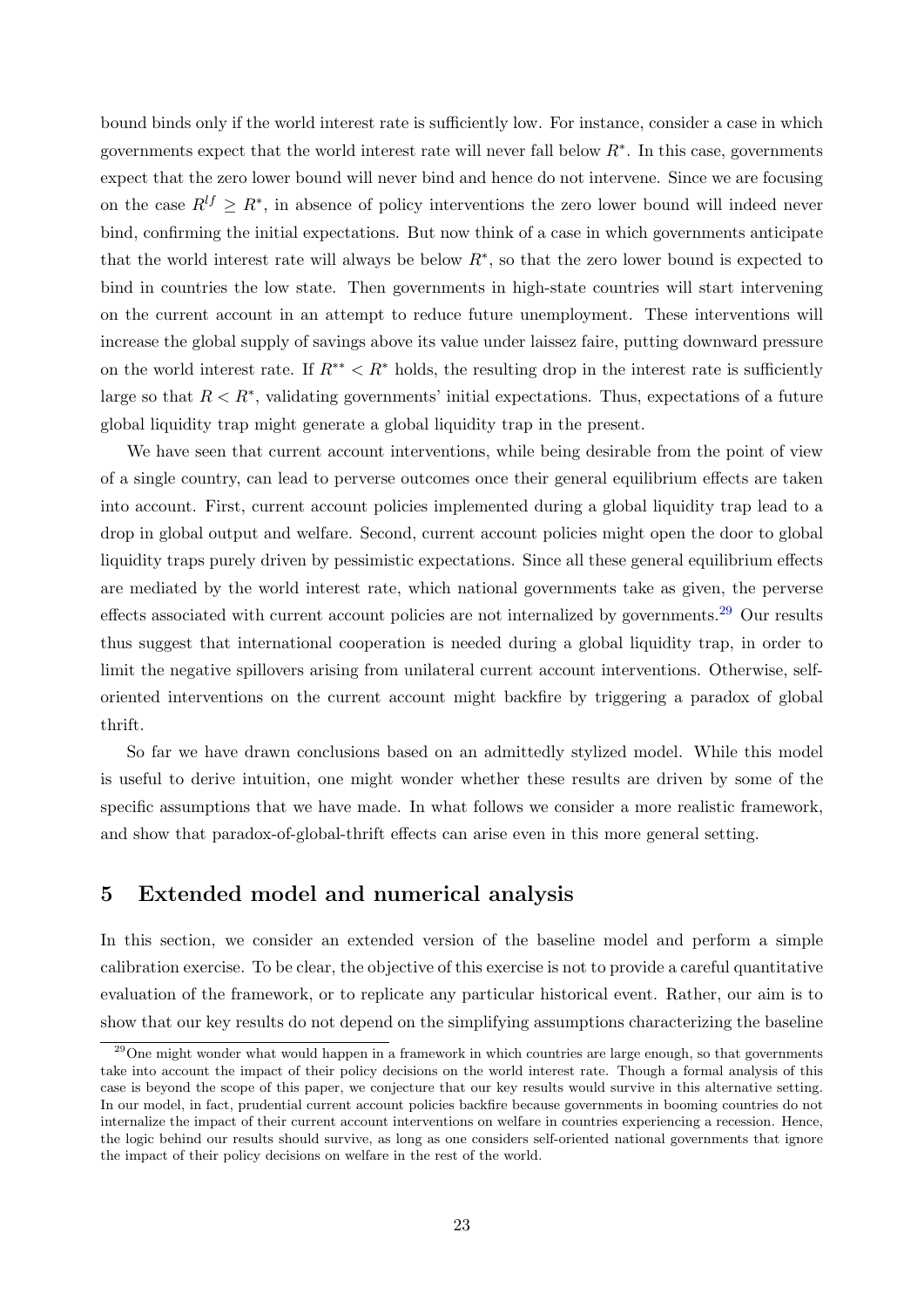model.

#### 5.1 Extended model

For our numerical exercise we enrich the baseline framework in three dimensions. First, we consider more general households' preferences. Second, we depart from the zero liquidity limit, and allow countries to take positive amounts of debt. Third, we introduce uncertainty, in the form of idiosyncratic tradable endowment and financial shocks. In the interest of space here we provide an informal description of the model, while the details can be found in Appendix [E.](#page-44-0)

We start by generalizing households' utility function to

$$
U(C_{i,t}, L_{i,t}) = \frac{C_{i,t}^{1-\sigma} - 1}{1-\sigma} - \chi \frac{L_{i,t}^{1+\eta}}{1+\eta},
$$

where  $\sigma > 0$ ,  $\chi > 0$  and  $\eta \geq 0$ . Hence, utility from consumption takes a standard CRRA form and households experience disutility from labor effort. Moreover, the consumption aggregator is now defined as

$$
C_{i,t} = \left(\omega\left(C_{i,t}^T\right)^{1-\frac{1}{\xi}} + (1-\omega)\left(C_{i,t}^N\right)^{1-\frac{1}{\xi}}\right)^{\frac{\xi}{\xi-1}},\tag{34}
$$

where  $0 < \omega < 1$  and  $\xi > 0$ . These functional forms are standard in the literature on monetary policy in open economies (Uribe and Schmitt-Grohé, [2017\)](#page-56-6).

We depart from the zero liquidity limit in two directions. First, we allow our model economies to run imbalances against the rest of the world. In particular, we replace the world bond market clearing condition [\(14\)](#page-11-2) with

$$
\int_0^1 B_{i,t+1}di = B^{rw},
$$

where  $B^{rw}$  captures a fixed supply of bonds from the rest of the world.<sup>[30](#page-25-0)</sup> Moreover, we replace the borrowing limit [\(3\)](#page-7-1) with

$$
B_{i,t+1} + \frac{B_{i,t+1}^n}{P_{i,t}^T} \ge -\kappa_{i,t} + \theta \left( R_{t-1} B_{i,t} + R_{i,t-1}^n \frac{B_{i,t}^n}{P_{i,t}^T} \right),
$$

where  $\kappa_{i,t} \geq 0$  and  $\theta \geq 0$ . In our numerical simulations we will consider the case  $\kappa_{i,t} > 0$ , so that countries will be able to accumulate positive amounts of debt. We will also, following [Justiniano et al.](#page-55-11) [\(2015\)](#page-55-11) and [Guerrieri and Iacoviello](#page-55-12) [\(2017\)](#page-55-12), introduce inertia in the borrowing limit by setting  $\theta > 0$ . One reason to consider an inertial adjustment of the borrowing limit is the fact that the model features only debt contracts that last one period, which in our numerical simulations corresponds to one year. In reality, however, debt typically takes longer maturities. This formalization of the borrowing constraint captures in a tractable way the fact that long-term debt allows agents to adjust gradually to episodes of tight access to credit.

<span id="page-25-0"></span><sup>&</sup>lt;sup>30</sup>In Appendix [G](#page-50-0) we allow the bond supply from the rest of the world to react to changes in the world interest rate.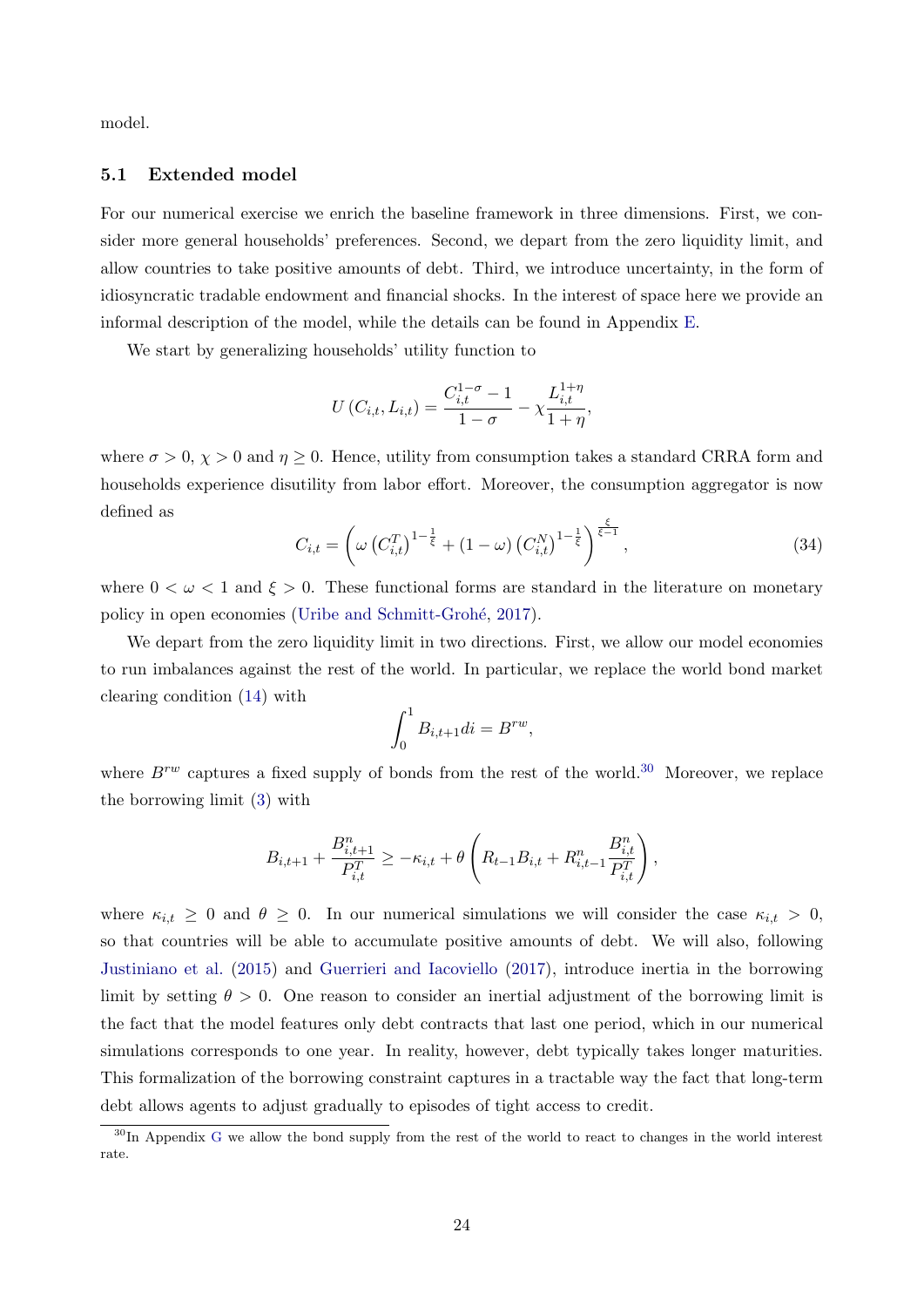Finally, the extended model features two different sources of idiosyncratic uncertainty. We model idiosyncratic fluctuations in the tradable good endowment by assuming that  $Y_{i,t}^T$  follows the log-normal AR(1) process

$$
\log(Y_{i,t}^T) = \rho \log(Y_{i,t-1}^T) + \epsilon_{i,t},
$$

where  $\epsilon_{i,t}$  is normally distributed with zero mean and standard deviation  $\sigma_{\epsilon}$ . The shock  $\epsilon_{i,t}$  is uncorrelated across countries, and hence the world endowment of tradable goods is constant over time.

Countries are also subject to financial shocks, modeled as idiosyncratic fluctuations in the borrowing limit  $\kappa_{i,t}$ . Our aim is to capture economies that alternate between tranquil times and financial crises. The simplest way to formalize this notion is to assume that  $\kappa_{i,t}$  transitions between two values,  $\kappa_h$  and  $\kappa_l$  with  $\kappa_h > \kappa_l$ , according to a first-order Markov process. As we will see periods of tight access to credit, i.e. periods in which  $\kappa_{i,t} = \kappa_l$ , will trigger dynamics similar to a financial crisis event in countries featuring a significant stock of external debt.

#### 5.2 Parameters

The extended model cannot be solved analytically, and we study its properties using numerical simulations. We employ a global solution method, described in Appendix [F,](#page-50-1) in order to deal with the nonlinearities involved by the occasionally binding borrowing and zero lower bound constraints.

One period corresponds to one year. We set the coefficient of relative risk aversion to  $\sigma =$ 2, the elasticity of substitution between tradable and non-tradable goods to  $\xi = 0.5$ , and the share of tradable goods in consumption expenditure to  $\omega = 0.25$ , in line with the international macroeconomics literature. The inverse of the Frisch elasticity of labor supply  $\eta$  is set equal to 2.2, as in Galí and Monacelli [\(2016\)](#page-55-13). We normalize  $\chi = 1 - \omega$ , which implies that equilibrium labor at full employment is equal to  $1<sup>31</sup>$  $1<sup>31</sup>$  $1<sup>31</sup>$ 

The next set of parameters is selected to match some salient features characterizing advanced economies in the aftermath of the 2008 global financial crisis.<sup>[32](#page-26-1)</sup> We set the discount factor to  $\beta = 0.988$ , so that under laissez faire the steady-state world interest rate  $R^{lf}$  is equal to 1.007. This target captures the low interest rate environment that has characterized advanced economies in the post-crisis years. In fact, 0.7% corresponds to the average real world interest rate over the period 2009-2015, estimated as in [King and Low](#page-55-14) [\(2014\)](#page-55-14). We calibrate  $B^{rw}$  and  $\bar{\pi}$  using data from a sample of advanced economies.<sup>[33](#page-26-2)</sup> We set  $B^{rw}$ , the bond supply from the rest of the world, to reproduce the fact that advanced economies have been in the recent past net debtors toward the

<span id="page-26-0"></span><sup>&</sup>lt;sup>31</sup>As shown in Appendix [E,](#page-44-0) in absence of nominal wage rigidities equilibrium labor in the extended model would be constant. This property arises due the fact that production takes place only in the non-tradable sector and the parametric assumption  $\sigma = 1/\xi$ , which implies that utility is separable in consumption of tradable and non-tradable goods.

<span id="page-26-1"></span><sup>&</sup>lt;sup>32</sup> Appendix [H](#page-52-0) provides a detailed description of the data sources and the procedures we employed to calibrate the model.

<span id="page-26-2"></span><sup>33</sup>Our sample of advanced economies is composed of Australia, Austria, Belgium, Canada, Denmark, Finland, France, Germany, Greece, Italy, Japan, Netherlands, Portugal, Spain, Sweden, Switzerland, United Kingdom and United States.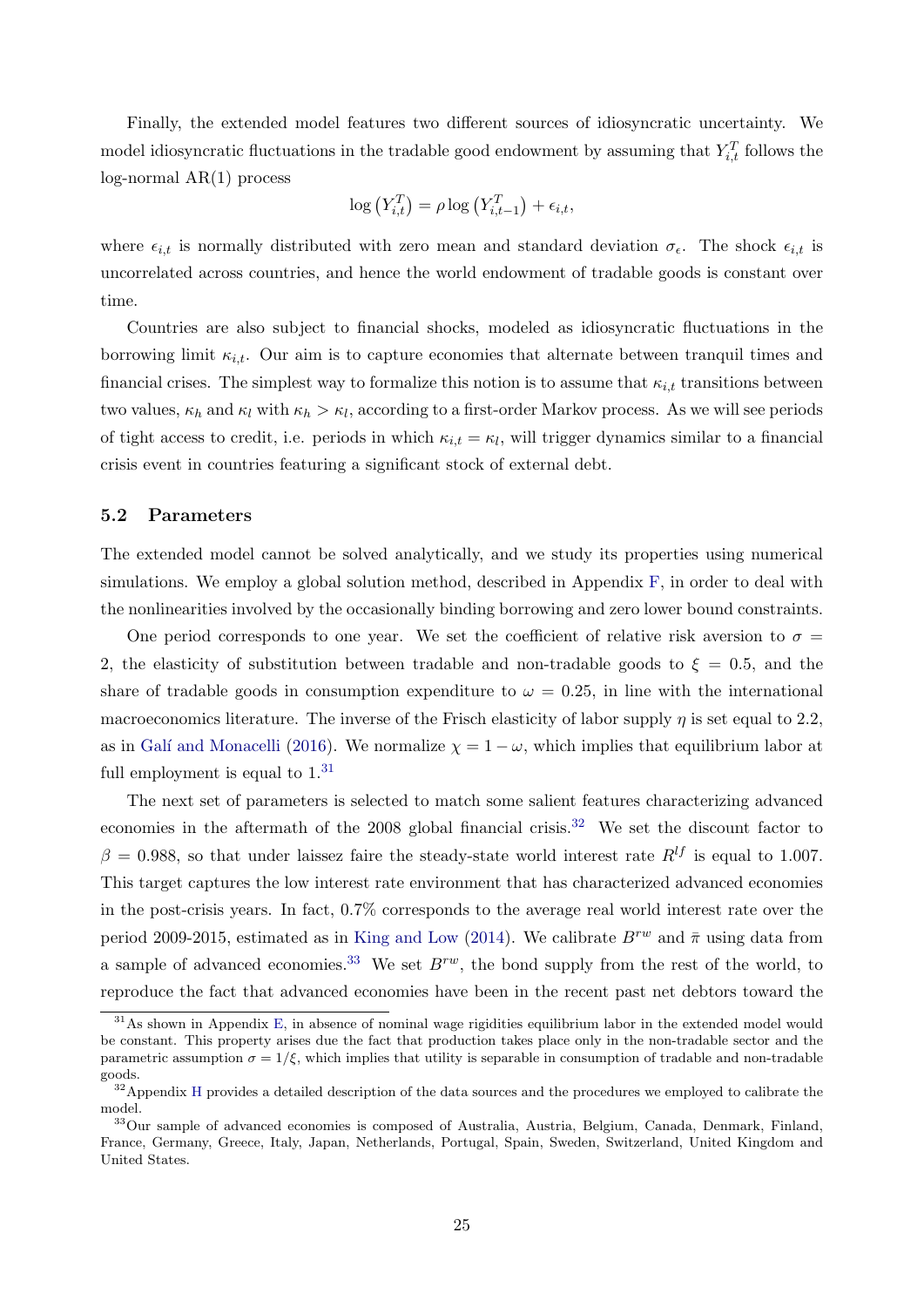|                                      | Value                              | Source/Target                          |
|--------------------------------------|------------------------------------|----------------------------------------|
| Risk aversion                        | $\sigma = 2$                       | Standard value                         |
| Elasticity consumption aggr.         | $\xi=0.5$                          | Standard value                         |
| Tradable share in expenditure        | $\omega = 0.25$                    | Standard value                         |
| Frisch elasticity of labor supply    | $1/\eta = 1/2.2$                   | Galí and Monacelli (2016)              |
| Labor disutility coefficient         | $\chi = 1 - \omega$                | Normalization                          |
| Discount factor                      | $\beta = 0.988$                    | $R^{lf} = 0.7\%$                       |
| Bond supply r.o.w.                   | $B^{rw} = -0.376$                  | $B^{rw}/\int_0^1 GDP_{i,t}di = -9.4\%$ |
| Inflation target                     | $\bar{\pi} = 1.0125$               | Average core inflation                 |
| Tradable endowment process           | $\rho = 0.87, \sigma_{YT} = 0.056$ | Estimate for advanced economies        |
| Prob. negative financial shock       | $p(\kappa_l \kappa_h) = 0.125$     | $1\%$ prob. financial crisis           |
| Persistence negative financial shock | $p(\kappa_l \kappa_l)=0.2$         | 5 years crisis duration                |
| Tight credit regime                  | $\kappa_l=0$                       | $Corr(CA/GDP, GDP) = -0.21$            |
|                                      | $\theta = 0.9$                     | mimics 10y debt maturity               |

rest of the world.<sup>[34](#page-27-0)</sup> In particular, we set  $B^{rw}$  so that under laissez-faire the net debt position of our model economies is equal to  $9.4\%$  of their aggregate GDP. This corresponds to the aggregate net debt-to-GDP ratio of our sample countries, averaged over the period 2009-2015.  $\bar{\pi}$  is chosen to match the average core inflation rate experienced by our sample countries between 2009 and 2015. This target implies  $\bar{\pi} = 1.0125$ .

We calibrate the tradable endowment process based on data on the cyclical component of tradable output in our sample countries. We identify tradable output in the data as per capita GDP in agriculture, forestry, fishing, mining, and manufacturing at constant prices. The sample period goes from 1970 to 2015. Since our model abstracts from aggregate shocks, we control for global movements in tradable output by subtracting, for each year, aggregate per-capita tradable output from the country-level series. We then extract the cyclical component from the resulting series by subtracting a country-specific log-linear trend. The first order autocorrelation  $\rho$  and the standard deviation  $\sigma_{VT}$  of the tradable endowment process are set respectively to 0.87 and 0.056, to match their empirical counterparts. In the computations, we approximate the tradable endowment process with the quadrature procedure of [Tauchen and Hussey](#page-56-7) [\(1991\)](#page-56-7) using 7 nodes.

We are left to calibrate the parameters governing the borrowing limit and the financial shocks. We are interested in capturing economies that alternate between tranquil times, characterized by abundant access to credit, and financial crisis episodes triggered by sudden stops in capital inflows. We start by setting  $\kappa_h$  to a value high enough so that the borrowing constraint never binds when  $\kappa_{i,t} = \kappa_h$ . The parameters  $\kappa_l$  and  $\theta$ , joint with the transition probabilities  $p(\kappa_l|\kappa_h)$  and  $p(\kappa_l|\kappa_l)$ , thus determine how often the borrowing constraint binds, as well as agents' ability to smooth consumption in response to endowment shocks.

<span id="page-27-0"></span><sup>&</sup>lt;sup>34</sup>Indeed, in recent years advanced economies have been net recipients of capital inflows from emerging countries. As is well known, see for instance [Bernanke](#page-54-14) [\(2005\)](#page-54-14), a large driver of these capital flows has been the accumulation of reserves by central banks in emerging markets. It is not clear how to model the reaction of these flows to changes in the world interest rate. For this reason, in our baseline model we have opted for the simplest assumption of an inelastic supply of funds from the rest of the world. In Appendix [G,](#page-50-0) however, we examine the robustness of our results to the presence of an elastic supply of funds from rest-of-the-world countries.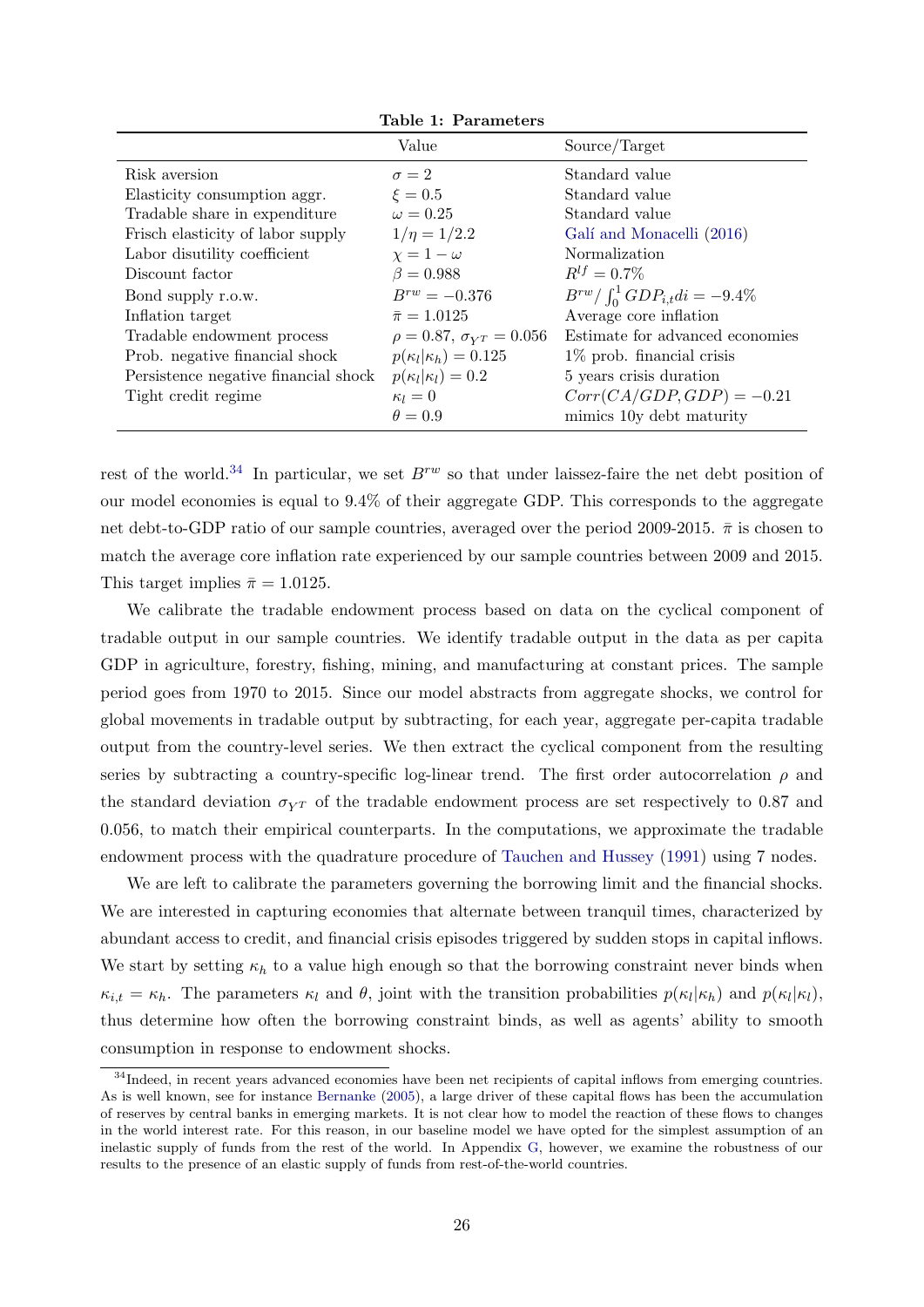<span id="page-28-2"></span>

Figure 6: Policy functions in the laissez-faire steady state.

We set the probability of an adverse financial shock  $p(\kappa_l|\kappa_h)$  and its persistence  $p(\kappa_l|\kappa_l)$  to target the frequency and duration of financial crises in our sample countries. We follow [Bianchi](#page-54-15) [and Mendoza](#page-54-15) [\(2018\)](#page-54-15) and define a financial crisis as a sharp improvement in the trade balance, capturing unusually large drops in foreign financing. Different from [Bianchi and Mendoza](#page-54-15) [\(2018\)](#page-54-15), since our model abstract from global financial shocks, to identify financial crisis episodes in the data we control for time fixed effects.<sup>[35](#page-28-0)</sup> The resulting annual frequency of financial crises is  $1\%$ and their average duration is 5 years. We match these statistics by setting  $p(\kappa_l|\kappa_h) = 0.125$  and  $p(\kappa_l|\kappa_l)=0.2.$ 

To choose values for  $\theta$  and  $\kappa_l$  we employ the following strategy. To set  $\theta$  we exploit the fact that this parameter corresponds to the fraction of debt that can be rolled over every period, irrespective of whether the borrowing constraint binds or not. Hence, drawing a parallel with long-term debt,  $1 - \theta$  can be interpreted as the fraction of debt maturing in a given period. Following this logic we set  $\theta = 0.9$  to mimic an average debt maturity of 10 years, close to the average US households' debt maturity reported by [Jones et al.](#page-55-15) [\(2017\)](#page-55-15).<sup>[36](#page-28-1)</sup> To set  $\kappa_l$  we target the negative correlation between current account and GDP characterizing our sample countries. In fact, in absence of financial frictions our model would generate a counterfactual positive correlation between these two variables, since agents would smooth consumption by saving in good times and borrowing during downturns. As financial shocks become more severe, i.e. as  $\kappa_l$  falls, the correlation between current account and GDP implied by the model falls, until it eventually turns negative. Given  $\theta = 0.9$ , setting  $\kappa_l = 0$  generates a correlation between the current account-to-GDP ratio and GDP of −0.21, equal to its empirical counterpart.

#### 5.3 Debt and liquidity traps under laissez faire

Before discussing the impact of current account policies, in this section we briefly describe the steady-state equilibrium under laissez faire. We will show that a country that has accumulated a high stock of debt is at risk of experiencing liquidity traps characterized by severe rises in

<span id="page-28-0"></span><sup>&</sup>lt;sup>35</sup>See Appendix [H](#page-52-0) for a detailed description of the procedure that we use to identify financial crisis events in the data.

<span id="page-28-1"></span><sup>&</sup>lt;sup>36</sup>Following [Jones et al.](#page-55-15) [\(2017\)](#page-55-15) and interpreting  $\theta$  as the fraction of debt that matures every period, average debt maturity D can be written as  $D = R/(\theta + R - 1)$ .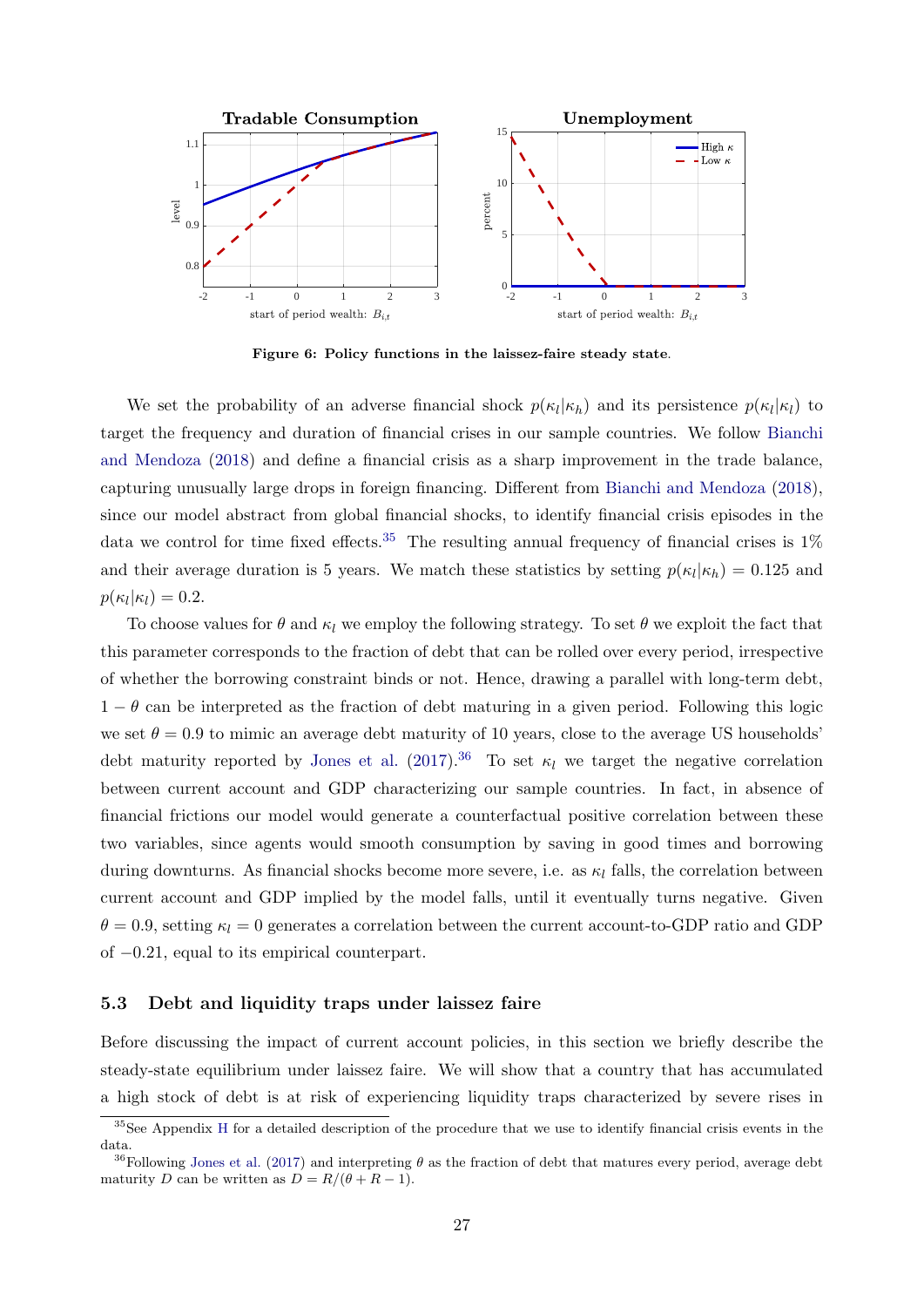<span id="page-29-1"></span>

Figure 7: Liquidity trap events: tradable endowment and financial shocks.

unemployment.

Figure [6](#page-28-2) displays the optimal choices for tradable consumption and unemployment as a function of  $B_{i,t}$ , i.e. the country's stock of wealth at the start of the period. The solid lines refer to countries with abundant access to credit  $(\kappa_{i,t} = \kappa_h)$ , while the dashed lines correspond to countries hit by negative financial shocks  $(\kappa_{i,t} = \kappa_l)^{37}$  $(\kappa_{i,t} = \kappa_l)^{37}$  $(\kappa_{i,t} = \kappa_l)^{37}$  The left panel of Figure [6](#page-28-2) shows that, as it is natural, tradable consumption is increasing in wealth. Moreover, the figure shows that high-debt countries hit by negative financial shocks experience sharp falls in tradable consumption, triggered by the binding borrowing constraint. Taking stock, tradable consumption is low in high-debt countries, especially when these are hit by negative financial shocks.

The right panel of Figure [6](#page-28-2) shows that high-debt countries with tight access to credit are exactly the ones experiencing high unemployment. To understand this result consider that, just as in the baseline model, demand for non-tradable consumption is increasing in consumption of tradable goods. Hence, the combination of high debt and tight access to credit depresses both consumption of tradable goods and demand for non-tradables. Low demand for non-tradables, in turn, pushes the policy rate against the zero lower bound and the economy into a recessionary liquidity trap. This explains why high-debt countries are exposed to the risk of sharp rises in unemployment in the event of a negative financial shock.

Figures [7](#page-29-1) and [8](#page-30-0) provide a snapshot of the liquidity trap events generated by the model. To construct these figures, we simulated the behavior of a country under laissez faire for a large number of periods and collected all the liquidity trap events. We then took averages of several macroeconomic indicators across all these events, centering each episode around the period associated with the peak in unemployment.<sup>[38](#page-29-2)</sup> Figure [7](#page-29-1) displays the average path of the tradable endowment and financial shocks, while the solid lines in Figure [8](#page-30-0) illustrate the dynamics of GDP, tradable consumption, current account and unemployment.

Large rises in unemployment are preceded by low realizations of the tradable endowment shock,

<span id="page-29-2"></span><span id="page-29-0"></span><sup>&</sup>lt;sup>37</sup>Both policy functions are conditional on  $Y_{i,t}^T$  being equal to its mean value.

<sup>&</sup>lt;sup>38</sup>More precisely, we say that a country is in a liquidity trap in a given period t if  $L_{i,t} < 1$ , that is if unemployment is positive. We then define the unemployment peak during a liquidity trap as the period in which unemployment is at its highest value compared to the 10 periods before and after. The period associated with the unemployment peak corresponds to period 0 in Figures [7](#page-29-1) and [8.](#page-30-0)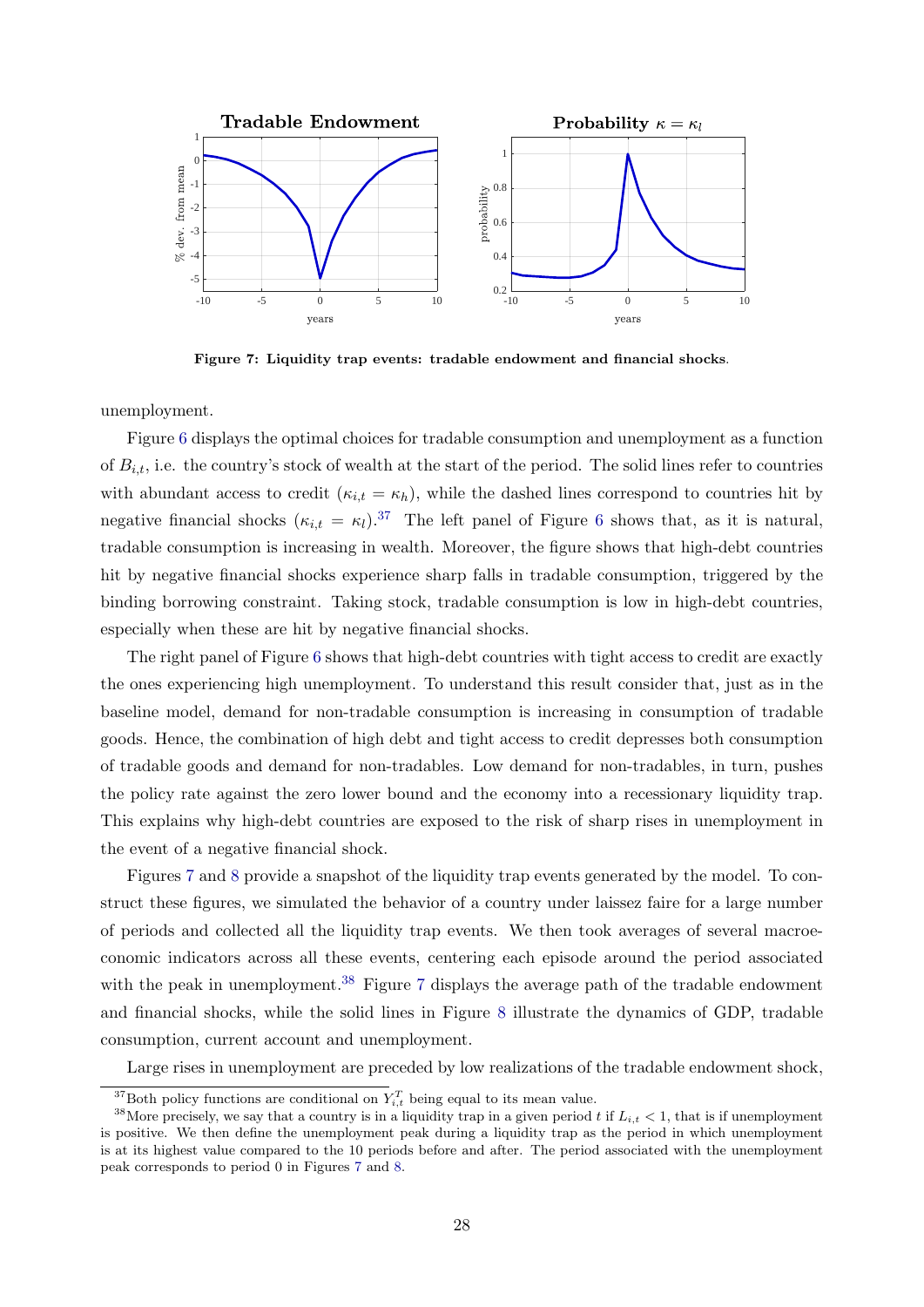<span id="page-30-0"></span>

Figure 8: Liquidity trap events: macroeconomic indicators. Solid (dashed) lines refer to economies under laissez faire (current account policies). GDP is defined as  $GDP_{i,t} = Y_{i,t}^T + p^N Y_{i,t}^N$ , where  $p^N$  denotes the unconditional mean of  $P_{i,t}^N/P_{i,t}^T$  in the laissez-faire steady state.

to which households respond by accumulating debt in order to sustain tradable consumption. This explains the current account deficits characterizing the run up to the unemployment crisis. Debt accumulation, however, puts the economy at risk of a large drop in tradable consumption in the event of a tightening in the borrowing limit. This is exactly what happens in period 0, when a negative financial shock generates a current account reversal and a large drop in consumption of tradable goods. As tradable consumption falls also aggregate demand for non-tradables drops. Constrained by the zero lower bound, the central bank is unable to react to the decline in domestic demand. The result is a sharp recession lasting several years.<sup>[39](#page-30-1)</sup>

Though negative financial shocks in our model are rare events, the fact that they trigger severe and persistent recessions imply that their impact on unemployment and output is significant. Indeed, in the laissez-faire equilibrium average unemployment is 1.26%.<sup>[40](#page-30-2)</sup> Thus, the combination of financial frictions and of the zero lower bound constraint on monetary policy implies that under laissez faire the world economy operates substantially below potential.

Summing up, the model is able to generate liquidity trap events characterized by severe and persistent rises in unemployment. Crucially, large recessions are triggered by negative financial shocks, and they are more likely to happen in high-debt countries. It is this feature of the model,

<span id="page-30-1"></span><sup>&</sup>lt;sup>39</sup>Interestingly, the 6% peak drop in GDP during our typical crisis event is quantitatively in line with the [Romer](#page-56-8) [and Romer](#page-56-8) [\(2017\)](#page-56-8) empirical estimates of the output response to financial crises in advanced economies.

<span id="page-30-2"></span> $^{40}$ Since we are focusing on a stationary equilibrium, here average unemployment refers both to the cross-sectional average, that is  $1 - \int_0^1 L_{i,t} dt$ , as well as to the unconditional expected value for a given country.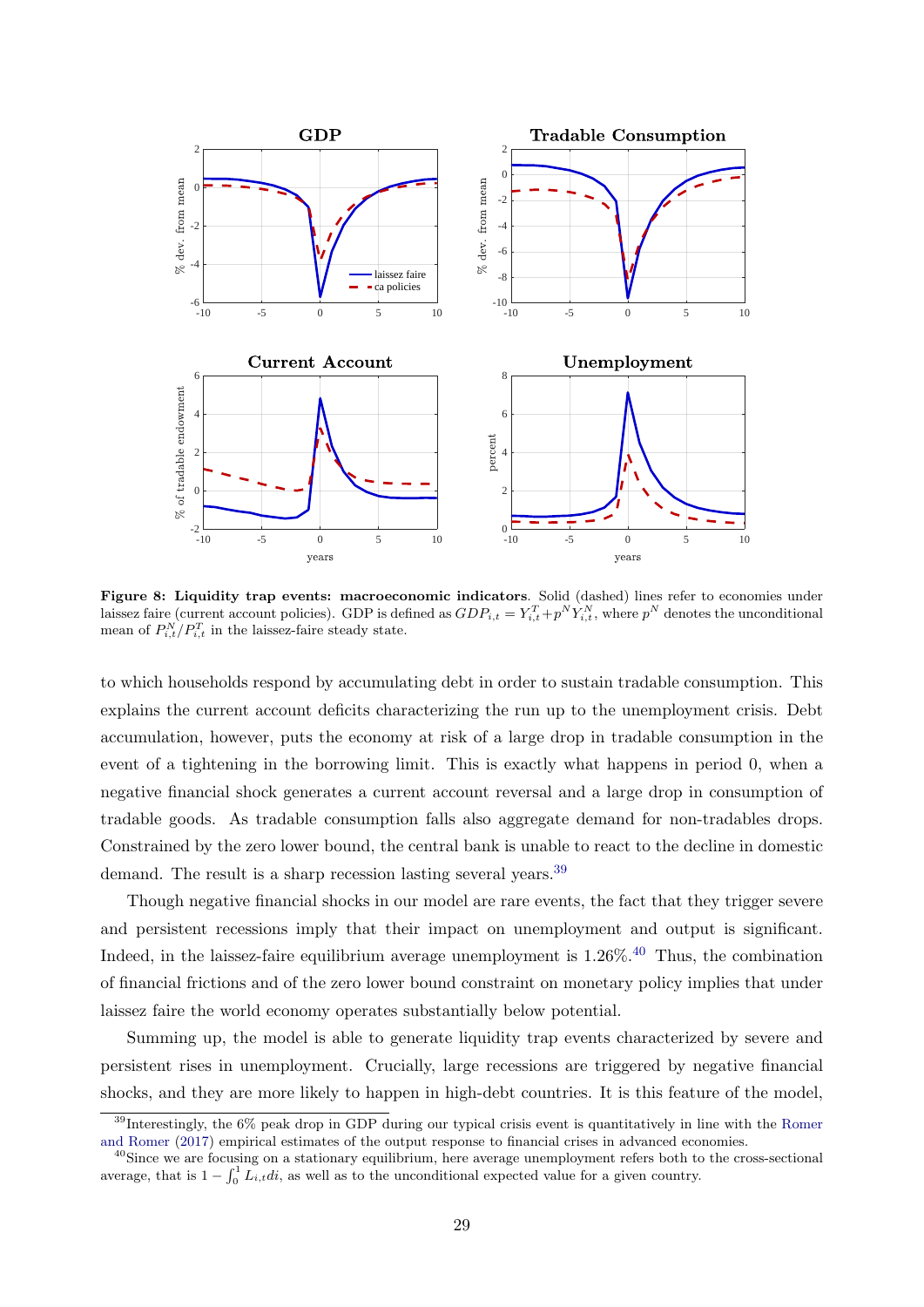<span id="page-31-2"></span>

Figure 9: Forced savings and stationary net foreign asset distribution in a small open economy. Right panel: solid (dashed) lines refer to economies under laissez faire (current account policies).

as we will see in the next section, that creates space for current account policies.

#### 5.4 Current account policies: a small open economy perspective

We now turn to government interventions on the international credit markets. As an intermediate step, it is useful to start by taking a partial equilibrium perspective, i.e. by abstracting from the impact of current account policies on the world interest rate. Hence, in this section we consider a single small open economy that implements the optimal current account policy, while the rest of the world sticks to laissez faire. $41$ 

The dashed lines in Figure [8](#page-30-0) show how public interventions on the current account affect the behavior of a country during the liquidity trap events described in the previous section.<sup>[42](#page-31-1)</sup> The key result is that the government intervenes in the run up to the crisis by reducing households' debt accumulation and improving the country's current account. Limiting debt accumulation, the reason is, reduces the exposure of the economy to negative financial shocks. As a result, both the current account reversal and the rise in unemployment occurring in period 0, when access to credit gets tight, are substantially milder under the optimal current account policy compared to laissez faire.

As in the baseline model, the government intervenes on the current account due to the presence of aggregate demand externalities. Private agents, in fact, do not internalize the impact of their borrowing decisions on aggregate demand and employment. It is then natural to think that a government will intervene more aggressively to improve the current account, when conditions are such that a negative financial shock will trigger a sharp rise in unemployment. This is precisely the result illustrated by Figure [9,](#page-31-2) which shows that the "forced savings" induced by current account

<span id="page-31-0"></span><sup>&</sup>lt;sup>41</sup>In Appendix [E](#page-44-0) we provide a detailed description of the national planning problem that we solve to derive the optimal current account policy in the extended model.

<span id="page-31-1"></span> $42$ To construct this figure, for each liquidity trap event identified under laissez faire we collected the value of net foreign assets in period  $t - 10$ , where period t corresponds to the unemployment peak during the event, as well as the path for the shocks in periods  $t-10$  to  $t+10$ . We then, for each event, fed the corresponding sequence of shocks and initial value for the net foreign assets to the decision rules derived under current account policy. Finally, we took averages of our variables of interest across all the events.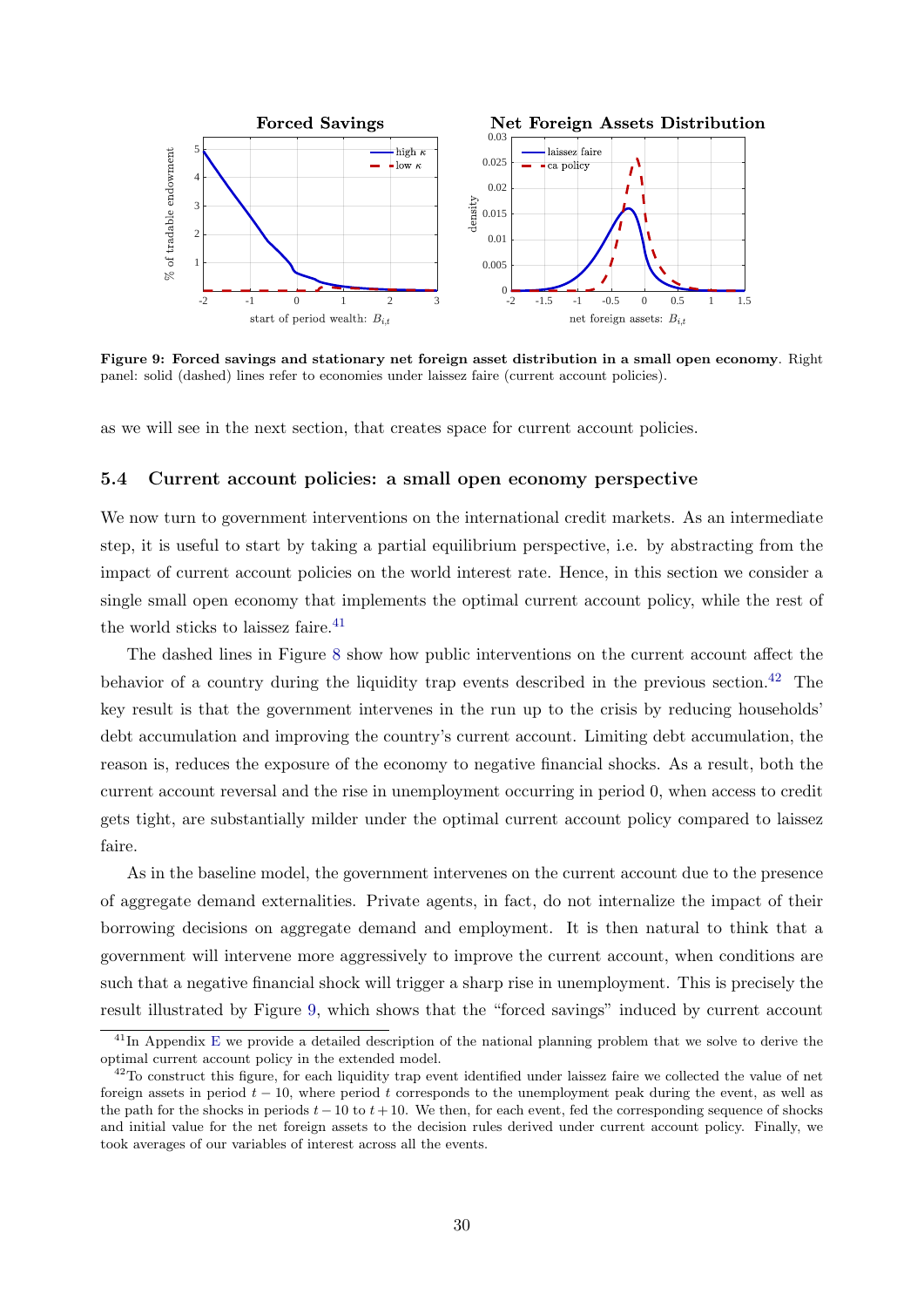interventions are larger in high-debt countries experiencing lax access to credit.[43](#page-32-0)

Quantitatively, public interventions on the current account have a sizable impact on average savings. To illustrate this point, the right panel of Figure [9](#page-31-2) compares the stationary net foreign asset distribution of a small open economy operating under laissez faire (solid line), against the one of a country with current account policies (dashed line). The implementation of current account policies induces a rightward shift of the net foreign asset distribution, corresponding to an increase in average savings. The counterpart of this rise in savings is a reduction in unemployment. In fact, the implementation of current account policies by a single country would reduce its average unemployment to 0.5%, down from the 1.26% average unemployment characterizing laissez-faire economies.

Of course, in our model it is perfectly possible for a single country to reduce its average unemployment by means of current account policies. In fact, since we are focusing on small open economies, a change in saving behavior by a single country will not affect the world interest rate. As we show next, matters are completely different when current account policies are adopted on a global scale.

#### 5.5 Revisiting the paradox of global thrift

We have seen that, as in the baseline model, governments have a strong incentive to manipulate their country's current account when the zero lower bound is expected to bind in the future. It is then interesting to consider what happens when current account policies are implemented on a global scale. It turns out that, under our benchmark parametrization, the outcome is a large drop in the world interest rate, which ends up exacerbating the output and welfare losses due to the zero lower bound. This result shows that the logic of the paradox of global thrift goes beyond the simple baseline model presented in Section [2.](#page-6-2)

Throughout this section we run the following experiment. Imagine that the world starts from the laissez-faire steady state. In period 0 all the countries in the world experience a previously unexpected change in the policy regime, so that governments start implementing the self-oriented optimal current account policy. We are interested in tracing the impact of this policy change on output and welfare.

Before moving on, a few words on multiplicity of equilibria under current account policies are in order. The logic of Proposition [4](#page-23-1) applies also to the extended model, and thus the possibility that under some parametrizations multiple equilibria under current account policies exist cannot be discarded. That said, in all the numerical simulations that follow we could not find evidence of multiple equilibria. We thus leave an analysis of equilibrium multiplicity in the extended model for future research.

<span id="page-32-0"></span><sup>&</sup>lt;sup>43</sup> Formally, forced savings are defined as  $C_{i,t}^T - \tilde{C}_{i,t}^T$ , where  $\tilde{C}_{i,t}^T$  is the notional consumption that would be chosen by households absent government intervention. In the figure,  $Y_{i,t}^T$  is kept equal to its mean value.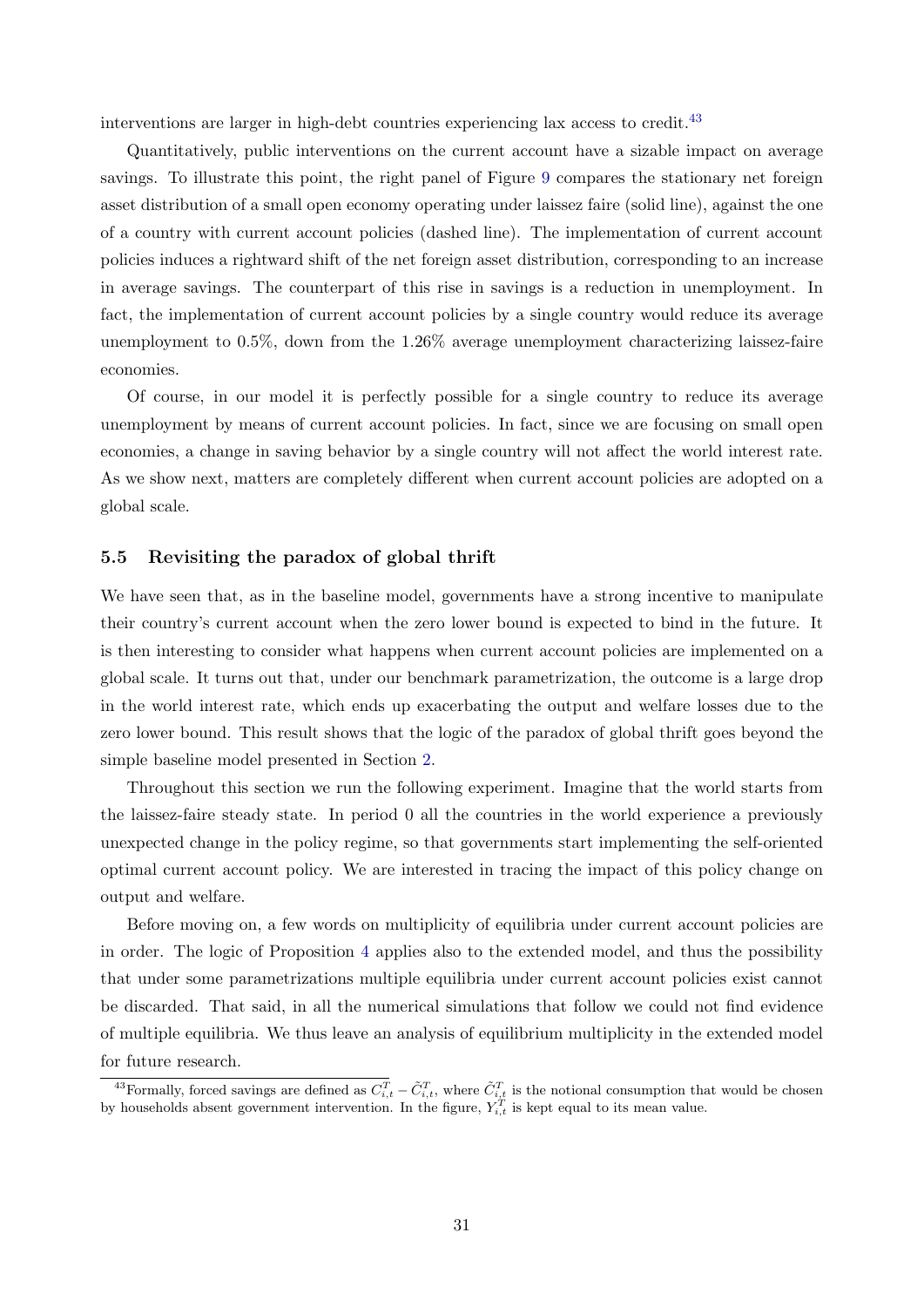<span id="page-33-0"></span>

Figure 10: Transition toward steady state with current account policies. World GDP is defined as  $\int_0^1 GDP_{i,tdi} = \int_0^1 Y_{i,t}^T + p^N Y_{i,t}^N di$ , where  $p^N$  denotes the unconditional mean of  $P_{i,t}^N/P_{i,t}^T$  in the laissez-faire steady state.

#### 5.5.1 Output response to current account policies

Figure [10](#page-33-0) plots the path of the world interest rate and world GDP during the transition toward the steady state with current account policies. The change in policy regime induces a gradual drop in the world interest rate. Intuitively, public interventions on the current account increase the aggregate demand for bonds by our model economies. Given the fixed bond supply from the rest of the world the result is a large drop in the world rate, which falls by 170 basis points compared to its value under laissez-faire. The drop in the world interest rate, in turn, exacerbates the zero lower bound constraint on monetary policy and leads to a fall in world output. Indeed, world GDP in the steady state with public interventions on the current account is 1.2% lower than in the laissez-faire equilibrium.<sup>[44](#page-33-1)</sup>

The first row of Table 2 shows the drop in the present value of expected output caused by the global implementation of current account policies, as a percent of expected output in the laissez-faire steady state.<sup>[45](#page-33-2)</sup> On average, the cumulative output loss caused by current account interventions is equal to 1.22% of output in the laissez faire steady state. Moreover, the expected output losses are higher in countries starting the transition with a high stock of debt and tight access to credit. As it is intuitive, the countries that suffer the largest drops in expected output upon implementation of current account policies are those that start the transition inside a liquidity trap.

$$
E_0\left[\beta^t\sum_{t=0}^{\infty} \left(1-\tau_i^y\right) GDP_{i,t}^{lf}\right] = E_0\left[\sum_{t=0}^{\infty} \beta^t GDP_{i,t}^{tr}\right],
$$

<span id="page-33-1"></span><sup>&</sup>lt;sup>44</sup>The differences in terms of unemployment are even larger. In fact, steady state aggregate unemployment when governments' intervene on the current account is 2.9%, compared to the 1.3% aggregate unemployment in the laissezfaire steady state.

<span id="page-33-2"></span><sup>&</sup>lt;sup>45</sup>Formally, for any country i we computed the expected cumulative output loss  $\tau_i^y$  caused by current account policies as

where  $GDP_{i,t}^{lf}$  denotes GDP in the laissez-faire steady state, while  $GDP_{i,t}^{tr}$  refers to the path of GDP during the transition toward the steady state with current account policies. GDP is defined as  $GDP_{i,t} = Y_{i,t}^T + p^N Y_{i,t}^N$ , where  $p^N$  denotes the unconditional mean of  $P_{i,t}^N/P_{i,t}^T$  in the laissez-faire steady state.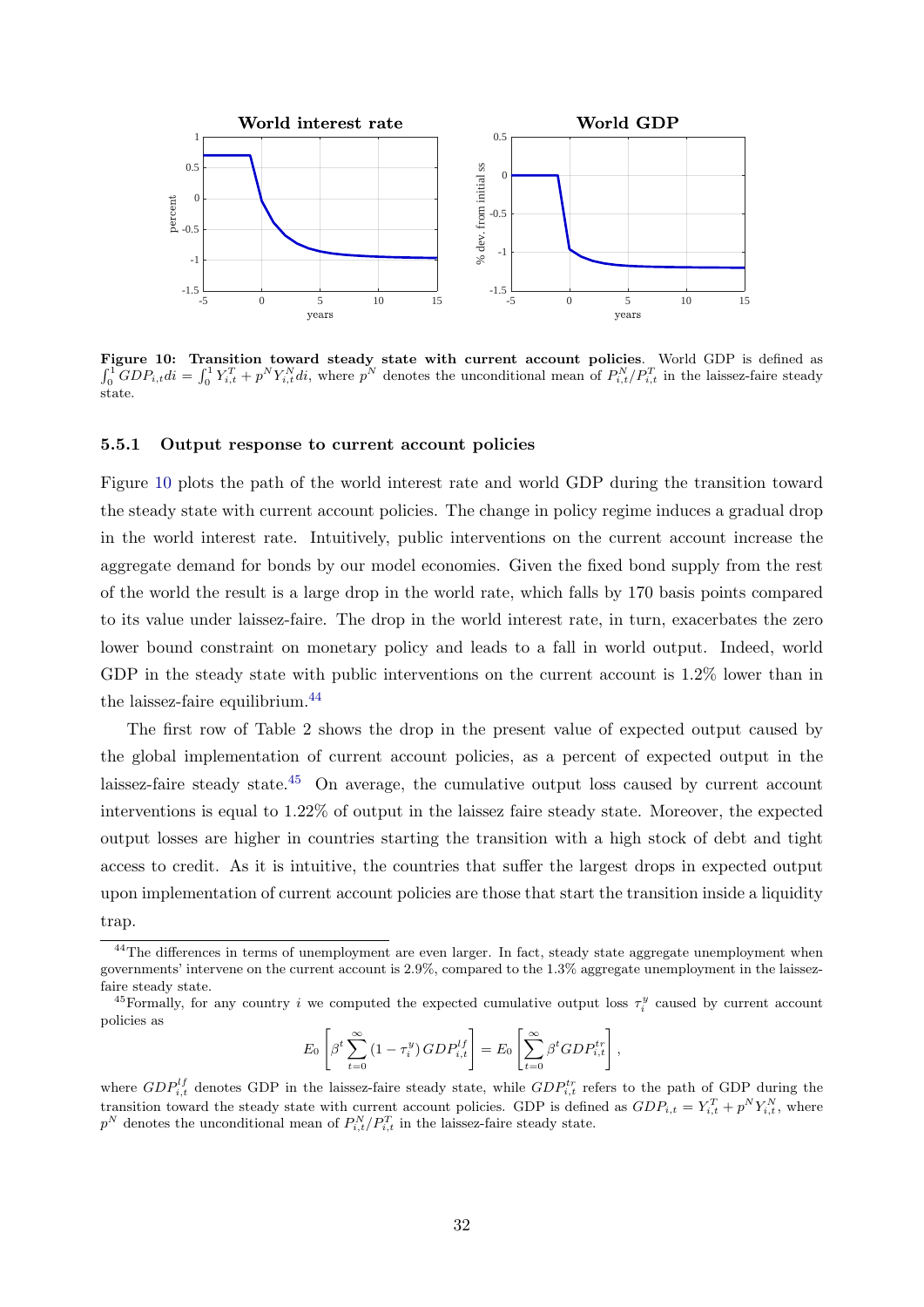|                     | Average |       | Net foreign assets $(B_{i,0}, \text{perc.})$ |                  |       |            | Financial shock $(\kappa_{i,0})$ |  |
|---------------------|---------|-------|----------------------------------------------|------------------|-------|------------|----------------------------------|--|
|                     |         | 5th   | 25th                                         | 50 <sub>th</sub> | 75th  | $\kappa_l$ | $\kappa_h$                       |  |
| Output losses       | 1.22    | 1.32  | 1.24                                         | 1.20             | 1.19  | 1.24       | $1.21\,$                         |  |
| Welfare losses      | 0.087   | 0.083 | 0.082                                        | 0.085            | 0.090 | 0.101      | 0.078                            |  |
| Welfare losses (NT) | 0.308   | 0.357 | 0.319                                        | 0.301            | 0.293 | 0.315      | 0.304                            |  |

Table 2. Impact of current account policies.

Notes: All numbers are in percent.

#### 5.5.2 Welfare response to current account policies

We now turn to the impact that current account policies, and the associated drop in the world interest rate, have on welfare. As we discussed in the context of our baseline model, a lower world rate exacerbates the inefficiencies due to the zero lower bound and lead to an inefficiently low production of non-tradable goods. This effect is at the heart of the paradox of global thrift. In the extended model, however, there are two additional effects to consider. First, given that we have moved away from the zero liquidity limit, in the extended model a drop in the world rate redistributes wealth from creditor to debtor countries. Second, since the countries that form our economy are net debtors with respect to the rest of the world, a lower world interest rate redistributes wealth from rest-of-the-world countries toward our model economies. In what follows, we start by discussing how current account policies affect total welfare. We then isolate the channel that is directly connected with the paradox of global thrift by focusing on the non-tradable sector.

The second row of Table 2 illustrates the impact of current account policies on total welfare, by reporting the proportional increase in consumption for all possible future histories that agents living in the laissez-faire equilibrium must receive, in order to be indifferent between the status quo or switching to the equilibrium with current account interventions.<sup>[46](#page-34-0)</sup> These calculations explicitly consider the welfare effect of the whole transitional dynamics toward the steady state with current account policies. The table reports the results in terms of welfare losses, so a positive entry means that the implementation of current account policies lowers welfare compared to the laissez-faire equilibrium.

On average households experience a drop in welfare from governments' interventions on the current account. In fact, on average households are willing to give up permanently 0.087% of their consumption in the laissez-faire equilibrium to prevent the government from implementing the current account policies.<sup>[47](#page-34-1)</sup> While this is not a particularly large number, recall that we are

$$
E_0\left[\sum_{t=0}^{\infty} \beta^t U\left((1-\tau_i^w)C_{i,t}^{lf}, L_{i,t}^{lf}\right)\right] = E_0\left[\sum_{t=0}^{\infty} \beta^t U\left(C_{i,t}^{tr}, L_{i,t}^{tr}\right)\right],
$$

<span id="page-34-0"></span><sup>&</sup>lt;sup>46</sup>More formally, for any country *i* we computed the welfare loss  $\tau_i^w$  as

where superscripts  $\ell f$  denote the value of the corresponding variable in the laissez faire steady state, while  $tr$  refers to the transition toward the steady state with current account interventions.

<span id="page-34-1"></span> $47\text{As}$  we discuss in Appendix [G,](#page-50-0) our model is likely to underestimate the welfare losses due to unemployment because it assumes that voluntary and involuntary leisure are perfect substitutes. There we show that reducing the Frisch elasticity of labor supply, which corresponds to an increase in the disutility from involuntary unemployment, from our benchmark value of 0.45 to 0.35 increases the welfare losses associated with current account policies by one order of magnitude.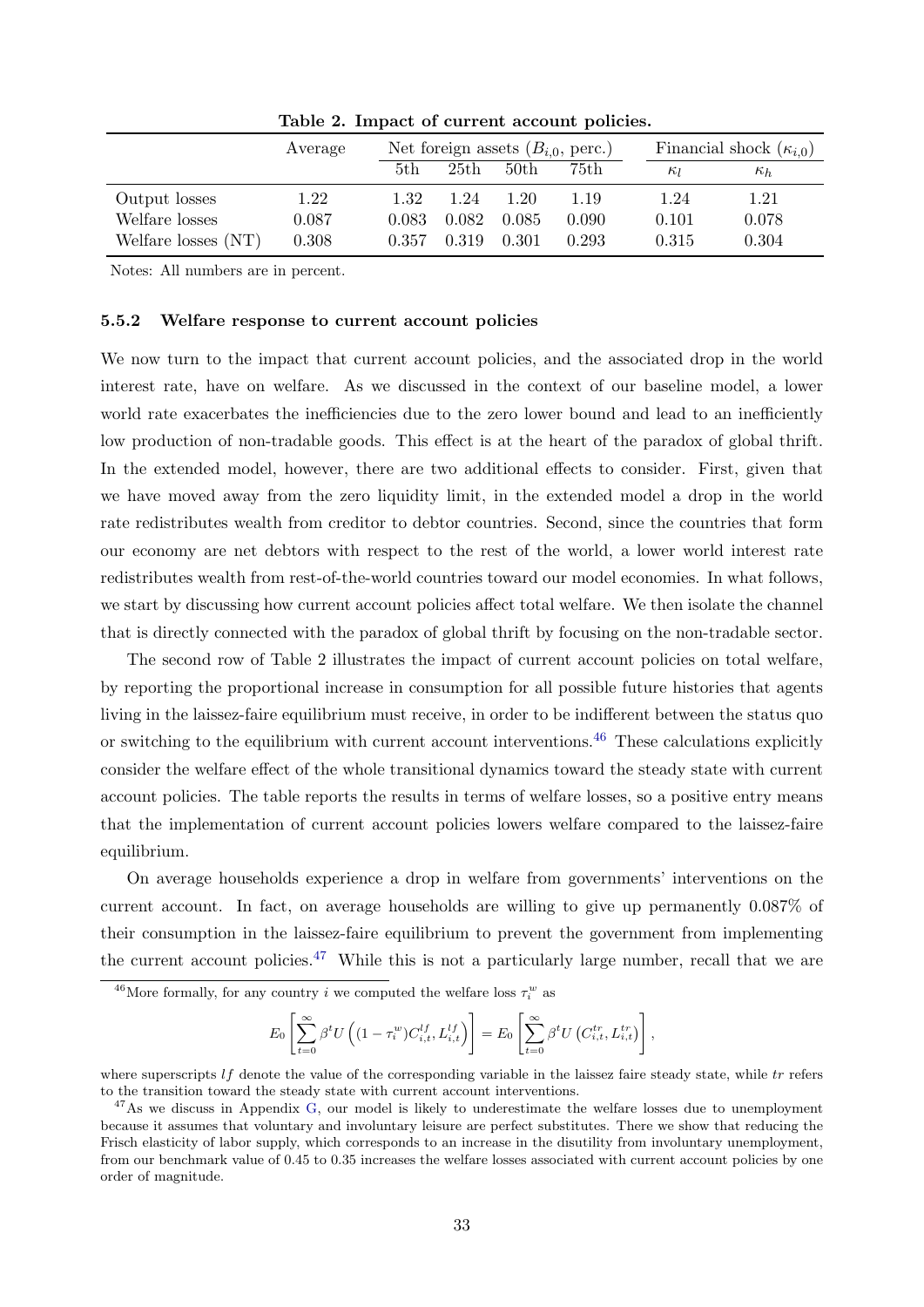evaluating the welfare impact of programs that governments implement in order to increase citizens' welfare. It is thus striking that these policies end up *lowering* welfare instead.

Interestingly, the welfare losses are evenly spread across debtor and creditor countries. This is the result of two opposing effects. On the one hand, high-debt countries experience larger output losses upon the implementation of current account policies. This effect points toward higher welfare losses in high debt countries. However, high-debt countries also experience a reduction in the cost of servicing their debt following the drop in the world rate. This effect points toward lower welfare losses in high-debt countries. The fact that the welfare losses are evenly distributed across the initial net foreign asset distribution means that these two effects essentially cancel out. Turning to the financial shock, the welfare losses tend to be higher in countries starting the transition during a period of tight access to credit. This is unsurprising, because these are the countries in which the output losses caused by the drop in the world rate are larger.

The third row of Table 2 illustrates the contribution of the non-tradable sector to the welfare losses. To this end, we computed a measure of welfare losses that takes into account only changes in non-tradable consumption and labor effort, thus neglecting the impact of changes in tradable consumption on welfare.<sup>[48](#page-35-0)</sup> This statistic isolates the welfare costs directly linked to the paradox of global thrift, i.e. to the fact that the global implementation of current account policies exacerbates the inefficiencies due to the zero lower bound. In particular, this measure abstracts from the welfare gains driven by the transfer of wealth from the rest of the world to our model economies caused by the drop in the world interest rate.

The table shows that current account interventions substantially exacerbate the inefficiencies due to the zero lower bound. In fact, once we abstract from the wealth effect originating from changes in the world interest rate, on average households are willing to give up permanently 0.308% of their non-tradable consumption in the laissez-faire equilibrium to prevent the government from implementing the current account policies. Moreover, this welfare measure shows that high-debt countries are the ones who suffer the most from the inefficient drop in production caused by the global implementation of current account policies. Indeed, these are the countries in which monetary policy is most constrained by the zero lower bound.

$$
U(C_{i,t}, L_{i,t}) = \frac{\left(\omega C_{i,t}^T\right)^{1-\sigma} - 1}{1-\sigma} + \frac{\left((1-\omega)C_{i,t}^N\right)^{1-\sigma} - 1}{1-\sigma} - \chi \frac{L_{i,t}^{1+\eta}}{1+\eta}.
$$

Now define

$$
U^{N}\left(C_{i,t}^{N}, L_{i,t}\right) \equiv \frac{\left((1-\omega)C_{i,t}^{N}\right)^{1-\sigma}-1}{1-\sigma} - \chi \frac{L_{i,t}^{1+\eta}}{1+\eta}.
$$

We computed the welfare losses pertaining to the non-tradable sector  $\tau_i^{wN}$  as

$$
E_0\left[\sum_{t=0}^{\infty}\beta^t U^N\left((1-\tau_i^{wN})C_{i,t}^{Nlf},L_{i,t}^{lf}\right)\right]=E_0\left[\sum_{t=0}^{\infty}\beta^t U^N\left(C_{i,t}^{Ntr},L_{i,t}^{tr}\right)\right],
$$

where superscripts  $l f$  denote the value of the corresponding variable in the laissez faire steady state, while tr refers to the transition toward the steady state with current account interventions.

<span id="page-35-0"></span><sup>&</sup>lt;sup>48</sup>Here we exploit the fact that under our parametrization the value function is separable in the consumption of tradable and non-tradable goods. To see this point, consider that throughout our numerical simulations we assumed  $\sigma = 1/\xi$ . Under this assumption it is easy to see that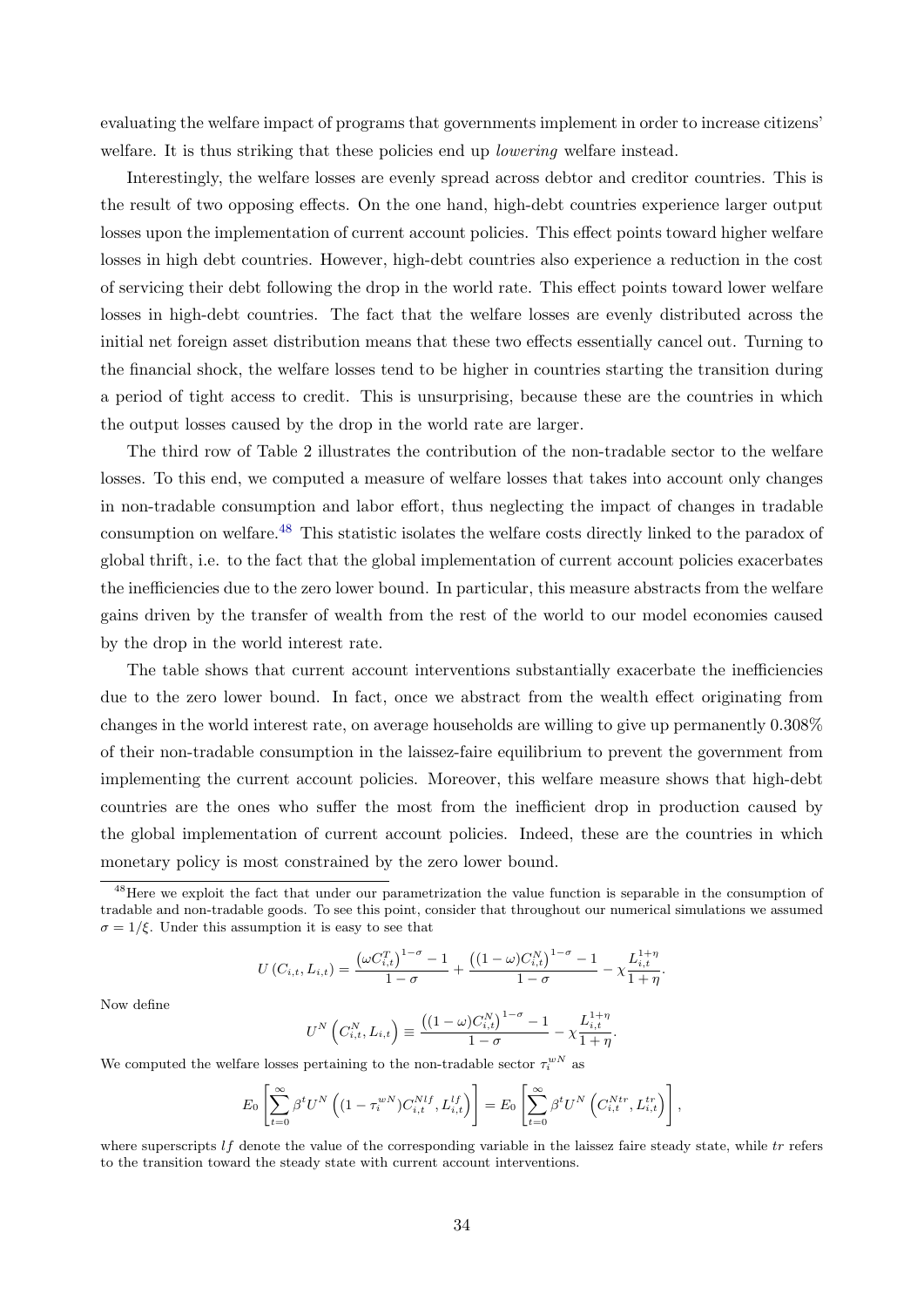Summing up, the results from the extended model largely confirm the analytic results that we derived using the simplified framework of Section [2.](#page-6-2) Current account policies generate a large increase in global savings, giving rise to a sharp drop in the world interest rate. In turn, the lower world rate exacerbates the distortions due to the zero lower bound and leads to a drop in world output. The output drop is larger in countries with a high stock of debt and tight access to credit. Moreover, though governments design current account policies to increase their citizens' welfare, once implemented on a global scale these policy interventions can be welfare-reducing. Because our model is highly stylized, we interpret the quantitative results as being only suggestive. Still, the model points toward the possibility of significant output and welfare losses associated with the paradox of global thrift.[49](#page-36-0)

## 6 Conclusion

In this paper we have shown that during a global liquidity traps governments have an incentive to complement monetary policy with prudential financial and fiscal policies. These policy interventions increase national savings and improve the current account in good times, in order to sustain aggregate demand and employment in the event of a future liquidity trap. The key insight of the paper is that, however, prudential policies might backfire if implemented on a global scale. The reason is that prudential policies increase the global supply of savings and depress global demand. In turn, the drop in global demand exacerbates the output and welfare losses due to the zero lower bound constraint on monetary policy. This effect, which we refer to as the *paradox of global* thrift, might be so strong so that both global output and welfare end up being reduced by the implementation of well-intended prudential policies.

These results suggest that during global liquidity traps international cooperation is needed in order to exploit the stabilization properties of prudential policies. Thus, a natural next step in this research program is to evaluate the macroeconomic impact of different forms of international cooperation. Ideally, one would want to derive the optimal cooperative policy. While this task is feasible in the stylized model of Section [2,](#page-6-2) matters become much more complicated once the more realistic framework described in Section [5](#page-24-0) is considered. For this reason, we have left the characterization of the optimal cooperative policy to future research. Alternatively, one could study simpler forms of international cooperation. For instance, in his 1941 plan Keynes proposed to discourage the emergence of excessively large current account surpluses by imposing simple taxes on capital outflows. We believe that our framework represents a useful starting point for future research aiming at evaluating this and other forms of international cooperation during global liquidity traps.

<span id="page-36-0"></span> $^{49}$ In Appendix [G](#page-50-0) we provide a sensitivity analysis and show how our quantitative results are affected by changes in some key model parameters. In particular, we consider changes in the disutility from involuntary unemployment and in inflation expectations. We also consider a version of the model in which the supply of bonds from the rest of the world responds to variations in the world interest rate.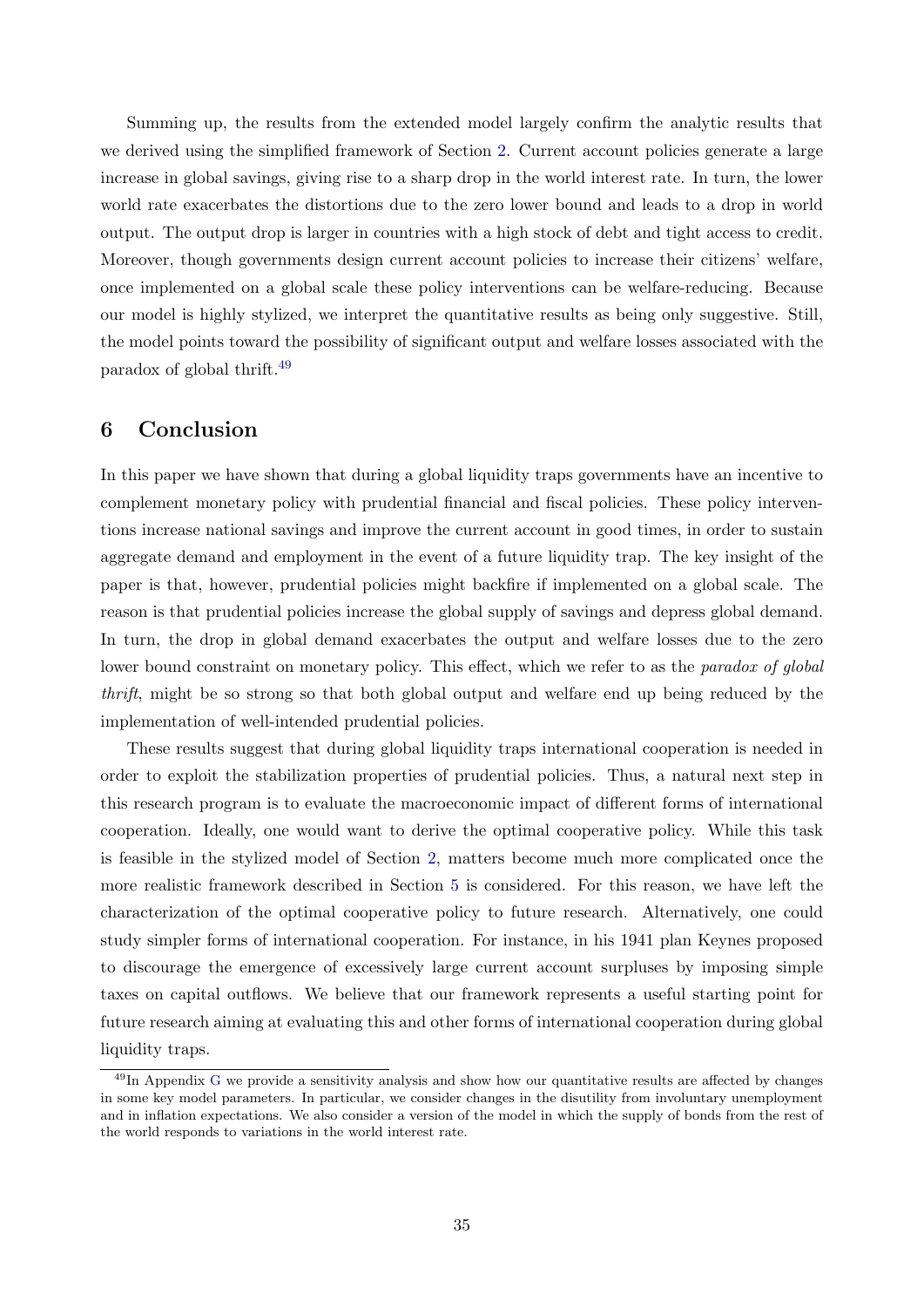# Appendix

# A Additional lemmas

<span id="page-37-1"></span>**Lemma 2** Suppose that the market for non-tradable goods clears competitively, so that the  $(AD)$ and [\(MP\)](#page-10-3) equations hold. Then there cannot be a stationary equilibrium with  $Y_{i,t}^N < 1$  for all t. Moreover if  $C_h^T \geq C_l^T$  then  $Y_h^N = 1$ .

**Proof.** The proof is by contradiction. Suppose that  $Y_{i,t}^N < 1$  for all t. [\(MP\)](#page-10-3) then implies  $R_{i,t}^n = 1$ for all  $t$ . In a stationary equilibrium the [AD](#page-13-0) equation in the low and high state can then be written as

$$
Y_h^N = R\bar{\pi}\frac{C_h^T}{C_l^T}Y_l^N\tag{A.1}
$$

$$
Y_l^N = R\bar{\pi}\frac{C_l^T}{C_h^T}Y_h^N.\tag{A.2}
$$

Combining these equations gives  $1 = (R\bar{\pi})^{2.50}$  $1 = (R\bar{\pi})^{2.50}$  $1 = (R\bar{\pi})^{2.50}$  This contradicts Assumption [\(2\)](#page-13-3), which states  $R\bar{\pi} > 1$ . Hence, in a stationary equilibrium it must be that max  $\{Y_h^N, Y_l^N\} = 1$ .

We now prove that if  $C_h^T \geq C_l^T$  then  $Y_h^N = 1$ . Suppose that this is not the case and  $Y_h^N < 1$ . Then [\(MP\)](#page-10-3) implies  $R_h^N = 1$  and  $Y_l^N = 1$ . We can then write the [\(AD\)](#page-13-0) equation in the high state as

$$
Y_h^N = R\bar{\pi}\frac{C_h^T}{C_l^T}.\tag{A.3}
$$

Assumption [\(2\)](#page-13-3) and  $C_h^T \geq C_l^T$  imply that the right-hand side is larger than one. Hence,  $Y_h^N > 1$ . We have found a contradiction, and so  $C_h^T \geq C_l^T$  implies  $Y_h^N = 1$ .

<span id="page-37-3"></span>**Lemma 3** In a stationary solution to the national planning problem  $Y_h^N = 1$ ,  $\bar{v}_h = 0$  and  $\bar{\mu}_l > 0$ .

**Proof.** We start by showing that  $Y_h^N = 1$ , that is that in a stationary solution to the planning problem the economy operates at full employment in the high state. Suppose, to reach a contradiction, that  $Y_h^N < 1$ . Applying Lemma [2,](#page-37-1) we can set  $Y_l^N = 1$ . Thus, [\(24\)](#page-17-4) in the high state implies  $R\bar{\pi}C_h^T/C_l^T < 1$ . Since by Assumption [\(2\)](#page-13-3)  $1 < R\bar{\pi}$ , then  $C_l^T > C_h^T$ . Since  $Y_h^T > Y_l^T$  and  $B_l \geq -\kappa \approx 0$ , this is possible only if  $B_h > 0$  and so if  $\bar{\mu}_h = 0$ . Combining [\(26\)](#page-17-6) and [\(31\)](#page-18-5) in the high state and rearranging then gives<sup>[51](#page-37-2)</sup>

$$
\frac{C_l^T}{C_h^T} = \beta R (1 - \bar{\nu}_l) - (1 - \omega) \frac{\partial C_l^T / \partial B_h}{C_l^T}.
$$
\n(A.4)

Recall that we are focusing on equilibria in which  $\partial C_l^T / \partial B_h \ge 0$ . Then, since  $\beta R < 1$  and  $\bar{\nu}_l \ge 0$ , the right-hand side of this equation is always smaller than 1, implying that  $C_l^T < C_h^T$ . We have thus reached a contradiction and proved that  $Y_h^N = 1$ .

<span id="page-37-0"></span><sup>&</sup>lt;sup>50</sup>We do not consider equilibria featuring  $Y_h^N = Y_l^N = 0$ .

<span id="page-37-2"></span><sup>&</sup>lt;sup>51</sup>We have also used the facts that since  $Y_h^N < 1$  then  $\bar{\nu}_h = 0$  and since  $Y_l^N = 1$  then  $\partial Y_l^N / \partial B_h = 0$ .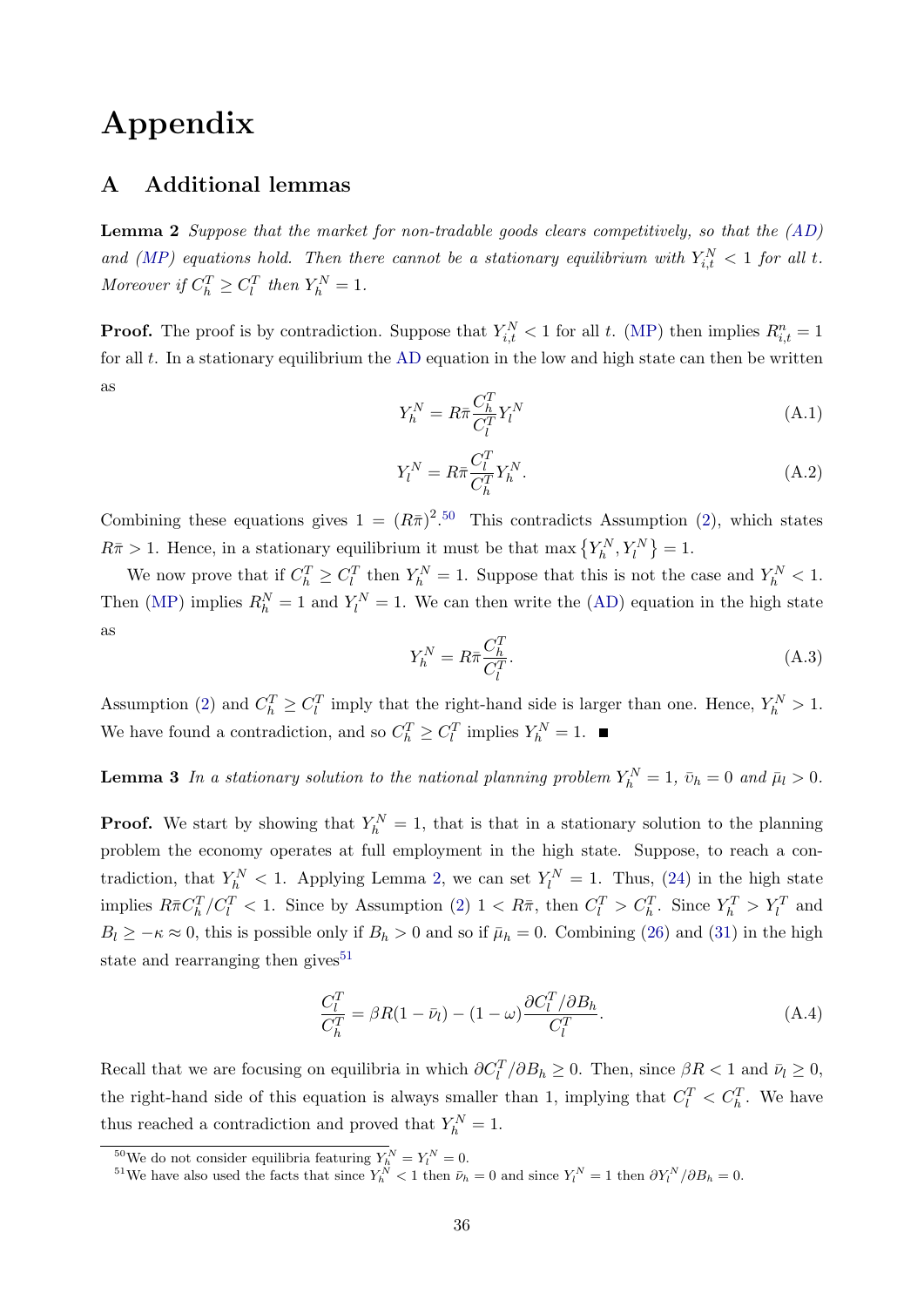We turn to prove that  $\bar{v}_h = 0$ , that is that the zero lower bound does not bind in the high state. To reach a contradiction, assume instead that  $\bar{v}_h > 0$ . Since we proved that  $Y_h^N = 1$ , we can use [\(24\)](#page-17-4) to write

<span id="page-38-1"></span>
$$
1 = R\bar{\pi}\frac{C_R^T}{C_l^T}Y_l^N.\tag{A.5}
$$

First, suppose that  $\bar{v}_l > 0$ . Equation [\(24\)](#page-17-4) implies  $Y_l^N = R\bar{\pi}C_l^T/C_l^T$ . Using these two conditions equation ([A.](#page-38-1)5) reduces to  $1 = (R\bar{\pi})^2$ , that contradicts our assumption  $R\bar{\pi} > 1$ . Therefore, it is not possible that  $\bar{v}_l > 0$  and  $\bar{v}_h > 0$ .

Let us now turn to analyze the case  $\bar{v}_l = 0$  and  $\bar{v}_h > 0$ . Since in this case  $Y_l^N = 1$ , [\(24\)](#page-17-4) implies  $1 \leq R\bar{\pi}C_l^T/C_h^T$ . Moreover, by using  $(A.5)$  $(A.5)$  $(A.5)$  and  $Y_l^N = 1$ , we get  $C_l^T/C_h^T = R\bar{\pi}$ . Jointly, these two conditions imply  $C_h^T \leq C_l^T$ . Since  $Y_h^T > Y_l^T$  and  $B_l \geq -\kappa \approx 0$ , this is possible only if  $B_h > 0$  and so if  $\bar{\mu}_h = 0$ . Note that, since  $\bar{v}_l = \bar{\mu}_h = 0$  and  $Y_h^N = 1$ , we can write equation [\(31\)](#page-18-5) in the high state as

$$
\frac{\omega + \bar{v}_h}{C_h^T} = \beta R \frac{\omega}{C_l^T} - \bar{v}_h \frac{\partial C_l^T / \partial B_h}{C_l^T}.
$$
\n(A.6)

Since  $\beta R < 1$  and  $\partial C_l^T / \partial B_h \ge 0$ , this expression implies  $C_l^T < C_h^T$ . We have reached a contradiction. We have thus reached a contradiction and proved that  $\bar{v}_h = 0$ .

We are left to prove that  $\bar{\mu}_l > 0$ , that is that in a stationary solution to the planning problem the borrowing constraint binds in the low state. Suppose instead that  $\bar{\mu}_l = 0$ . Thus, considering that  $Y_h^N = 1$  and  $\bar{v}_h = 0$ , the Euler equation [\(31\)](#page-18-5) in the low state implies

<span id="page-38-2"></span>
$$
\frac{\omega + \bar{v}_l Y_l^N}{C_l^T} = \beta R \frac{\omega}{C_h^T} - \bar{v}_h \frac{\partial C_l^T / \partial B_h}{C_l^T}.
$$
\n(A.7)

Since  $\beta R < 1$  and  $\partial C_l^T / \partial B_h \ge 0$ , the following condition needs to hold  $C_h^T < C_l^T$ . Since  $Y_h^T > Y_l^T$ and  $B_l \geq -\kappa \approx 0$ , this is possible only if  $B_h > 0$  and so if  $\bar{\mu}_h = 0$ . Then the Euler equation [\(31\)](#page-18-5) in the high state is

<span id="page-38-3"></span>
$$
\frac{\omega}{C_h^T} = \beta R \frac{\omega + \bar{v}_l Y_l^N}{C_l^T}.
$$
\n(A.8)

By combining ([A.](#page-38-3)7) and (A.8), and using  $\partial C_l^T / \partial B_h \ge 0$ , we obtain  $\beta R \ge 1$ . This contradicts the assumption  $\beta R < 1$ . Thus, it must be that  $\bar{\mu}_l > 0$ .

## B Proofs

#### <span id="page-38-0"></span>B.1 Proof of Proposition [1](#page-13-2)

**Proposition 1 Small open economy under laissez faire.** There exists a threshold  $R^*$ , such that if  $R \ge R^*$  then  $Y_h^N = Y_l^N = 1$ , otherwise  $Y_h^N = 1$  and  $Y_l^N = R\bar{\pi} \max(\beta R, Y_l^T / Y_h^T) < 1$ .  $R^*$ solves  $R^*\bar{\pi}$  max  $(\beta R^*, Y_l^T/Y_h^T) = 1$ .

**Proof.** Since the competitive equilibrium is stationary and satisfies  $C_h^T > C_l^T$  Lemma [2](#page-37-1) applies.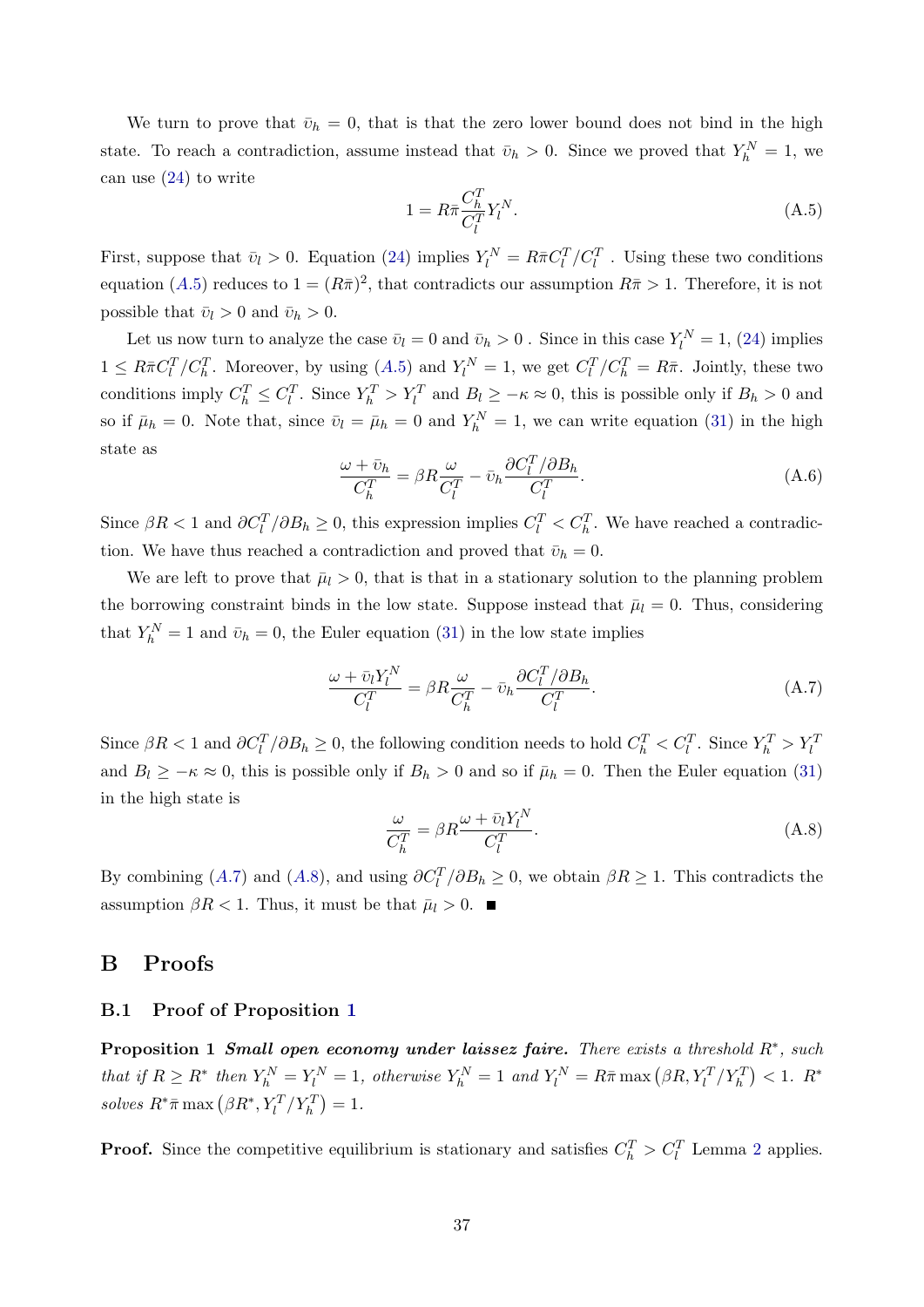Hence,  $Y_h^N = 1$ . Using these conditions the  $(AD)$  $(AD)$  $(AD)$  equation in the low state can be written as

$$
Y_l^N = \frac{R\bar{\pi}}{R_l^n}\frac{C_l^T}{C_h^T} = \frac{R\bar{\pi}}{R_l^n}\max\left\{\beta R, \frac{Y_l^T}{Y_h^T}\right\},
$$

where the second equality makes use of [\(16\)](#page-12-2), [\(17\)](#page-13-5) and [\(18\)](#page-13-6). Define  $R^*$  as the solution to 1 =  $R^*\bar{\pi}$  max  $\{\beta R^*, Y_l^T/Y_h^T\}$ . Combining the expression above with the  $(MP)$  $(MP)$  $(MP)$  equation, gives that if  $R \ge R^*$ , then  $Y_l^N = 1$  and  $R_l^n \ge 1$ , otherwise  $R_l^n = 1$  and  $Y_l^N = R\bar{\pi} \max(\beta R, Y_l^T / Y_h^T) < 1$ .

#### <span id="page-39-0"></span>B.2 Proof of Proposition [2](#page-18-6)

Proposition 2 National planner allocation. Consider stationary solutions to the national planning problem. Define  $R^{**} = \omega Y_l^T/(\beta Y_h^T)$  and  $\tilde{R} \equiv (\omega/(\bar{\pi}\beta))^{1/2}$ . The planning allocation is such that  $Y_h^N = 1$ ,  $Y_l^N = Y_l^{Np}$  $l_l^{Np}, B_h = B_h^p$  $h_l^p$  and  $B_l = 0$ , where  $Y_l^{Np}$  $l_l^{Np}$  and  $B_h^p$  $\frac{p}{h}$  are defined as

$$
\begin{cases}\nB_h^p = 0, Y_l^{Np} = R\bar{\pi}Y_l^T/Y_h^T < 1 & \text{if } R < R^{**} \\
B_h^p = \frac{\beta}{\omega + \beta} \left( Y_h^T - \frac{\omega Y_l^T}{\beta R} \right), Y_l^{Np} = R^2 \bar{\pi}\beta/\omega < 1 & \text{if } R^{**} \le R < \tilde{R} \\
B_h^p = \frac{Y_h^T - R\bar{\pi}Y_l^T}{1 + R^2 \bar{\pi}}, Y_l^{Np} = 1 & \text{if } \tilde{R} \le R < R^* \\
B_h^p = \max \left\{ \frac{\beta}{1 + \beta} \left( Y_h^T - \frac{Y_l^T}{\beta R} \right), 0 \right\}, Y_l^{Np} = 1 & \text{if } R^* \le R.\n\end{cases} \tag{B.1}
$$

Moreover,  $\bar{\mu}_h > 0$  if  $R < R^{**}$  or  $R^* \leq R < Y_l^T/(Y_h^T \beta)$ , otherwise  $\bar{\mu}_h = 0$ .

**Proof.** In this proof we solve for the small open economy equilibrium with current account policy as a function of R. Throughout the proof, we will denote with  $a^-$  the value of the corresponding variable in the equilibrium under non-cooperative financial policy, while a  $\hat{ }$  will denote the value of a variable under laissez faire.

We start by considering the case  $R \geq R^*$ . Our goal is to show that in this case the planning allocation coincide with the laissez faire one. Let us start by guessing that  $\bar{v}_{i,t} = 0$  for all t. In this case, the planner Euler equation [\(31\)](#page-18-5) coincides with the households' Euler equation [\(4\)](#page-7-2) under laissez faire. It follows that the path of tradable consumption in the two allocations coincide for all t. Since  $R \ge R^*$ , following the steps outlined in the proof to Proposition [1,](#page-13-2) one can prove that  $C_{i,t}^N = 1$  for all t, just as in the laissez faire equilibrium. This implies that it is possible to set  $\bar{v}_{i,t} > 0$  for all t. Hence, we can set  $\bar{v}_{i,t} = 0$  for all t without violating the optimality condition [\(26\)](#page-17-6). This verifies our initial guess  $\bar{v}_{i,t} = 0$  for all t, and it proves that if  $R \geq R^*$  the planning allocation coincide with the laissez faire one.

We now turn to the case  $R < R^*$ . Lemma [3](#page-37-3) implies that in the planning allocation  $C_h^N = 1$ ,  $\bar{v}_h = 0$  and  $\bar{\mu}_l > 0$ . The next step of the proof establishes that if  $R < R^*$  then  $\bar{v}_l > 0$ , that is the zero lower bound binds in the low state. Suppose the contrary, meaning that  $R < R^*$  and  $\bar{v}_l = 0$ . Then [\(31\)](#page-18-5) is identical to [\(4\)](#page-7-2) and the path of tradable consumption in the planning allocation coincide with the one under laissez faire. But, following the steps outlined in Proposition [1,](#page-13-2) one can show that then the planning allocation  $C_l^N < 1$ . Therefore, condition [\(26\)](#page-17-6) implies  $\bar{v}_l > 0$ ,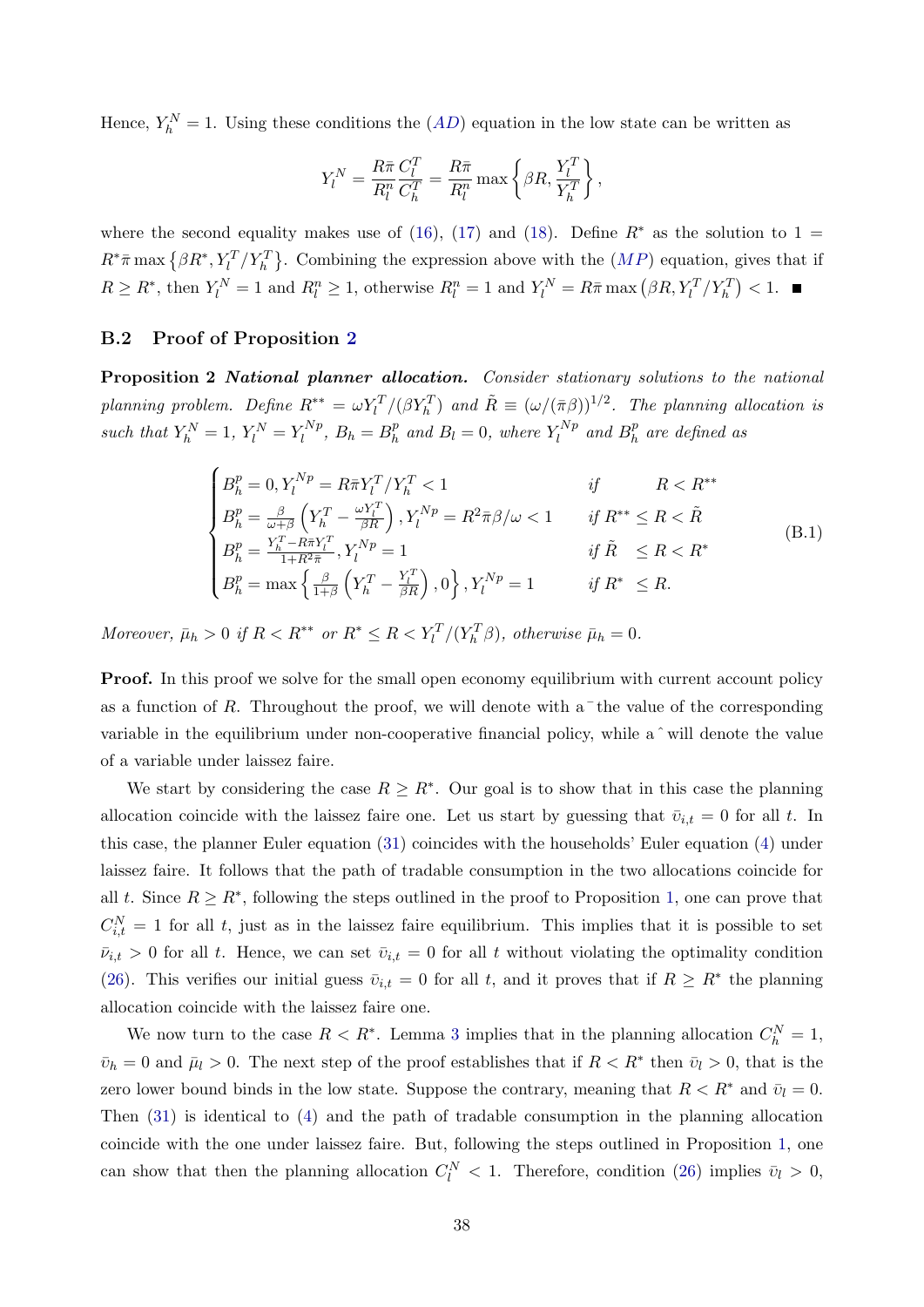contradicting our initial assumption. This proves that if  $R < R^*$  then  $\bar{v}_l > 0$ . For future reference, note that, as a consequence, when  $R < R^*$  the optimality condition [\(24\)](#page-17-4) in the low state implies

<span id="page-40-1"></span>
$$
Y_l^N = R\bar{\pi}C_l^T/C_h^T.
$$
\n(B.2)

We now solve for  $Y_l^N$  and  $B_h$  as a function of  $R < R^*$ . We start by deriving conditions under which  $Y_l^N = 1$ . Note that if  $R < R^*$  there cannot be an equilibrium with  $Y_l^N = 1$  and  $\bar{\mu}_h > 0.52$  $\bar{\mu}_h > 0.52$ Setting  $\bar{\mu}_h = 0$ , we can write [\(31\)](#page-18-5) in the high state as

<span id="page-40-2"></span>
$$
\frac{\omega}{C_h^T} = \frac{\beta R}{C_l^T} (\omega + \bar{v}_l Y_l^N) = \frac{\beta R}{C_l^T} (1 - \bar{\nu}_l),
$$
\n(B.3)

where the second equality makes use of  $Y_l^N = 1$  and [\(26\)](#page-17-6). Moreover, equation ([B.](#page-40-1)2) implies

<span id="page-40-3"></span>
$$
1 = R\bar{\pi}C_l^T/C_h^T.
$$
\n(B.4)

Combining  $(B.3)$  $(B.3)$  $(B.3)$  and  $(B.4)$  gives

$$
\omega = R^2 \bar{\pi} \beta (1 - \bar{\nu}_l). \tag{B.5}
$$

Since we are free to set  $\bar{\nu}_l$  to any non-negative number, the expression above implies that in order for  $Y_l^N = 1$  to be a solution it must be that  $R \ge (\omega/(\bar{\pi}\beta))^{1/2} \equiv \tilde{R}$ . To solve for  $B_h$  we can use  $(17)$ ,  $(18)$  and  $(B.4)$  $(B.4)$  $(B.4)$  to write

<span id="page-40-5"></span>
$$
B_h = \frac{Y_h^T - R\bar{\pi}Y_l^T}{1 + R^2\bar{\pi}}.\tag{B.6}
$$

It is straightforward to prove that  $R < R^*$  implies  $Y_h^T > R\overline{\pi}Y_l^T$ , and hence  $B_h > -\kappa \approx 0.53$  $B_h > -\kappa \approx 0.53$  We can then conclude that for  $\tilde{R} \le R < R^*$  the planning allocation features  $Y_l^N = 1$ , while  $B_h$  is given by  $(B.6)$  $(B.6)$  $(B.6)$ .

Finally we characterize the equilibria where  $Y_l^N < 1$ . We set  $\bar{\nu}_l = 0$  and we use [\(26\)](#page-17-6) to obtain  $\bar{v}_l = (1 - \omega) Y_l^N$ . Suppose that the equilibrium is such that  $\bar{\mu}_h = 0$ . Plugging this condition in the Euler equation for the high state gives

<span id="page-40-6"></span>
$$
\frac{C_l^T}{C_h^T} = \frac{\beta R}{\omega}.\tag{B.7}
$$

By combining the expression above with  $(B.2)$  $(B.2)$  $(B.2)$  we can write

$$
Y_l^N = \bar{\pi} \frac{\beta R^2}{\omega}.
$$
\n(B.8)

<span id="page-40-0"></span><sup>&</sup>lt;sup>52</sup>To see this point, assume that  $\bar{\mu}_h > 0$  and  $Y_l^N = 1$ . Since by Lemma [3](#page-37-3) also  $\bar{\mu}_l > 0$  then  $C_h^T = Y_h^T$  and  $C_l^T = Y_l^T$ . Hence, in order for equation ([B.](#page-40-1)2) to hold it must be that  $R\bar{\pi}Y_l^T/Y_h^T=1$ . But this is inconsistent with  $R < R^*$ . We have found a contradiction. Thus, if  $R < R^*$  and  $Y_l^N = 1$ , it must be that  $\bar{\mu}_h = 0$ .

<span id="page-40-4"></span><sup>&</sup>lt;sup>53</sup>Since  $R < R^*$ , it is sufficient to prove that  $\bar{\pi}R^* \leq Y_h^T/Y_l^T$ . Consider that  $R^*$  solves  $1 = R^*\bar{\pi} \max\{\beta R^*, Y_l^T/Y_h^T\}$ . Suppose that  $\beta R^* > Y_l^T/Y_h^T$ , meaning  $R^* = (\beta \bar{\pi})^{-1/2}$ . Then,  $(\beta/\bar{\pi})^{1/2} = \frac{1}{\bar{\pi}R^*} > Y_l^T/Y_h^T$ . Assume instead  $\beta R^* \leq Y_l^T / Y_h^T$ , it follows that  $\bar{\pi} R^* = Y_h^T / Y_l^T$ . Thus, since  $R^* \leq \frac{Y_h^T}{Y_l^T \bar{\pi}}$ , all  $R < R^* < \frac{Y_h^T}{Y_l^T \bar{\pi}}$ .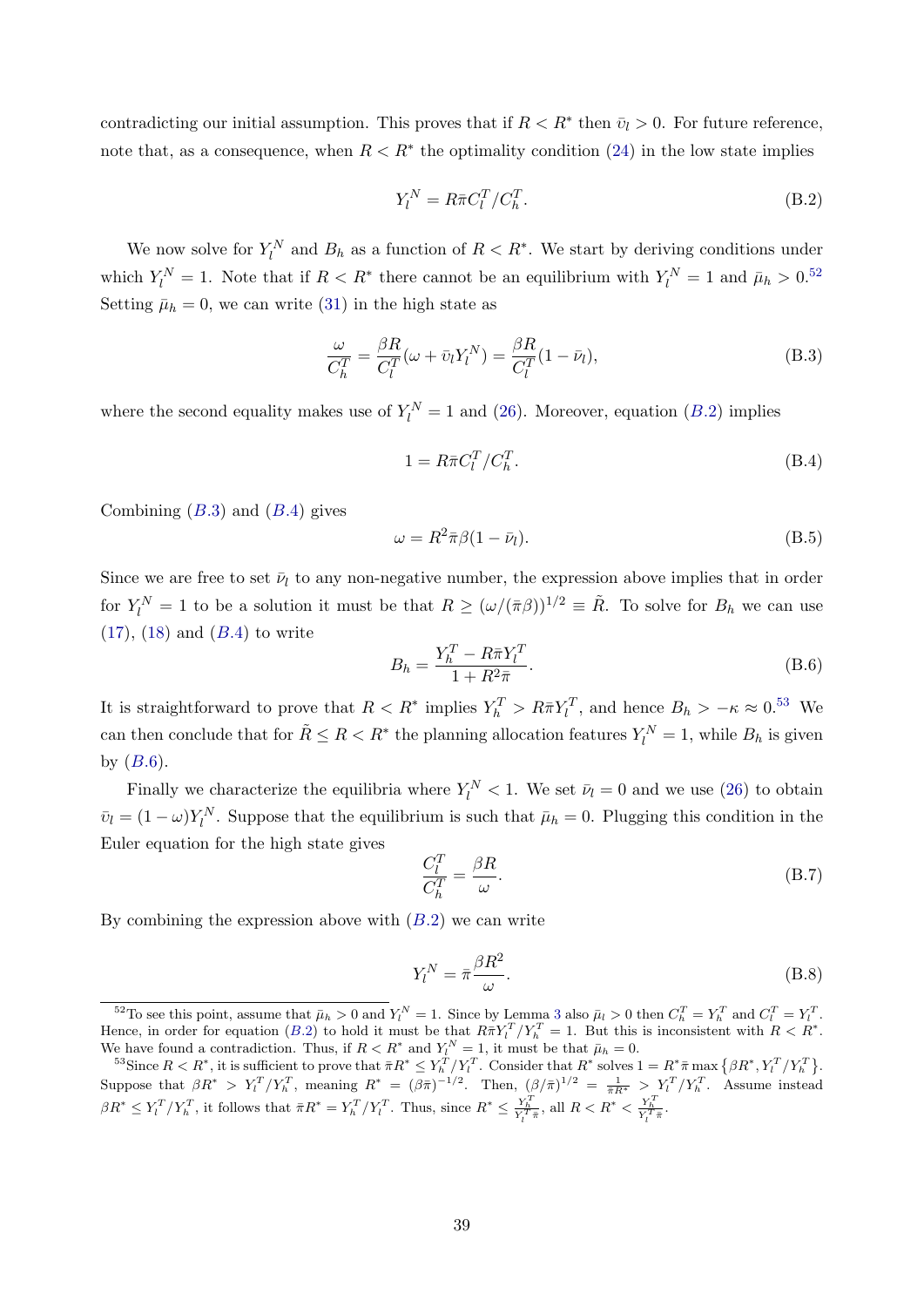This is a solution if  $B_h \geq -\kappa \approx 0$ . To solve for  $B_h$  we use [\(17\)](#page-13-5), [\(18\)](#page-13-6) and ([B.](#page-40-6)7) to write

<span id="page-41-2"></span>
$$
B_h = \frac{\beta}{\omega + \beta} \left( Y_h^T - \frac{\omega Y_l^T}{\beta R} \right). \tag{B.9}
$$

Hence in the interval  $\omega Y_l^T/(\beta Y_h^T) \equiv R^{**} < R < \min\left(R^*, \tilde{R}\right), Y_l^N = \bar{\pi} \beta R^2/\omega$ , while  $B_h$  is given by ([B.](#page-41-2)9). Instead if  $R \leq R^{**}$  then  $\bar{\mu}_h > 0$  and the planning allocation coincide with the laissez faire one.

#### <span id="page-41-0"></span>B.3 Proof of Proposition [3](#page-21-0)

Proposition 3 Global equilibrium with current account policies. Suppose that  $R^{lf} < R^*$ . Then  $R^p \le R^{lf}$ , where  $R^p$  is the world interest rate that clears the global credit markets when governments implement current account policies. Moreover, world output and welfare are lower in the equilibrium with current account policies compared to the laissez-faire one.

**Proof.** Define the function  $\mathcal{B}_h^p$  $_{h}^{p}(R)$ , as the planner's demand for bonds in the high state characterized in Proposition [\(32\)](#page-19-4). In a global equilibrium with current account policies it must be that  $\mathcal{B}_h^p$  $h(R^p) = 0$  and  $\bar{\mu}_h = 0$ . We start by observing that  $R^p \geq R^{**}$ . This follows from Proposition [2](#page-18-6) which states that if  $R < R^{**}$  then  $\bar{\mu}_h > 0$ .

We now show that if  $R^{lf} < R^*$  then there exist a unique  $R^p < R^{lf}$  Clearly  $R^p \ge R^*$  can't be a solution. In fact, for  $R \geq R^*$  the demand for bonds by national planners coincide with the one under laissez faire, and so  $\mathcal{B}_h^p$  $h(R) > 0$ . Moreover,  $\tilde{R} \leq R^{nc} < R^*$  can't be a solution either. Consider that  $\mathcal{B}_h^p$  $\tilde{h}_h^p(R^*)$  > 0, and that over the range  $\tilde{R} \leq R^p < R^*$  we have  $\mathcal{B}_h^{p'}$  $_{h}^{p}$  (R) > 0. This implies that there can't be an  $\tilde{R} \leq R < R^*$  such that  $\mathcal{B}_h^p$  $h_R^p(R) = 0$ . It must then be that  $R^{**} \leq R^p < \tilde{R}$ . We then have  $R^p = \omega Y_l^T / (\beta Y_h^T) = R^{**}$ . Moreover since  $\omega < 1$ , we obtain  $R^p < R^{lf}$ .

We now show that  $Y_l^N$  and welfare are lower with current account interventions compared to laissez faire. Independently of whether governments intervene on the credit markets  $C_l^T$  =  $Y_l^T, C_h^T = Y_h^T$  and  $Y_h^N = 1$ . Moreover, following Proposition [\(32\)](#page-19-4), we can write non-tradable output in the low state as

$$
Y_l^N = \min\left(R\bar{\pi}Y_l^T/Y_h^T, 1\right).
$$

Since  $R^p < R^{lf}$  it immediately follows that  $Y_l^N$  is lower in the equilibrium with current account policy than in the laissez-faire equilibrium. Since the impact on welfare of credit market interventions is fully determined by  $Y_l^N$ , it follows that also welfare is lower in the equilibrium with current account policy than in the laissez-faire equilibrium

#### <span id="page-41-1"></span>B.4 Proof of Proposition [4](#page-23-1)

Proposition 4 Multiple equilibria with current account policy. Suppose that  $R^{lf} \geq R^*$ . Then  $R^p = R^{lf}$  is an equilibrium under the non-cooperative current account policy. This equilibrium is isomorphic to the laissez-faire one. However, if  $R^{**} < R^*$ , there exists at least another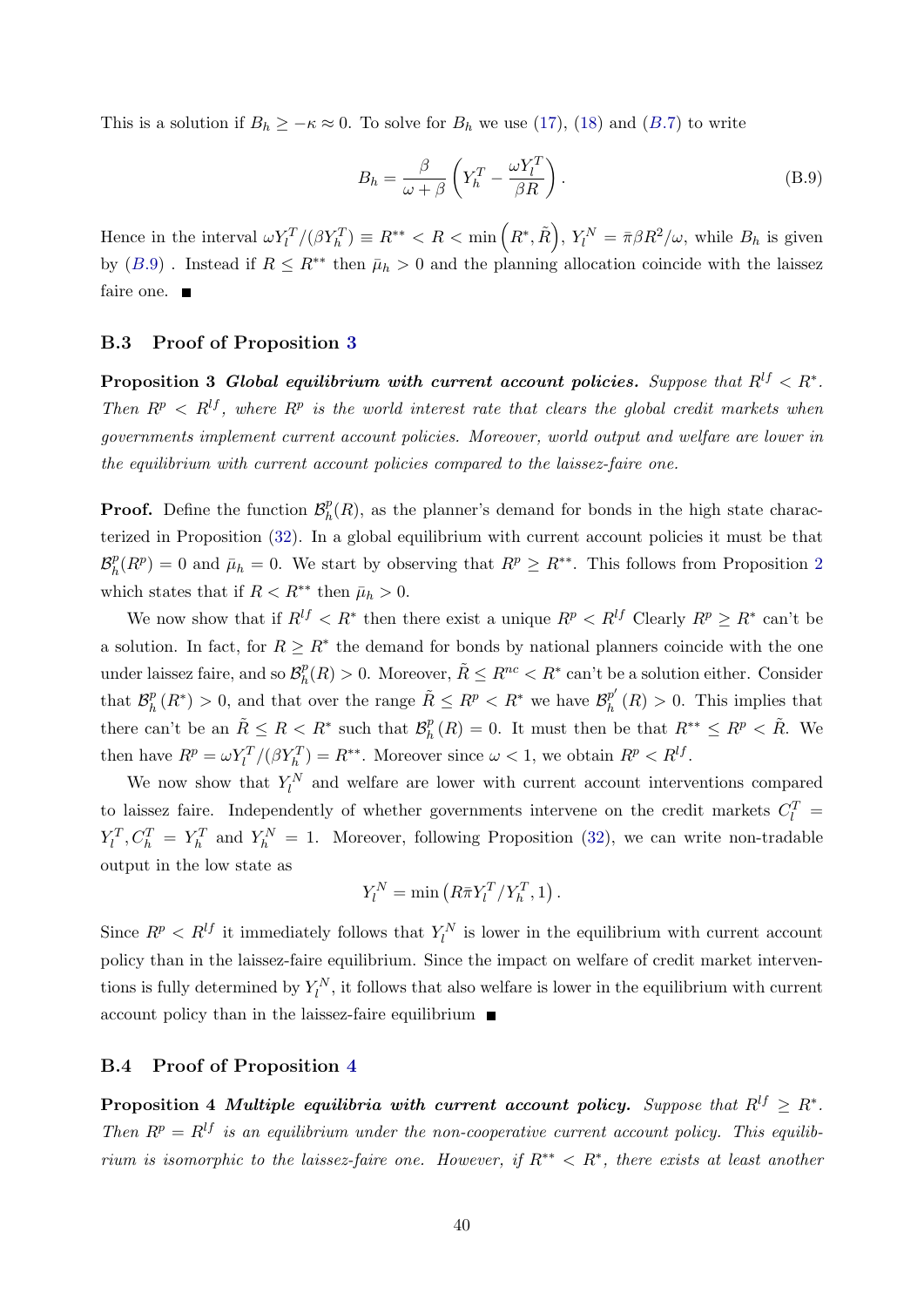equilibrium under the non-cooperative current account policy with associated world interest rate  $R^{p'} < R^*$ . This equilibrium features lower output and welfare than the laissez faire one.

**Proof.** In a global equilibrium it must be that  $\mathcal{B}_h^p$  $h_R^p(R^p) = 0$  and  $\hat{\mu}_h = 0$ . Notice that  $R^p = R^{lf}$  is an equilibrium. This is the case because  $R^{lf} \geq R^*$  implies that at the solution the demand for bonds with current account interventions and under laissez faire coincide. If  $R^{**} \geq R^*$ , this is the unique solution, because the demand for bonds are independent of current account interventions for any value of R. Now assume that  $R^{**} < R^*$ . Then there exists a second solution  $R^{p'} = R^{**}$ , because  $\mathcal{B}_h^p$  $h(R^{**}) = 0$ . Moreover, since  $R^{**} < R^*$  this second solution corresponds to a global liquidity trap. The welfare statement can be proved following the steps in the proof to Proposition [4.](#page-23-1)  $\blacksquare$ 

## <span id="page-42-0"></span>C Microfoundations for the zero lower bound constraint

In this appendix we provide some possible microfoundations for the zero lower bound constraint assumed in the main text. First, let us introduce an asset, called money, that pays a private return equal to zero in nominal terms.<sup>[54](#page-42-1)</sup> Money is issued exclusively by the government, so that the stock of money held by any private agent cannot be negative. Moreover, we assume that the money issued by the domestic government can be held only by domestic agents.

We modify the borrowing limit [\(3\)](#page-7-1) to

$$
B_{i,t+1} + \frac{B_{i,t+1}^n}{P_{i,t}^T} + \frac{M_{i,t+1}}{P_{i,t}^T} \ge -\kappa_{i,t},
$$

where  $M_{i,t+1}$  is the stock of money held by the representative household in country i at the end of period t. The optimality condition for money holdings can be written as

$$
\frac{1}{C_{i,t}^T} = \frac{P_{i,t}^T}{P_{i,t+1}^T} \frac{\beta}{C_{i,t+1}^T} + \mu_{i,t} + \mu_{i,t}^M,
$$

where  $\mu_{i,t}^M \geq 0$  is the Lagrange multiplier on the non-negativity constraint for private money holdings, divided by  $P_{i,t}^T$ . Combining this equation with [\(5\)](#page-7-3) gives

$$
(R_{i,t}^n - 1) \frac{\beta}{C_{i,t+1}^T} = \mu_{i,t}^M.
$$

Since  $\mu_{i,t}^M \geq 0$ , this expression implies that  $R_{i,t}^n \geq 1$ . Moreover, if  $R_{i,t}^n > 1$ , then agents choose to hold no money. If instead  $R_{i,t}^n = 1$ , agents are indifferent between holding money and bonds. We resolve this indeterminacy by assuming that the aggregate stock of money is infinitesimally small for any country and period.

<span id="page-42-1"></span><sup>&</sup>lt;sup>54</sup>Here we focus on the role of money as a saving vehicle, and abstract from other possible uses. More formally, we place ourselves in the cashless limit, in which the holdings of money for purposes other that saving are infinitesimally small.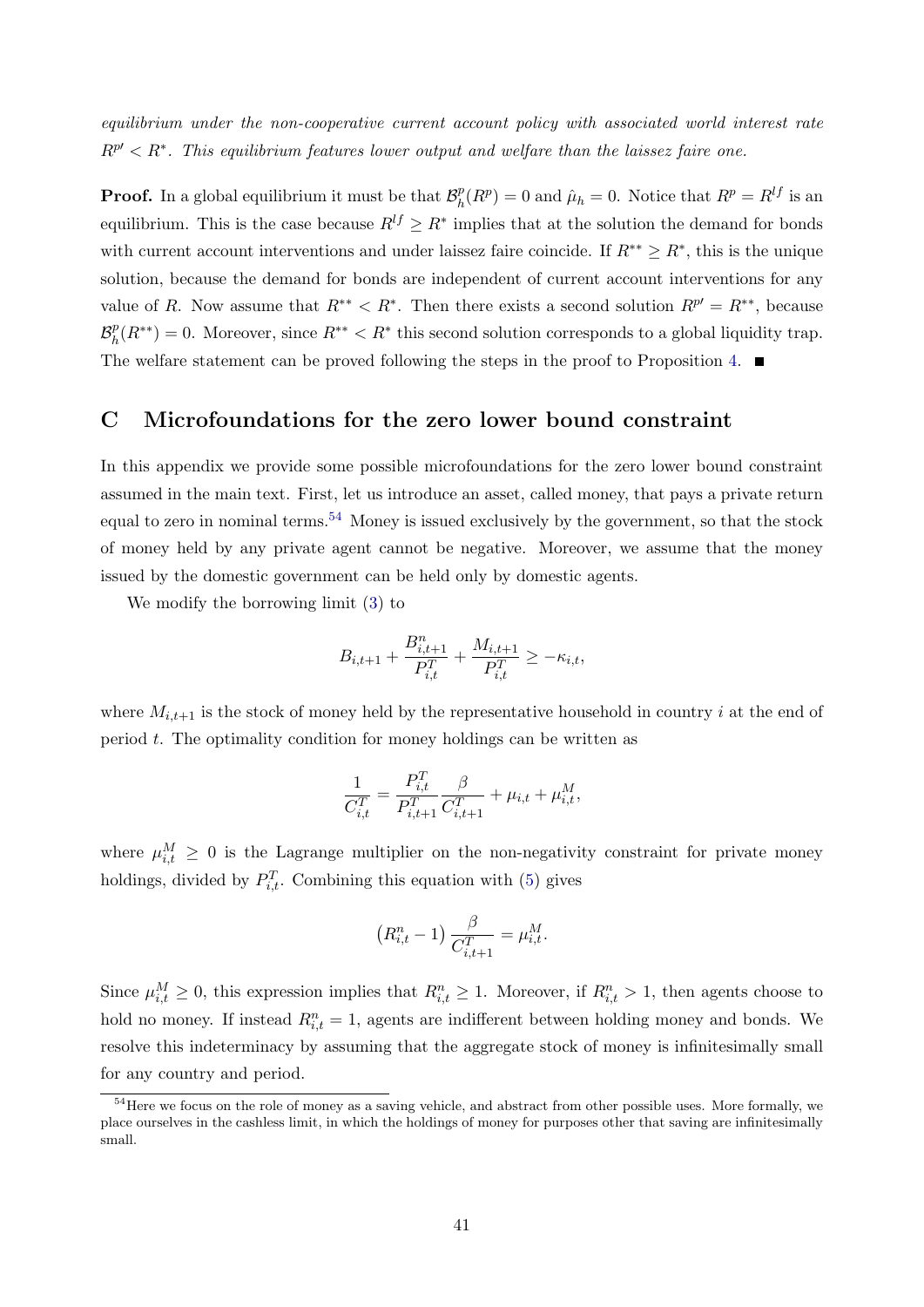## <span id="page-43-0"></span>D Optimal discretionary monetary policy

We derive the constrained efficient allocation by taking the perspective of a benevolent central bank that operates in a generic country i, and solves its maximization problem in period  $\tau$ . For given initial net foreign assets  $B_{i,\tau}$  and paths  $\{Y_{i,t}^T, \kappa_{i,t}, R_t\}_{t\geq \tau}$ , the central bank maximizes equation [\(1\)](#page-6-1) subject to equations  $(4)$ ,  $(6)$ ,  $(11)$ ,  $(13)$  and  $55$ 

<span id="page-43-3"></span>
$$
C_{i,t}^{N} = \min\left(\frac{R_t \pi_{i,t+1} C_{i,t}^{T} C_{i,t+1}^{N}}{R_{i,t}^{n} C_{i,t+1}^{T}}, 1\right)
$$
(D.1)

<span id="page-43-4"></span> $C_{i,t}^N \leq 1, \pi_{i,t} \geq \gamma$  with complementary slackness (D.2)

$$
R_{i,t}^n \ge 1,\tag{D.3}
$$

for any  $t \geq \tau$ . Start by considering that from equations  $(4)$ ,  $(6)$ ,  $(11)$  and  $(13)$  it is possible to solve for the paths  $\{C_{i,t}^T, B_{i,t+1}\}_{t\geq \tau}$  independently of monetary policy. Hence, monetary policy can affect utility only through its impact on  $\{C_{i,t}^{N}\}_{t\geq \tau}$ . Moreover, notice that  $B_{i,t+1}$  represents the only endogenous state variable of the economy.

We now restrict attention to a central bank that operates under discretion, that is by taking future policies as given. Since monetary policy cannot affect the state variables of the economy, it follows that a central bank operating under discretion cannot influence future variables at all. The problem of the central bank can be thus written as

$$
\max_{R_{i,\tau}, C_{i,\tau}^N, \pi_{i,\tau}} \log(C_{i,\tau}^N),\tag{D.4}
$$

$$
C_{i,\tau}^N = \min\left(\nu_{i,\tau}/R_{i,\tau}^n, 1\right) \tag{D.5}
$$

<span id="page-43-2"></span> $C_{i,\tau}^N \leq 1, \pi_{i,\tau} \geq \gamma$  with complementary slackness (D.6)

$$
R_{i,\tau}^n \ge 1,\tag{D.7}
$$

where  $\nu_{i,\tau} \equiv R_{\tau} \pi_{i,\tau+1} C_{i,\tau+1}^T C_{i,\tau+1}^T C_{i,\tau+1}^T$ . The central bank takes  $\nu_{i,\tau}$  as given because it is a function of present and future variables that monetary policy cannot affect.

The solution to this problem can be expressed as

$$
R_{i,\tau}^n \ge 1, C_{i,\tau}^N \le 1 \quad \text{with complementary slackness.} \tag{D.8}
$$

Intuitively, it is optimal for the central bank to lower the policy rate until the economy reaches full employment or the zero lower bound constraint binds. Moreover, it follows from constraint  $(D.6)$  $(D.6)$  $(D.6)$ that any  $\pi_{i,\tau} \geq \gamma$  is consistent with constrained efficiency. In fact, as long as the central bank faces an infinitesimally small cost from deviating from its inflation target  $\bar{\pi}$ , then the constrained

<span id="page-43-1"></span><sup>&</sup>lt;sup>55</sup>Constraint ([D.](#page-43-4)1) is obtained by combining ([AD](#page-13-0)) and [\(12\)](#page-11-0) with the restriction  $Y_{i,t}^N \leq 1$ . Constraint (D.2) is obtained by combining [\(10\)](#page-9-0) with  $L_{i,t} = Y_{i,t}^N = C_{i,t}^N$  and  $P_{i,t}^N = W_{i,t}$ .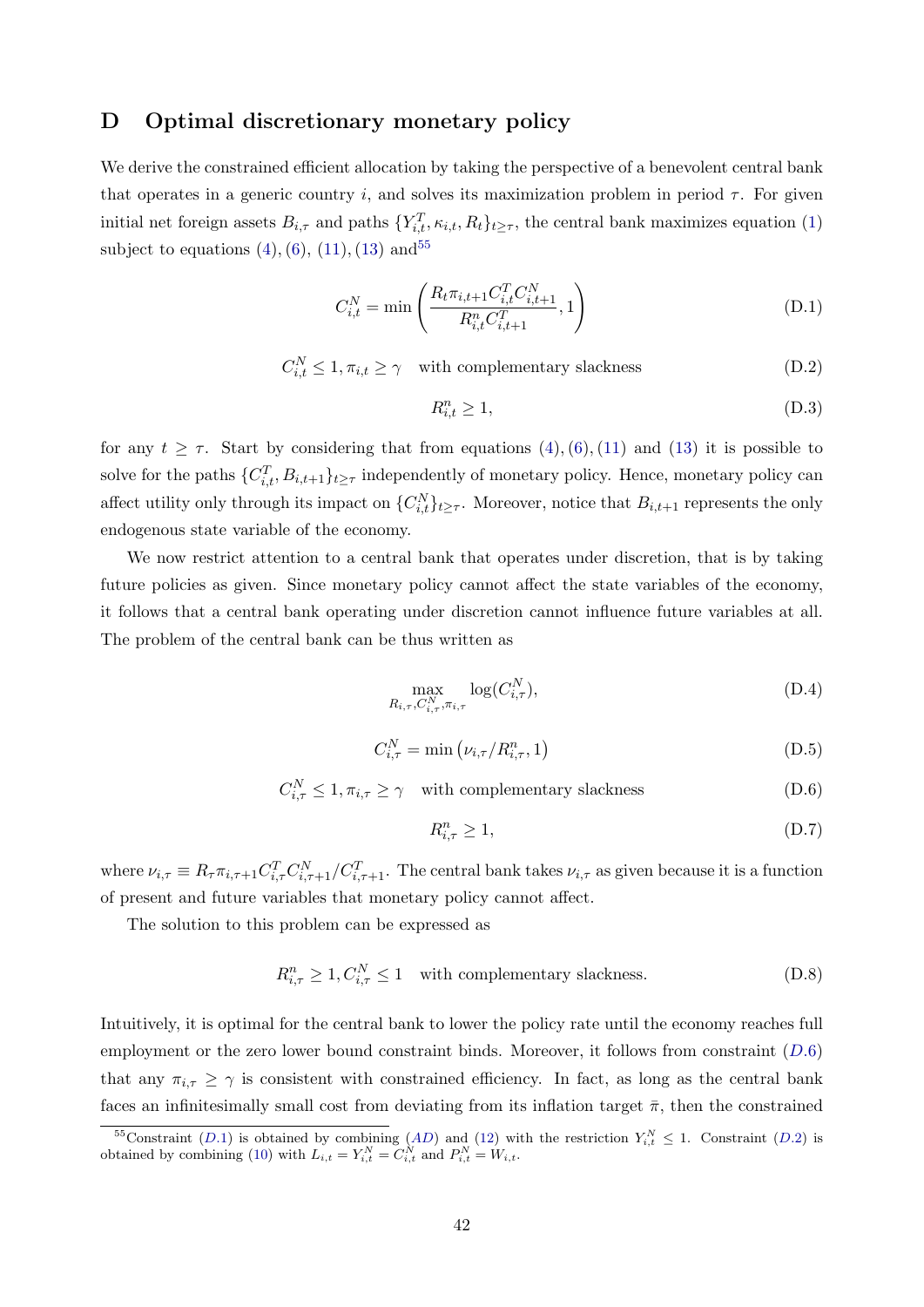efficient allocation features  $\pi_{i,\tau} = \bar{\pi}^{.56}$  $\pi_{i,\tau} = \bar{\pi}^{.56}$  $\pi_{i,\tau} = \bar{\pi}^{.56}$  This is exactly the policy implied by the rule  $(MP)$  $(MP)$  $(MP)$ .

## <span id="page-44-0"></span>E Model used in the numerical analysis

This appendix presents a detailed description of the model studied in Section [5.](#page-24-0)

#### E.1 Setup and competitive equilibrium

As in the baseline model, we consider a world composed of a continuum of measure one of small open economies indexed by  $i \in [0,1]$ . Time is discrete and indexed by  $t \in \{0,1,...\}$ . There is no uncertainty at the world level, but our small open economies are subject to idiosyncratic risk.

Each country is populated by a continuum of measure one of identical infinitely-lived households. The lifetime utility of the representative household in a generic country  $i$  is

<span id="page-44-2"></span>
$$
E_0 \left[ \sum_{t=0}^{\infty} \beta^t \left( \frac{C_{i,t}^{1-\sigma} - 1}{1-\sigma} - \chi \frac{L_{i,t}^{1+\eta}}{1+\eta} \right) \right],
$$
 (E.1)

where  $E_t$  [·] is the expectation operator conditional on information available at time  $t, 0 < \beta < 1$ ,  $\sigma > 0$ ,  $\chi > 0$  and  $\eta \geq 0$ .  $L_{i,t}$  denotes labor effort. Consumption  $C_{i,t}$  is defined as

<span id="page-44-4"></span>
$$
C_{i,t} = \left(\omega \left(C_{i,t}^T\right)^{1-\frac{1}{\xi}} + (1-\omega) \left(C_{i,t}^N\right)^{1-\frac{1}{\xi}}\right)^{\frac{\xi}{\xi-1}},\tag{E.2}
$$

where  $0 < \omega < 1$  and  $\xi > 0$ .  $C_{i,t}^T$  and  $C_{i,t}^N$  denote consumption of respectively a tradable and a non-tradable good.

Households. Households can trade in one-period real and nominal bonds. Real bonds are denominated in units of the tradable consumption good and pay the gross interest rate  $R_t$ . The interest rate on real bonds is common across countries, and  $R_t$  can be interpreted as the *world* interest rate. Nominal bonds are denominated in units of the domestic currency and pay the gross nominal interest rate  $R_{i,t}^n$ . To simplify the analysis, we assume that households cannot purchase foreign currency denominated bonds.

The household budget constraint in terms of the domestic currency is

<span id="page-44-3"></span>
$$
P_{i,t}^T C_{i,t}^T + P_{i,t}^N C_{i,t}^N + P_{i,t}^T B_{i,t+1} + B_{i,t+1}^n = W_{i,t} L_{i,t} + P_{i,t}^T Y_{i,t}^T + P_{i,t}^T R_{t-1} B_{i,t} + R_{i,t-1}^n B_{i,t}^n.
$$
 (E.3)

The left-hand side of this expression represents the household's expenditure.  $P_{i,t}^T$  and  $P_{i,t}^N$  denote respectively the price of a unit of tradable and non-tradable good in terms of country i currency. Hence,  $P_{i,t}^T C_{i,t}^T + P_{i,t}^N C_{i,t}^N$  is the total nominal expenditure in consumption.  $B_{i,t+1}$  and  $B_{i,t+1}^n$  denote respectively the purchase of real and nominal bonds made by the household at time t. If  $B_{i,t+1} < 0$ or  $B_{i,t+1}^n < 0$  the household is holding a debt.

<span id="page-44-1"></span><sup>&</sup>lt;sup>56</sup>Recall that we are assuming  $\bar{\pi} > \gamma$ .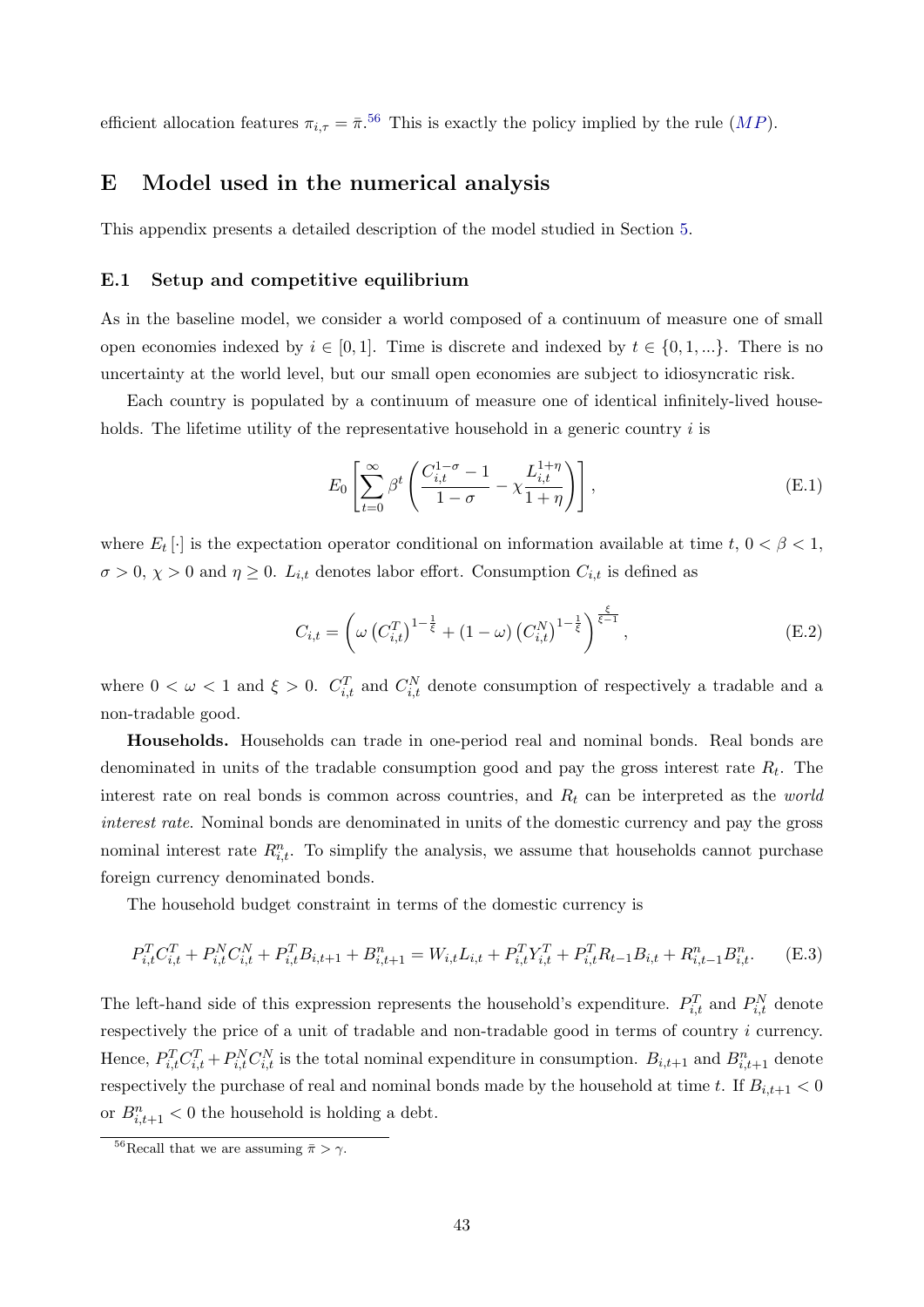The right-hand side captures the household's income.  $W_{i,t}$  denotes the nominal wage, and hence  $W_{i,t}L_{i,t}$  is the household's labor income. Labor is immobile across countries and so wages are country-specific.  $Y_{i,t}^T$  is an endowment of tradable goods received by the household. Changes in  $Y_{i,t}^T$  can be interpreted as movements in the quantity of tradable goods available in the economy, or as shocks to the country's terms of trade.  $P_{i,t}^T R_{t-1} B_{i,t}$  and  $R_{i,t-1}^n B_{i,t}^n$  represent the gross returns on investment in bonds made at time  $t - 1$ .

There is a limit to the amount of debt that a household can take. In particular, the end-ofperiod bond position has to satisfy

<span id="page-45-0"></span>
$$
B_{i,t+1} + \frac{B_{i,t+1}^n}{P_{i,t}^T} \ge -\kappa_{i,t} + \theta \left( R_{t-1} B_{i,t} + R_{i,t-1}^n \frac{B_{i,t}^n}{P_{i,t}^T} \right),
$$
(E.4)

where  $\kappa_{i,t} \geq 0$  and  $\theta \geq 0$ . As we discuss in the main text, when  $\theta > 0$  this constraint places an upper bound on the growth rate of the households' stock of debt.

Each household chooses its desired amount of hours worked, denoted by  $L_{i,t}^s$ . However, due to the presence of nominal wage rigidities to be described below, the household might end up working less than its desired amount of hours, i.e.

<span id="page-45-1"></span>
$$
L_{i,t} \le L_{i,t}^s,\tag{E.5}
$$

where  $L_{i,t}$  is taken as given by the household.

The household's optimization problem consists in choosing a sequence  $\{C_{i,t}^T, C_{i,t}^N, B_{i,t+1}, B_{i,t+1}^n, L_{i,t}^s\}$ to maximize lifetime utility  $(E.1)$  $(E.1)$  $(E.1)$ , subject to the budget constraint  $(E.3)$ , the borrowing limit  $(E.4)$ and the constraint on hours worked  $(E.5)$  $(E.5)$  $(E.5)$ , taking initial wealth  $P_0^T R_{-1} B_{i,0} + R_{i,-1}^n B_{i,0}^n$ , a sequence for income  $\{W_{i,t}L_{i,t}+P_{i,t}^TY_{i,t}^T\}_t$ , and prices  $\{R_t, R_{i,t}^n, P_{i,t}^T, P_{i,t}^N\}_t$  as given. The household's first-order conditions can be written as

<span id="page-45-2"></span>
$$
\frac{\omega C_{i,t}^{\frac{1}{\xi}-\sigma}}{\left(C_{i,t}^T\right)^{\frac{1}{\xi}}} = \beta R_t E_t \left[\frac{\omega C_{i,t+1}^{\frac{1}{\xi}-\sigma}}{\left(C_{i,t+1}^T\right)^{\frac{1}{\xi}}} - \theta \mu_{i,t+1}\right] + \mu_{i,t}
$$
(E.6)

<span id="page-45-3"></span>
$$
\frac{\omega C_{i,t}^{\frac{1}{\xi}-\sigma}}{\left(C_{i,t}^T\right)^{\frac{1}{\xi}}} = \beta R_{i,t}^n E_t \left[ \frac{P_{i,t}^T}{P_{i,t+1}^T} \left( \frac{\omega C_{i,t+1}^{\frac{1}{\xi}-\sigma}}{\left(C_{i,t+1}^T\right)^{\frac{1}{\xi}}} - \theta \mu_{i,t+1} \right) \right] + \mu_{i,t}
$$
(E.7)

<span id="page-45-4"></span>
$$
B_{i,t+1} + \frac{B_{i,t+1}^n}{P_{i,t}^T} \ge -\kappa_{i,t} + \theta \left( R_{t-1} B_{i,t} + R_{i,t-1}^n \frac{B_{i,t}^n}{P_{i,t}^T} \right) \text{ with equality if } \mu_{i,t} > 0 \tag{E.8}
$$

<span id="page-45-5"></span>
$$
C_{i,t}^N = \left(\frac{1-\omega}{\omega} \frac{P_{i,t}^T}{P_{i,t}^N}\right)^{\xi} C_{i,t}^T,
$$
\n(E.9)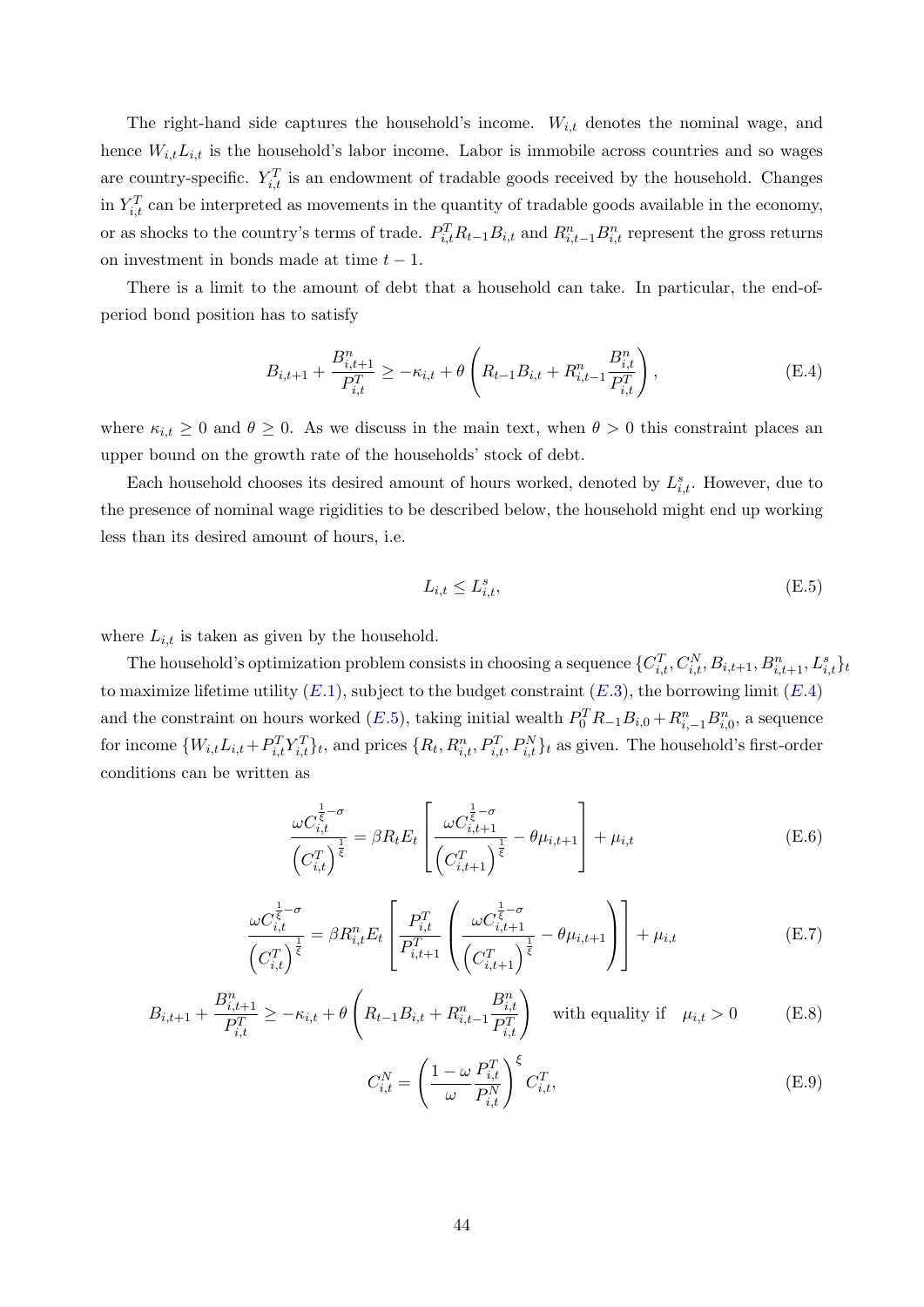<span id="page-46-0"></span>
$$
L_{i,t}^{s} = \left(\frac{1-\omega}{\chi} \frac{W_{i,t}}{P_{i,t}^{N}} \frac{C_{i,t}^{\frac{1}{\xi}-\sigma}}{\left(C_{i,t}^{N}\right)^{\frac{1}{\xi}}}\right)^{\frac{1}{\eta}},
$$
(E.10)

where  $\mu_{i,t}$  is the nonnegative Lagrange multiplier associated with the borrowing constraint. Equations  $(E.6)$  $(E.6)$  $(E.6)$  and  $(E.7)$  are the Euler equations for, respectively, real and nominal bonds. Equation  $(E.8)$  $(E.8)$  $(E.8)$  is the complementary slackness condition associated with the borrowing constraint. Equation ([E.](#page-45-5)9) determines the optimal allocation of consumption expenditure between tradable and non-tradable goods. Equation  $(E.10)$  $(E.10)$  $(E.10)$  gives the household's labor supply.

It is useful to combine  $(E.6)$  $(E.6)$  $(E.6)$  and  $(E.7)$  to obtain a no arbitrage condition between real and nominal bonds

<span id="page-46-1"></span>
$$
R_{i,t}^{n} = R_{t} \frac{E_{t} \left[ \frac{\omega C_{i,t+1}^{\frac{1}{\xi}-\sigma}}{(C_{i,t+1}^{T})^{\frac{1}{\xi}}} - \theta \mu_{i,t+1} \right]}{E_{t} \left[ \frac{P_{i,t}^{T}}{P_{i,t+1}^{T}} \left( \frac{\omega C_{i,t+1}^{\frac{1}{\xi}-\sigma}}{(C_{i,t+1}^{T})^{\frac{1}{\xi}}} - \theta \mu_{i,t+1} \right) \right]}.
$$
(E.11)

We can then use  $(E.9)$  $(E.9)$  $(E.9)$  and  $(E.11)$  $(E.11)$  to get the analogue of the baseline model's AD equation

<span id="page-46-2"></span>
$$
C_{i,t}^{N} = C_{i,t}^{T} \left( \frac{R_t}{R_{i,t}^{n}} \frac{E_t \left[ \frac{\omega C_{i,t+1}^{\frac{1}{\xi} - \sigma}}{(C_{i,t+1}^{T})^{\frac{1}{\xi}}} - \theta \mu_{i,t+1} \right]}{E_t \left[ \pi_{i,t+1} \left( \frac{C_{i,t+1}^{T}}{C_{i,t+1}^{N}} \right)^{\frac{1}{\xi}} \left( \frac{\omega C_{i,t+1}^{\frac{1}{\xi} - \sigma}}{(C_{i,t+1}^{T})^{\frac{1}{\xi}}} - \theta \mu_{i,t+1} \right) \right]} \right)^{\xi}.
$$
(E.12)

where  $\pi_{i,t} \equiv P_{i,t}^N / P_{i,t-1}^N$ .

**Firms and nominal rigidities.** Non-traded output  $Y_{i,t}^N$  is produced by a large number of competitive firms. Labor is the only factor of production, and the production function is

<span id="page-46-3"></span>
$$
Y_{i,t}^N = L_{i,t}.\tag{E.13}
$$

Profits are given by  $P_{i,t}^N Y_{i,t}^N - W_{i,t} L_{i,t}$ , and the zero profit condition implies that in equilibrium  $P_{i,t}^{N} = W_{i,t}$ . Using this condition we can simplify the labor supply equation ([E.](#page-46-0)10) to

<span id="page-46-4"></span>
$$
L_{i,t}^{s} = \left(\frac{1-\omega}{\chi} \frac{C_{i,t}^{\frac{1}{\overline{\xi}}-\sigma}}{\left(C_{i,t}^{N}\right)^{\frac{1}{\overline{\xi}}}}\right)^{\frac{1}{\eta}}.
$$
\n(E.14)

Nominal wages are subject to the downward rigidity constraint

$$
W_{i,t} \ge \gamma W_{i,t-1},
$$

where  $\gamma > 0$ . Equilibrium on the labor market is captured by the condition

 $L_{i,t} \leq L_{i,t}^s$ ,  $W_{i,t} \geq \gamma W_{i,t-1}$  with complementary slackness. (E.15)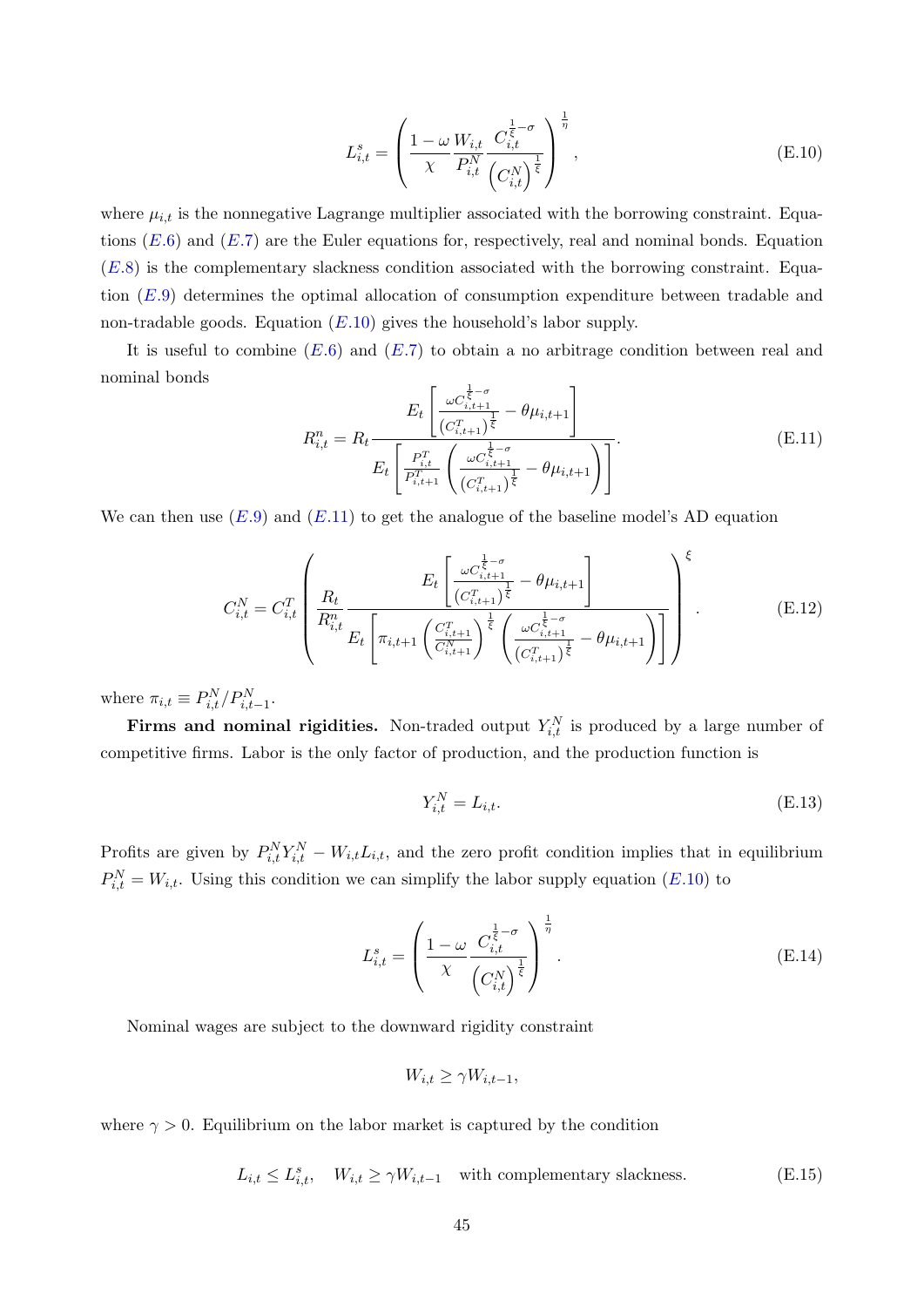This condition implies that unemployment, defined as a downward deviation of hours worked from the household's desired amount, arises only if the constraint on wage adjustment binds.

Monetary policy and inflation. The objective of the central bank is to set  $\pi_{i,t} = \bar{\pi}$ . As in the baseline model, we focus on the case  $\bar{\pi} > \gamma$ , so that  $\pi_{i,t} = \bar{\pi} \to L_{i,t} = L_{i,t}^s$ . The central bank runs monetary policy by setting the nominal interest rate  $R_{i,t}^n$ , subject to the zero lower bound constraint  $R_{i,t}^n \geq 1$ . We also, as in the baseline model, restrict attention to the constant-inflation limit  $\bar{\pi} \to \gamma$ . Hence monetary policy can be described by the rule

<span id="page-47-0"></span>
$$
R_{i,t}^{n} = \begin{cases} \geq 1 & \text{if } Y_{i,t}^{N} = L_{i,t}^{s} \\ = 1 & \text{if } Y_{i,t}^{N} < L_{i,t}^{s}, \end{cases} \tag{E.16}
$$

where we have used [\(10\)](#page-9-0) and the equilibrium relationships  $W_{i,t} = P_{i,t}^N$  and  $L_{i,t} = Y_{i,t}^N$ .

Market clearing and definition of competitive equilibrium Since households inside a country are identical, we can interpret equilibrium quantities as either household or country specific. For instance, the end-of-period net foreign asset position of country i is equal to the end-of-period holdings of bonds of the representative household,  $NFA_{i,t} = B_{i,t+1} + B_{i,t+1}^n / P_{i,t}^T$ . Throughout, we focus on equilibria in which nominal bonds are in zero net supply, so that

<span id="page-47-1"></span>
$$
B_{i,t}^n = 0,\t\t (E.17)
$$

for all  $i$  and  $t$ . This implies that the net foreign asset position of a country is exactly equal to its investment in real bonds, i.e.  $NFA_{i,t} = B_{i,t+1}.$ 

Market clearing for the non-tradable consumption good requires that in every country consumption is equal to production

<span id="page-47-2"></span>
$$
C_{i,t}^N = Y_{i,t}^N. \tag{E.18}
$$

Instead, market clearing for the tradable consumption good requires

<span id="page-47-3"></span>
$$
C_{i,t}^T = Y_{i,t}^T + R_{t-1}B_{i,t} - B_{i,t+1}.
$$
\n(E.19)

Finally, we generalize slightly, compared to the baseline economy, the world bond market clearing condition. In fact, we allow our model economy to run imbalances with respect to the rest of the world. More specifically, the bond market clearing condition is now

<span id="page-47-4"></span>
$$
\int_{0}^{1} B_{i,t+1} \, \mathrm{d}i = B^{rw},\tag{E.20}
$$

where  $B^{rw}$  is a constant, corresponding to bond supply by the rest of the world. This formulation allows us to capture, in our numerical simulations, the negative net foreign asset position toward the rest of the world characterizing our sample of advanced economy.

We are now ready to define a competitive equilibrium.

Definition 4 Competitive equilibrium. A competitive equilibrium is a path of real alloca-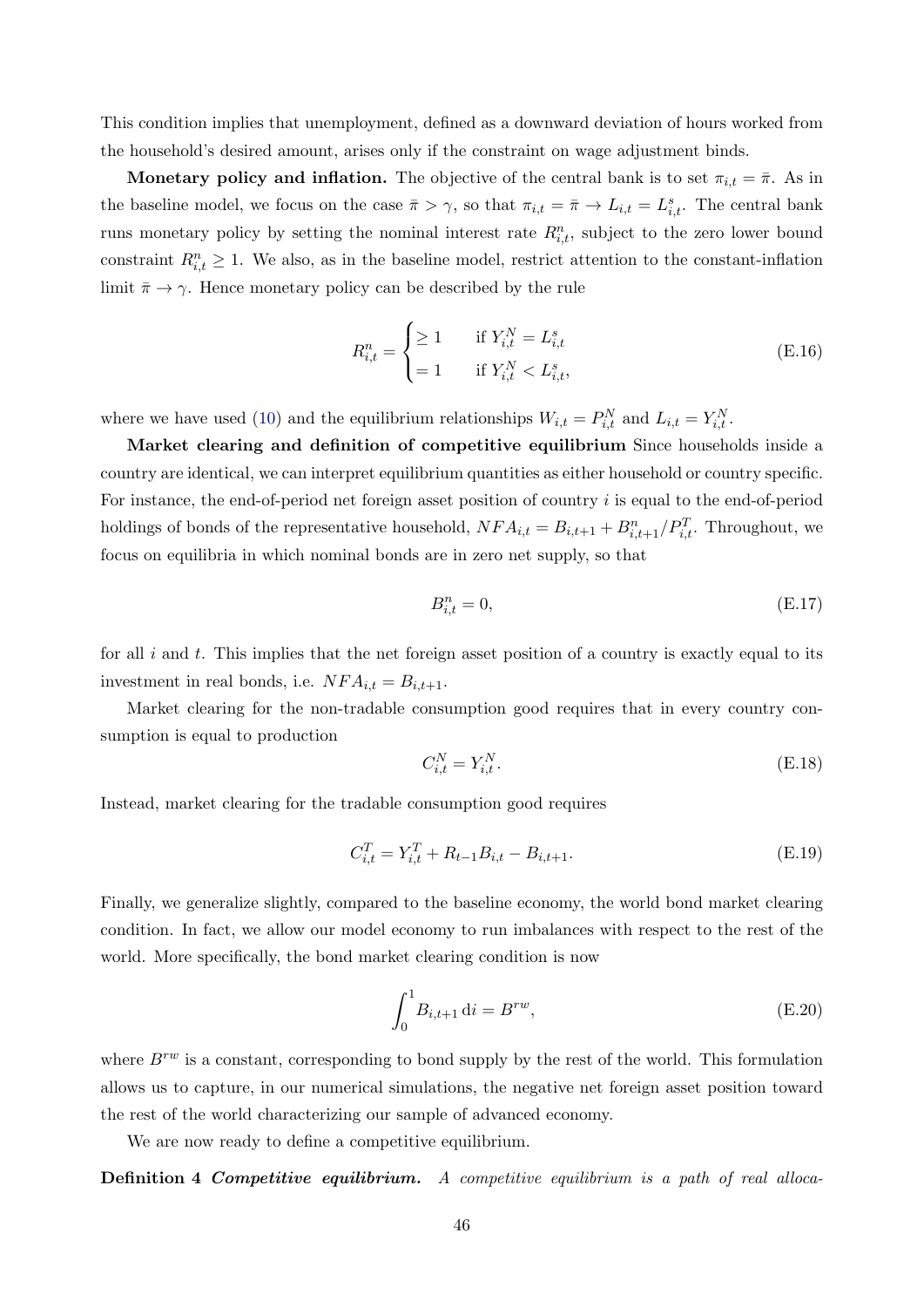tions  $\{C_{i,t}, L_{i,t}, L_{i,t}^s, C_{i,t}^T, C_{i,t}^N, Y_{i,t}^N, B_{i,t+1}, B_{i,t+1}^n, \mu_{i,t}\}_{i,t}$ , policy rates  $\{R_{i,t}^n\}_{i,t}$  and world interest rate  ${R_t}_t$ , satisfying ([E.](#page-47-2)2), (E.6), (E.8), (E.[12\)](#page-46-2), (E.[13\)](#page-46-3), (E.[14\)](#page-46-4), (E.16), (E.[17\)](#page-47-1), (E.18), (E.[19\)](#page-47-3) and (E.[20\)](#page-47-4) given a path of endowments  $\{Y_{i,t}^T\}_{i,t}$ , a path for the borrowing limits  $\{\kappa_{i,t}\}_{i,t}$ , and initial conditions  ${B_{i,0}}_i$ .

#### E.2 National planning problem and equilibrium with current account policies

To streamline the exposition of the planning problem, we impose, as in the numerical analysis, the parametric restriction  $\sigma = 1/\xi$ . This assumption simplifies the derivation of the planning problem. In particular, it implies that the labor supply equation  $(E.10)$  $(E.10)$  reduces to

$$
L_{i,t}^s = \left(\frac{1-\omega}{\chi}\right)^{\frac{1}{\eta+\frac{1}{\xi}}} \equiv L^s,
$$
\n(E.21)

where we have also used the fact that, when households work their desired amount of hours,  $L_{i,t}^s = C_{i,t}^N$ .

Define  $z_{i,t} \equiv \{Y_{i,t}^T, \kappa_{i,t}\}.$  The problem of the national planner in a generic country i can be represented as

$$
V(B_{i,t}, z_{i,t}) = \max_{C_{i,t}^T, Y_{i,t}^N, B_{i,t+1}} \frac{\omega(C_{i,t}^T)^{1-\frac{1}{\xi}} + (1-\omega)(Y_{i,t}^N)^{1-\frac{1}{\xi}} - 1}{1-\frac{1}{\xi}} - \frac{\chi(Y_{i,t}^N)^{1+\eta}}{1+\eta} + \beta E_t \left[ V(B_{i,t+1}, z_{i,t+1}) \right]
$$
(E.22)

subject to

<span id="page-48-3"></span>
$$
C_{i,t}^T = Y_{i,t}^T - B_{i,t+1} + R_{t-1}B_{i,t}
$$
\n(E.23)

<span id="page-48-4"></span>
$$
B_{i,t+1} \ge -\kappa_{i,t} + \theta R_{t-1} B_{i,t} \tag{E.24}
$$

<span id="page-48-2"></span>
$$
Y_{i,t}^N \le L^s \tag{E.25}
$$

<span id="page-48-5"></span>
$$
Y_{i,t}^N \le C_{i,t}^T \left(\frac{R_t}{\bar{\pi}}\right)^{\xi} \Psi(B_{i,t+1}, z_{i,t+1}).
$$
 (E.26)

The resource constraints are captured by [\(21\)](#page-17-0) and [\(23\)](#page-17-1). [\(22\)](#page-17-2) implies that the government is subject to the same borrowing constraint imposed by the markets on individual households.<sup>[57](#page-48-0)</sup> Instead, constraint  $(24)$ , which is obtained by combining the  $(E.12)$  and  $(E.16)$  equations, encapsulates the requirement that production of non-tradable goods is constrained by private sector's demand. The function  $\Psi(B_{i,t+1}, z_{i,t+1})$  captures how the future planners' decisions affect constraint [\(24\)](#page-17-4) in the present.[58](#page-48-1) Since the current planner cannot make credible commitments about its future actions, these variables are not into its direct control. However, the current planner can still influence these

$$
\Psi(B_{i,t+1}, z_{i,t+1}) \equiv \left(\frac{E_t \left[ \frac{\omega}{c^T (B_{i,t+1}, z_{i,t+1})^{\frac{1}{\xi}}} - \theta \mu(B_{i,t+1}, z_{i,t+1}) \right]}{E_t \left[ \left( \frac{c^T (B_{i,t+1}, z_{i,t+1})}{\gamma^N (B_{i,t+1}, z_{i,t+1})} \right)^{\frac{1}{\xi}} \left( \frac{\omega}{c^T (B_{i,t+1}, z_{i,t})^{\frac{1}{\xi}}} - \theta \mu(B_{i,t+1}, z_{i,t+1}) \right) \right]} \right)^{\xi},
$$

<span id="page-48-0"></span><sup>&</sup>lt;sup>57</sup>To write this constraint we have used the equilibrium condition  $B_{i,t+1}^n = 0$ .

<span id="page-48-1"></span><sup>&</sup>lt;sup>58</sup>Formally, the function  $\Psi(B_{i,t+1}.z_{i,t+1})$  is defined as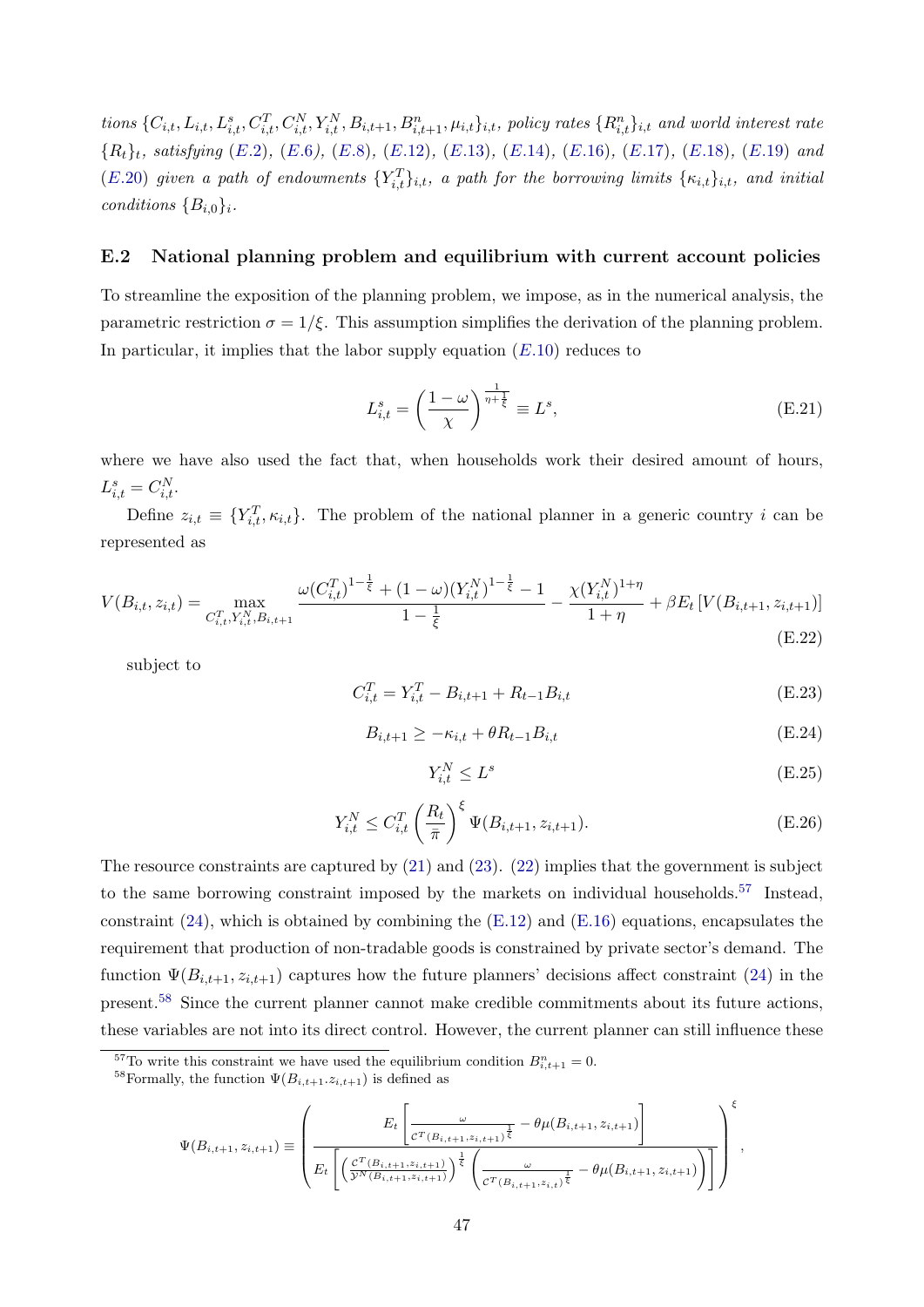quantities through its choice of net foreign assets. In what follows, we focus on equilibria in which  $\Psi(B_{i,t}, z_{i,t})$  is differentiable. This is the case in the numerical simulations considered in the paper.

To solve this problem, we start by guessing that constraint  $(E.25)$  $(E.25)$  does not bind. The planner's first order conditions can then be written as

<span id="page-49-1"></span>
$$
\bar{\lambda}_{i,t} = \frac{\omega}{(C_{i,t}^T)^{-\frac{1}{\xi}}} + \bar{v}_{i,t} \frac{Y_{i,t}^N}{C_{i,t}^T}
$$
(E.27)

<span id="page-49-5"></span><span id="page-49-0"></span>
$$
\bar{v}_{i,t} = \frac{1 - \omega}{(Y_{i,t}^N)^{\frac{1}{\xi}}} - \chi(Y_{i,t}^N)^{\eta}
$$
\n(E.28)

<span id="page-49-2"></span>
$$
\bar{\lambda}_{i,t} = \beta R_t E_t \left[ \bar{\lambda}_{i,t+1} - \theta \bar{\mu}_{i,t+1} \right] + \bar{\mu}_{i,t} + \bar{v}_{i,t} Y_{i,t}^N \frac{\Psi_B(B_{i,t+1}, z_{i,t+1})}{\Psi(B_{i,t+1}, z_{i,t+1})}
$$
(E.29)

<span id="page-49-3"></span>
$$
B_{i,t+1} \ge -\kappa_{i,t} + \theta R_{t-1} B_{i,t} \quad \text{with equality if} \quad \bar{\mu}_{i,t} > 0 \tag{E.30}
$$

<span id="page-49-4"></span>
$$
Y_{i,t}^N \le C_{i,t}^T \left(\frac{R_t}{\bar{\pi}}\right)^{\xi} \Psi(B_{i,t+1}, z_{i,t+1}) \quad \text{with equality if} \quad \bar{v}_{i,t} > 0,
$$
\n(E.31)

where  $\bar{\lambda}_{i,t}, \bar{\mu}_{i,t}, \bar{\nu}_{i,t}$  denote respectively the nonnegative Lagrange multipliers on constraints  $(E.23)$  $(E.23)$ ,  $(E.24)$  $(E.24)$  and  $(E.26)$  $(E.26)$ , while  $\Psi_B(B_{i,t+1}, z_{i,t+1})$  is the partial derivative of  $\Psi(B_{i,t+1}, z_{i,t+1})$  with respect to  $B_{i,t+1}$ .

Note that equation  $(E.28)$  $(E.28)$  $(E.28)$  implies that, as we guessed, constraint  $(E.25)$  $(E.25)$  does not bind. Intuitively, the labor supply decision of the planner coincides with the households' one.

It is useful to combine  $(E.27)$  $(E.27)$  and  $(E.29)$  $(E.29)$  to obtain

$$
\frac{\omega}{(C_{i,t}^T)^{-\frac{1}{\xi}}} + \bar{v}_{i,t} \frac{Y_{i,t}^N}{C_{i,t}^T} = \beta R_t E_t \left[ \frac{\omega}{(C_{i,t+1}^T)^{-\frac{1}{\xi}}} + \bar{v}_{i,t+1} \frac{Y_{i,t+1}^N}{C_{i,t+1}^T} - \theta \bar{\mu}_{i,t+1} + \bar{\mu}_{i,t} + \bar{v}_{i,t} Y_{i,t}^N \frac{\Psi_B(B_{i,t+1}, z_{i,t+1})}{\Psi(B_{i,t+1}, z_{i,t+1})} \right]
$$
(E.32)

This is the planner's Euler equation. We are now ready to define an equilibrium with current account policy.

Definition 5 Equilibrium with current account policy. An equilibrium with current account policy is a path of real allocations  $\{C_{i,t}^T, Y_{i,t}^N, B_{i,t+1}, \bar{\mu}_{i,t}, \bar{v}_{i,t}\}_{i,t}$  and world interest rate  $\{R_t\}_t$ , satisfying  $(E.20)$  $(E.20)$  $(E.20)$ ,  $(E.23)$  $(E.23)$ ,  $(E.28)$  $(E.28)$ ,  $(E.30)$  $(E.30)$ ,  $(E.31)$  $(E.31)$  and  $(E.32)$  $(E.32)$  given a path of endowments  ${Y_{i,t}^T}_{i,t}$ , a path for the borrowing limits  $\{\kappa_{i,t}\}_{i,t}$ , and initial conditions  $\{B_{i,0}\}_i$ . Moreover, the function  $\Psi(B_{i,t+1}, Y_{i,t+1}^T)$  has to be consistent with the national planners' decision rules.

$$
\mu(B_{i,t+1}, z_{i,t+1}) = \frac{\omega}{\mathcal{C}^T(B_{i,t+1}, z_{i,t+1})^{\frac{1}{\xi}}} - \beta R_{t+1} E_t \left[ \frac{\omega}{\mathcal{C}^T(B_{i,t+2}, z_{i,t+2})^{\frac{1}{\xi}}} - \theta \mu(B_{i,t+2}, z_{i,t+2}) \right].
$$

where  $\mathcal{C}^T(B_{i,t+1}, Y_{i,t+1}^T)$  and  $\mathcal{Y}^N(B_{i,t+1}, Y_{i,t+1}^T)$  determine respectively consumption of tradable goods and production of non-tradable goods in period  $t + 1$  as a function of the state variables at the beginning of next period. In turn,  $\mu(B_{i,t+1}, z_{i,t+1})$ , households' Lagrange multiplier on the borrowing constraint, is defined as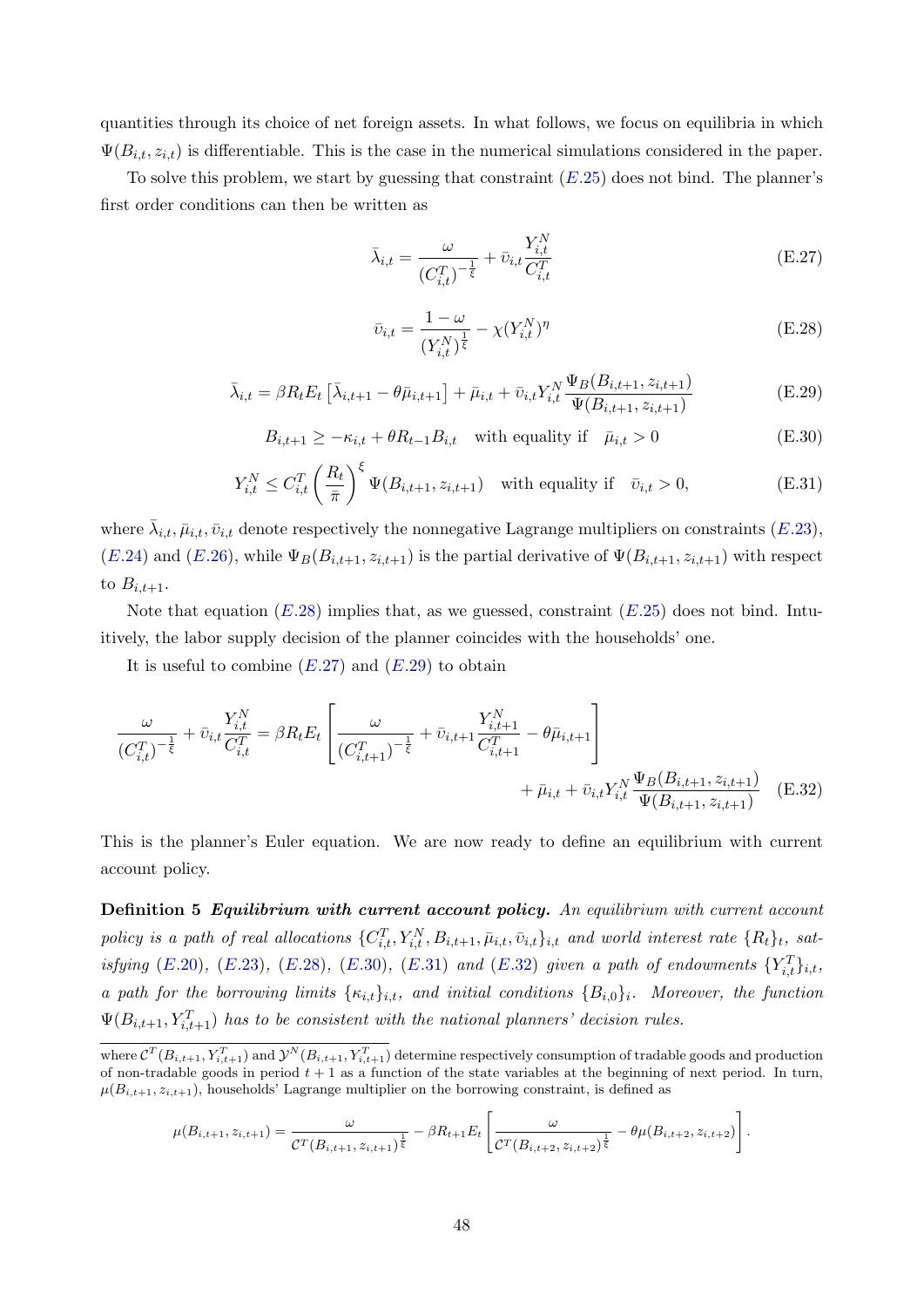## <span id="page-50-1"></span>F Numerical solution method

To solve the model numerically we follow the method proposed by [Guerrieri and Lorenzoni](#page-55-7) [\(2017\)](#page-55-7).

We start by discussing the computations needed to solve for the steady state. Computing the steady state of the model involves finding the interest rate that clears the bond market at the world level. The first step consists in deriving the optimal policy functions  $C^{T}(B, z)$  and  $C^{N}(B, z)$ , where  $z = \{Y^T, \kappa\}$  for a given interest rate R. To compute the optimal policy functions we discretize the endogenous state variable  $B$  using a grid with 500 points, and then iterate on the Euler equation and on the intratemporal optimality conditions using the endogenous gridpoints method of [Carroll](#page-54-16) [\(2006\)](#page-54-16). The decision rule  $C^{T}(B, z)$ , coupled with the country-level market clearing condition for tradable goods, fully determines the transition for the country's bond holdings. Using the optimal policies, it is then possible to derive the inverse of the bond accumulation policy  $g(B, z)$ . This is used to update the conditional bond distribution  $M(B, z)$  according to the formula  $M_{\tau}(B, z) = \sum_{z} M_{\tau-1}(g(B, \tilde{z}), \tilde{z}) P(z|\tilde{z})$ , where  $\tau$  is the  $\tau$ -th iteration and  $P(z|\tilde{z})$  is the probability that  $z_{t+1} = z$  if  $z_t = \tilde{z}$ . Once the bond distribution has converged to the stationary distribution, we check whether the market for bonds clears. If not, we update the guess for the interest rate.

To compute the transitional dynamics, we first derive the initial and final steady states. We then choose a T large enough so that the economy has approximately converged to the final steady state at  $t = T$  (we use  $T = 100$ , increasing T does not affect the results reported). The next step consists in guessing a path for the interest rate. We then set the policy functions for consumption in period  $T$  equal to the ones in the final steady state and iterate backward on the Euler equation and on the intratemporal optimality conditions to find the sequence of optimal policies  $\{C_t^T(B, z), C_t^N(B, z)\}.$  Next, we use the optimal policies to compute the sequence of bond distributions  $M_t (B, z)$  going forward from  $t = 0$  to  $t = T$ , starting with the distribution in the initial steady state. Finally, we compute the world demand for bonds in every period and update the path for the interest rate until the market clears in every period.

### <span id="page-50-0"></span>G Sensitivity analysis

In this appendix we discuss how the results are affected by changes in some key model parameters.

We start by considering changes in the Frisch elasticity of labor supply  $1/\eta$ . This is an important parameter, because it determines the impact on welfare of deviations of employment from its natural value. More precisely, the lower the Frisch elasticity the higher the welfare losses associated with involuntary unemployment. In our benchmark parametrization we considered a Frisch elasticity of 0.45, in line with the value used by the New Keynesian literature. However, in our setting this assumption is likely to underestimate the welfare costs of unemployment. This is due to the fact that in the benchmark New Keynesian model there is no involuntary unemployment. Instead, in our world characterized by wage rigidities all the fluctuation in employment are involuntary. It is then interesting to see how the results change when the welfare costs associated with fluctuations in unemployment increase.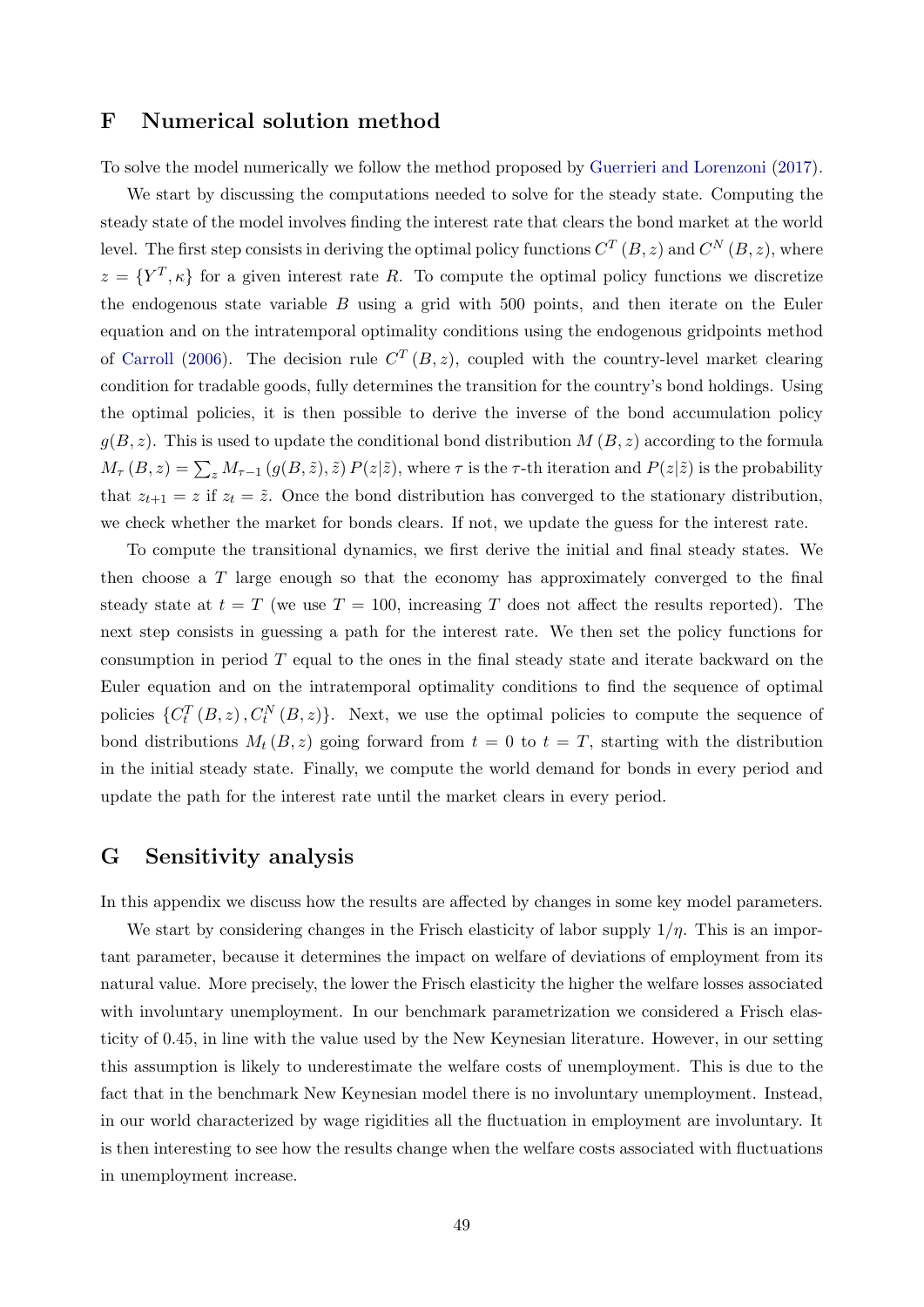|                                            | Output losses | Welfare losses | Welfare losses (NT) |
|--------------------------------------------|---------------|----------------|---------------------|
| Benchmark                                  | 1.22          | 0.09           | 0.30                |
| Lower Frisch elasticity $(1/\eta = 0.35)$  | 1.76          | 0.23           | 0.52                |
| Higher Frisch elasticity $(1/\eta = 0.55)$ | 0.54          | $-0.02$        | 0.09                |
| Lower inflation ( $\bar{\pi} = 1.000$ )    | 2.01          | 0.25           | 0.52                |
| Higher inflation ( $\bar{\pi} = 1.015$ )   | 0.40          | $-0.03$        | 0.06                |
| Elastic $B^{rw}$ (low, $\zeta = 1$ )       | 0.74          | 0.00           | 0.16                |
| Elastic $B^{rw}$ (high, $\zeta = 10$ )     | 0.25          | $-0.05$        | 0.02                |

Table 3. Sensitivity analysis

Notes: All the numbers are in percent. For each variable the table shows its average cross-sectional value.

The second row of Table 3 shows that lowering the Frisch elasticity to 0.35 substantially increases both the output and welfare losses caused by current account policies. This result is due to the fact that higher welfare costs from unemployment induce governments to intervene more aggressively on the current account. Hence, the implementation of current account policies leads to a larger drop in the world interest rate, which exacerbates the inefficiencies due to the zero lower bound compared to our benchmark parametrization. As a result, lowering the Frisch elasticity to 0.35 more than doubles the welfare losses triggered by current account policies with respect to the benchmark parametrization. The third row of table 3 shows that, as it is natural, the opposite occurs for a higher value of the Frisch elasticity equal to 0.55.

In our second experiment we consider changes in inflation  $\bar{\pi}$ . As it is well known higher inflation expectations, in our model captured by a higher  $\bar{\pi}$ , reduce the constraint on monetary policy imposed by the zero lower bound on the policy rate. In our benchmark parametrization we have set  $\bar{\pi} = 1.0125$ . This is lower that the 2% inflation target characterizing countries such as the US or Euro area, but higher than the average inflation experienced by countries undergoing long-lasting liquidity traps such as Japan.

It turns out that in our model even relatively small variations in inflation expectations can have a substantial impact on the output and welfare losses triggered by current account interventions. For instance, lowering  $\bar{\pi}$  to 1 roughly doubles the output and welfare losses associated with current account policies. Instead, increasing  $\bar{\pi}$  to 1.015 substantially mitigates the drop in global output triggered by the implementation of current account policies. Moreover, in this case the average impact on welfare of current account policies is slightly positive. However, current account interventions still exacerbate the inefficiencies due to the zero lower bound. In fact, once the focus is restricted to the non-tradable sector, current account policies have a negative impact on welfare is negative. These results suggests that inflation expectations play a key role in shaping the impact of current account policies on the global economy.

To conclude, we relax the assumption of an inelastic bond supply from the rest of the world. In particular, we assume that the supply of bonds from the rest of the world is given by

$$
B_t^{rw} = B^{rw} \left(\frac{R_t}{R^{lf}}\right)^{\zeta},
$$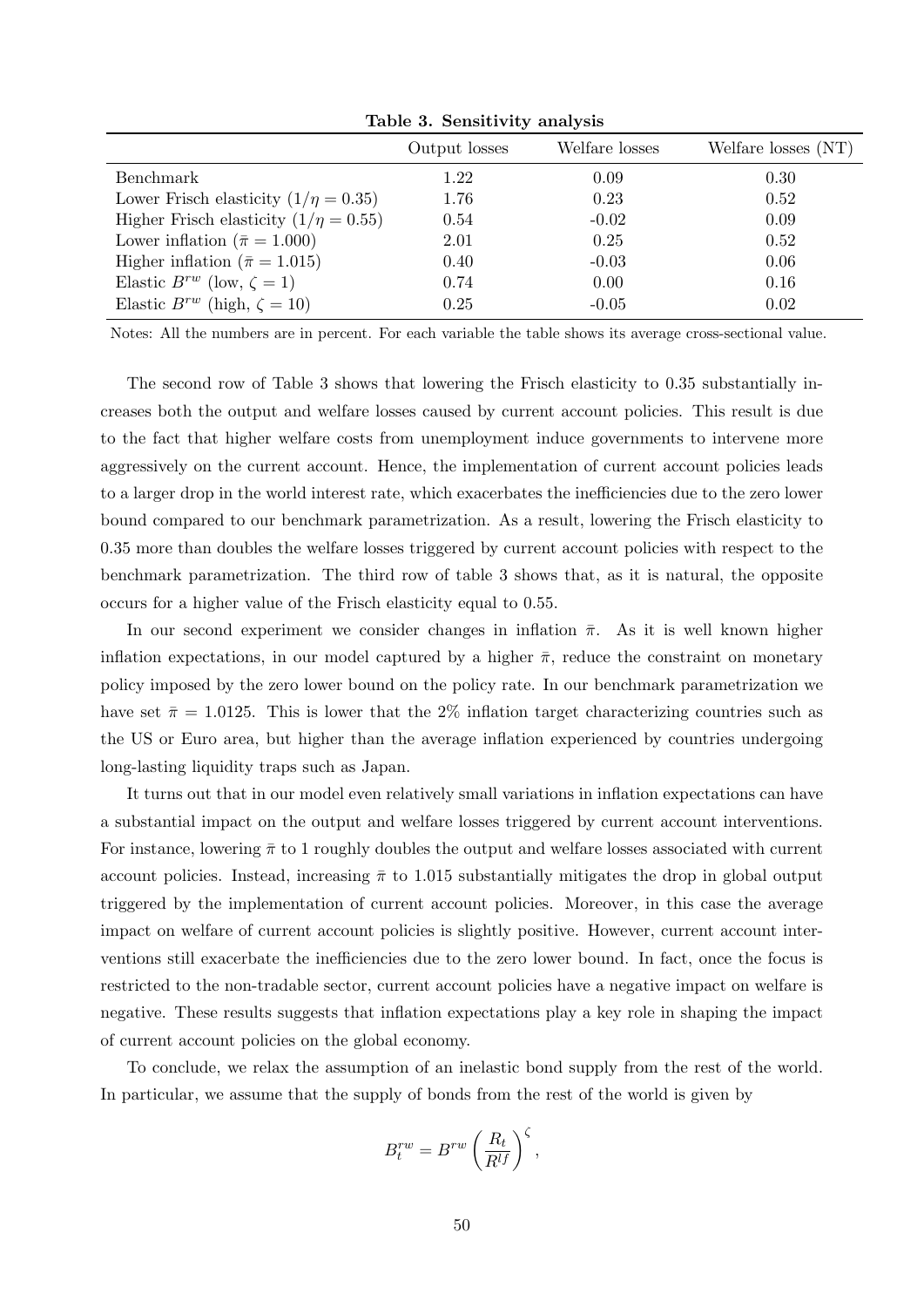so that the supply of bonds by the rest of the world is increasing in the world interest rate. Notice that this specification implies that in the laissez-faire steady state the bond supply from rest-of-theworld countries takes the same value as in our benchmark calibration. The parameter  $\zeta$  captures the elasticity of  $B_t^{rw}$  with respect to  $R_t$ , and hence by how much the world interest rate falls as a consequence of the adoption of current account policies. Unfortunately, we could find reliable estimates for this elasticity.<sup>[59](#page-52-1)</sup> Hence, we report the results for two benchmark value,  $\zeta = 1$  (low elasticity) and  $\zeta = 10$  (high elasticity).

The key difference with respect to the benchmark economy with inelastic  $B^{rw}$ , is that now the parameter  $\zeta$  is a key determinant of the response of R to the implementation of current account policies. More precisely, the higher  $\zeta$  the less R will drop after an increase in the supply of savings by our model economies. It is then natural to think that the negative impact that current account policies will have on world output will be milder the higher  $\zeta$ . This is precisely the result shown by the two last rows of Table 3. However, current account policy produce a substantial drop in world output even when  $\zeta$  takes the relatively high value of 10. A similar result applies to the welfare losses driven by the fact that current account policies exacerbate the inefficiencies due to the zero lower bound constraint. In fact, once the focus is restricted to the non-tradable sector, current account policies have a negative impact on welfare even for  $\zeta = 10$ . Summing up, while assuming an elastic supply of bonds from the rest of the world changes the quantitative predictions of the model, the results that current account policies depress global output and exacerbate the inefficiencies due to the zero lower bound hold for relatively high elasticities.

## <span id="page-52-0"></span>H Data appendix

This appendix provides details on the construction of the series used in the calibration and to construct Figure [1.](#page-3-0)

#### H.1 Data used in the calibration

The countries in the sample are Australia, Austria, Canada, Belgium, Denmark, Finland, France, Germany, Greece, Italy, Japan, Netherlands, Portugal, Spain, Sweden, Switzerland, United Kingdom and United States.

- 1. World interest rate. The series for the world interest rate is constructed by [Rachel and Smith](#page-56-9) [\(2015\)](#page-56-9) following the methodology proposed by [King and Low](#page-55-14)  $(2014)$ .<sup>[60](#page-52-2)</sup>
- 2. Net foreign assets. The data for the net foreign asset position and GDP come from External Wealth of Nations' dataset by [Lane and Milesi-Ferretti](#page-55-16) [\(2007\)](#page-55-16).

<span id="page-52-1"></span> $59\text{As}$  we alluded to in the main text, the key challenge is that a significant fraction of lending from emerging to advanced countries is in the form of reserve accumulation by emerging countries' governments. These flows might be driven by different considerations than the standard trade-off between risk and return. Because of this, it is hard to pin down quantitatively how these flows react to changes in the world rate.

<span id="page-52-2"></span> $60$ We thank Lukasz Rachel for providing us with the data.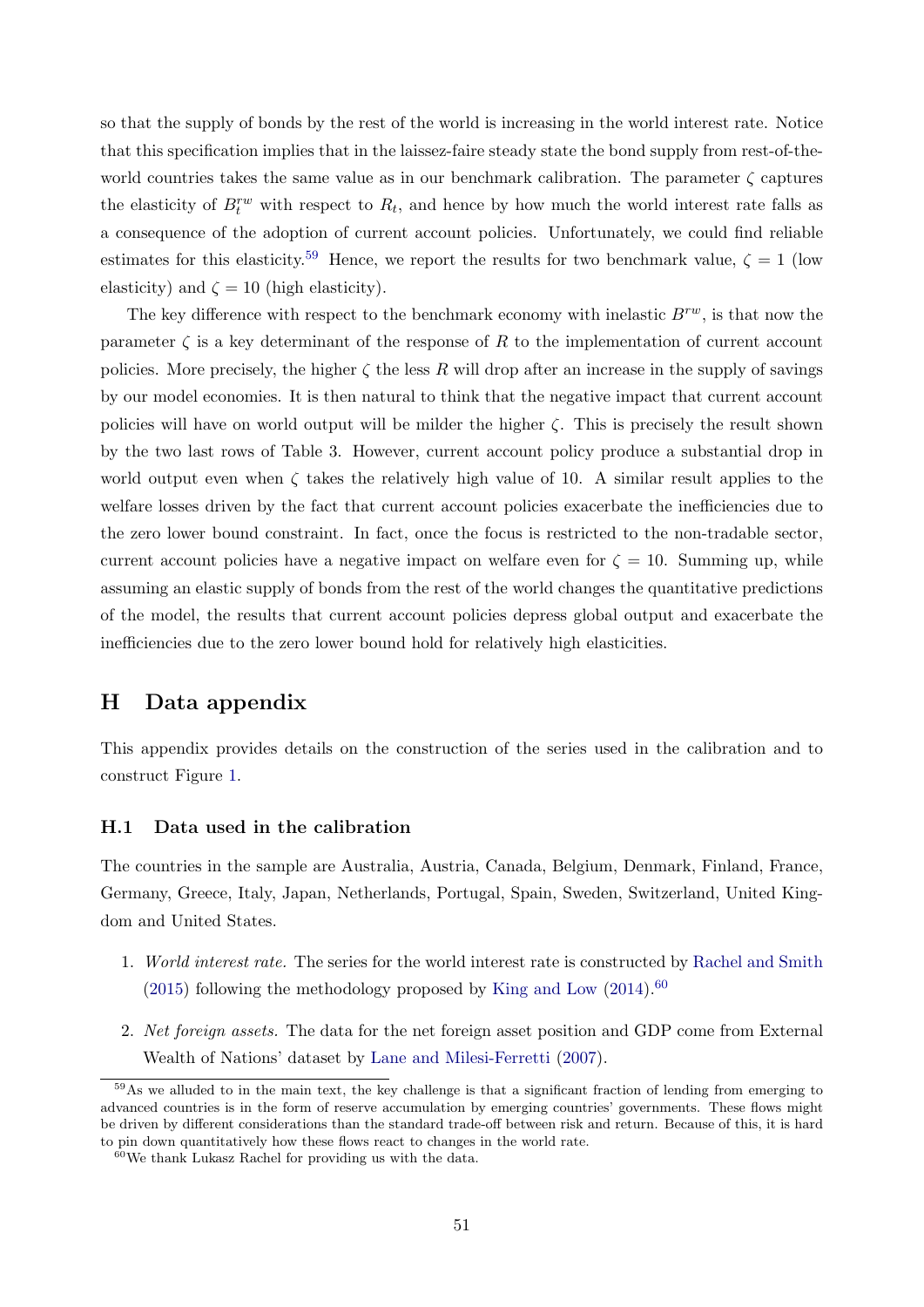- 3. Core inflation rate. Core inflation is computed as the percentage change with respect to the previous year of the CPI for all items excluding food and energy. The series are yearly and provided by the OECD.
- 4. Tradable endowment process. Tradable output is defined as the aggregate of value added in agriculture, hunting, forestry, fishing, mining, manufacturing and utilities. To extract the cyclical component from the actual series we used the following procedure. For each country we divided tradable output by total population and took logs. Since our model abstracts from aggregate shocks, for every year we subtracted from the country-level series the logarithm of the average cross-sectional tradable output per capita. For every country we then obtained the cyclical component of the resulting series by removing a country-specific log-linear trend. The first order autocorrelation and the standard deviation of the final series are respectively 0.87 and 0.056. We use yearly data for the period 1970-2015, coming from the United Nations' National account main aggregate database.
- 5. Identifying financial crises. We identify a financial crisis in the data as an episode in which the cyclical component of the trade balance is one standard deviation above its average and the cyclical component of tradable output, as defined above, is one standard deviation below its average. We define the start of a financial crisis as the first year in which the cyclical component of the trade balance is half standard deviation above its mean, while a financial crisis ends when the cyclical component of the trade balance falls below one standard deviation above its mean.

To compute the cyclical component of the trade balance we used the following procedure. We collected yearly series for the trade balance for the period 1970-2015 from the OECD. The data are in 2010 constant US dollars. For each country, we then divided by total population. Since our model abstracts from aggregate shocks, for every year we subtracted the crosssectional average from the series. Finally, we obtained the cyclical component from the resulting series by subtracting a country-specific linear trend.

### H.2 Data used to construct Figure [1](#page-3-0)

- 1. Policy rates. Monthly series. US: Effective Federal Funds Rate from the Fed Board of Governors of the Federal Reserve System. Euro area and Japan: Central bank discount rate from the IMF International Financial Statistics database. UK: Bank of England policy rate.
- 2. GDP per capita. Constant prices, series from the World Bank.

# References

<span id="page-53-0"></span>Acharya, Sushant and Julien Bengui (2016) "Liquidity Traps, Capital Flows," Manuscript, University of Montreal.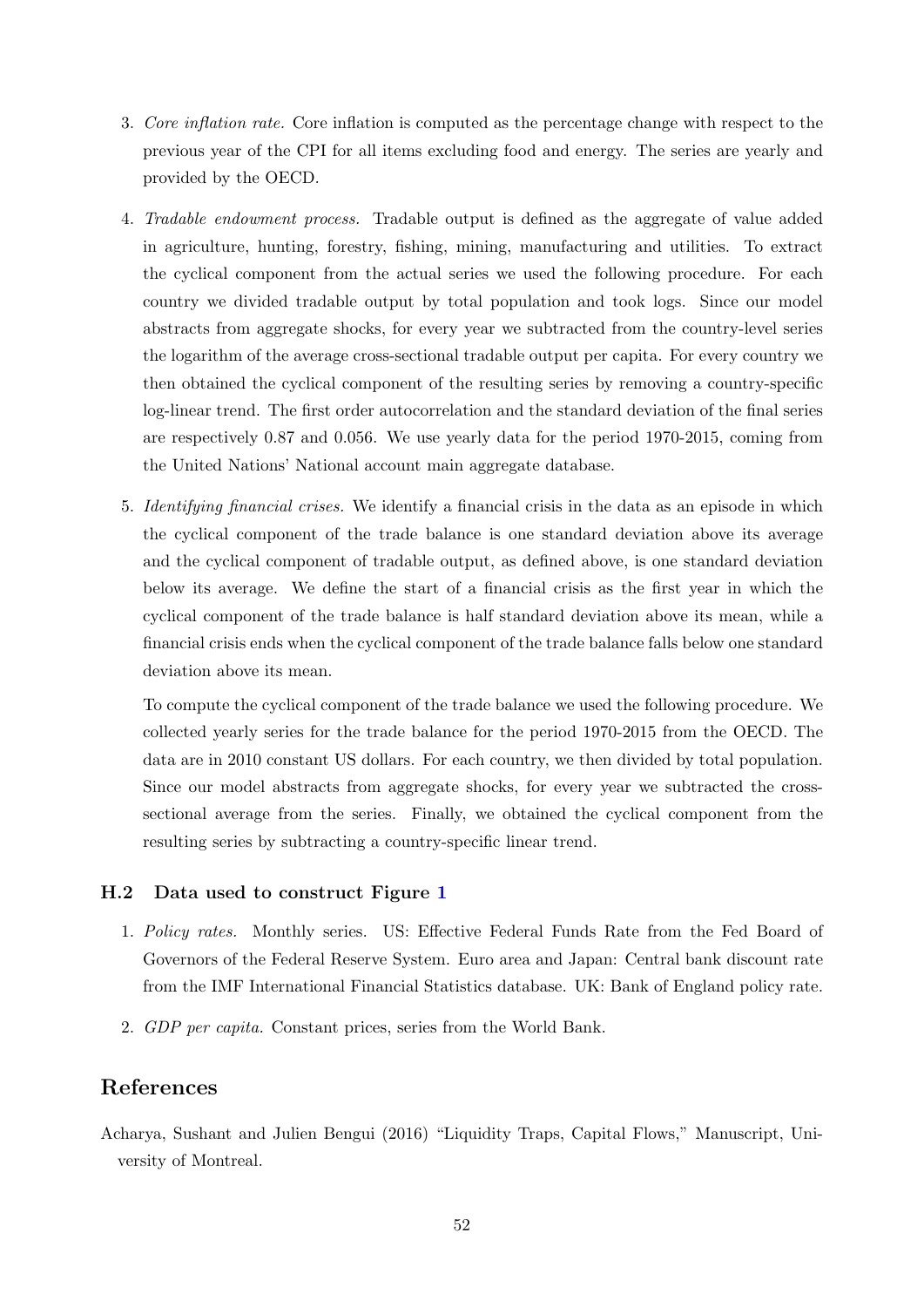- <span id="page-54-11"></span>Akerlof, George A., William T. Dickens, and George L. Perry (1996) "The Macroeconomics of Low Inflation," Brookings Papers on Economic Activity, Vol. 1996, No. 1, pp. 1–76.
- <span id="page-54-5"></span>Benigno, Gianluca and Pierpaolo Benigno (2003) "Price stability in open economies," The Review of Economic Studies, Vol. 70, No. 4, pp. 743–764.

<span id="page-54-6"></span>(2006) "Designing targeting rules for international monetary policy cooperation," Journal of Monetary Economics, Vol. 53, No. 3, pp. 473–506.

- <span id="page-54-7"></span>Benigno, Pierpaolo and Federica Romei (2014) "Debt Deleveraging and the Exchange Rate," Journal of International Economics, Vol. 93, pp. 1–16.
- <span id="page-54-14"></span>Bernanke, Ben (2005) "The global saving glut and the US current account deficit,"Technical report, Board of Governors of the Federal Reserve System (US).
- <span id="page-54-2"></span> $-$  (2015) "Germanys trade surplus is a problem," *Brookings Institution*.
- <span id="page-54-15"></span>Bianchi, Javier and Enrique G Mendoza (2018) "Optimal Time-Consistent Macroprudential Policy," Journal of Political Economy, Vol. forthcoming.
- <span id="page-54-12"></span>Blanchard, Olivier and Jordi Galí (2007) "Real wage rigidities and the New Keynesian model," Journal of Money, Credit and Banking, Vol. 39, No. s1, pp. 35–65.
- <span id="page-54-0"></span>Caballero, Ricardo J, Emmanuel Farhi, and Pierre-Olivier Gourinchas (2015) "Global Imbalances and Currency Wars at the ZLB," NBER Working Paper No. 21670.
- <span id="page-54-16"></span>Carroll, Christopher D (2006) "The method of endogenous gridpoints for solving dynamic stochastic optimization problems," Economics letters, Vol. 91, No. 3, pp. 312–320.
- <span id="page-54-4"></span>Eggertsson, G. and P. Krugman (2012) "Debt, Deleveraging, and the Liquidity Trap: a Fisher-Minsky-Koo Approach," The Quarterly Journal of Economics, Vol. 127, No. 3, pp. 1469–1513.
- <span id="page-54-13"></span>Eggertsson, G. and M. Woodford (2003) "The Zero Bound on Interest Rates and Optimal Monetary Policy," Brookings Papers on Economic Activity, Vol. 2003, No. 1, pp. 139–211.
- <span id="page-54-1"></span>Eggertsson, Gauti, Neil Mehrotra, Sanjay Singh, and Lawrence Summers (2016) "A Contagious Malady? Open Economy Dimensions of Secular Stagnation," NBER Working Paper No. 22299.
- <span id="page-54-3"></span>Eichengreen, Barry (2008) Globalizing Capital: A History of the International Monetary System: Princeton University Press.
- <span id="page-54-9"></span><span id="page-54-8"></span>Farhi, Emmanuel and Ivan Werning (2012a) "Dealing with the trilemma: Optimal capital controls with fixed exchange rates," NBER Working Paper No. 18199.
	- (2012b) "Fiscal unions," NBER Working Paper No. 18381.
- <span id="page-54-10"></span>(2014) "Dilemma Not Trilemma: Capital Controls and Exchange Rates with Volatile Capital Flows," IMF Economic Review, Vol. 62, No. 4, pp. 569–605.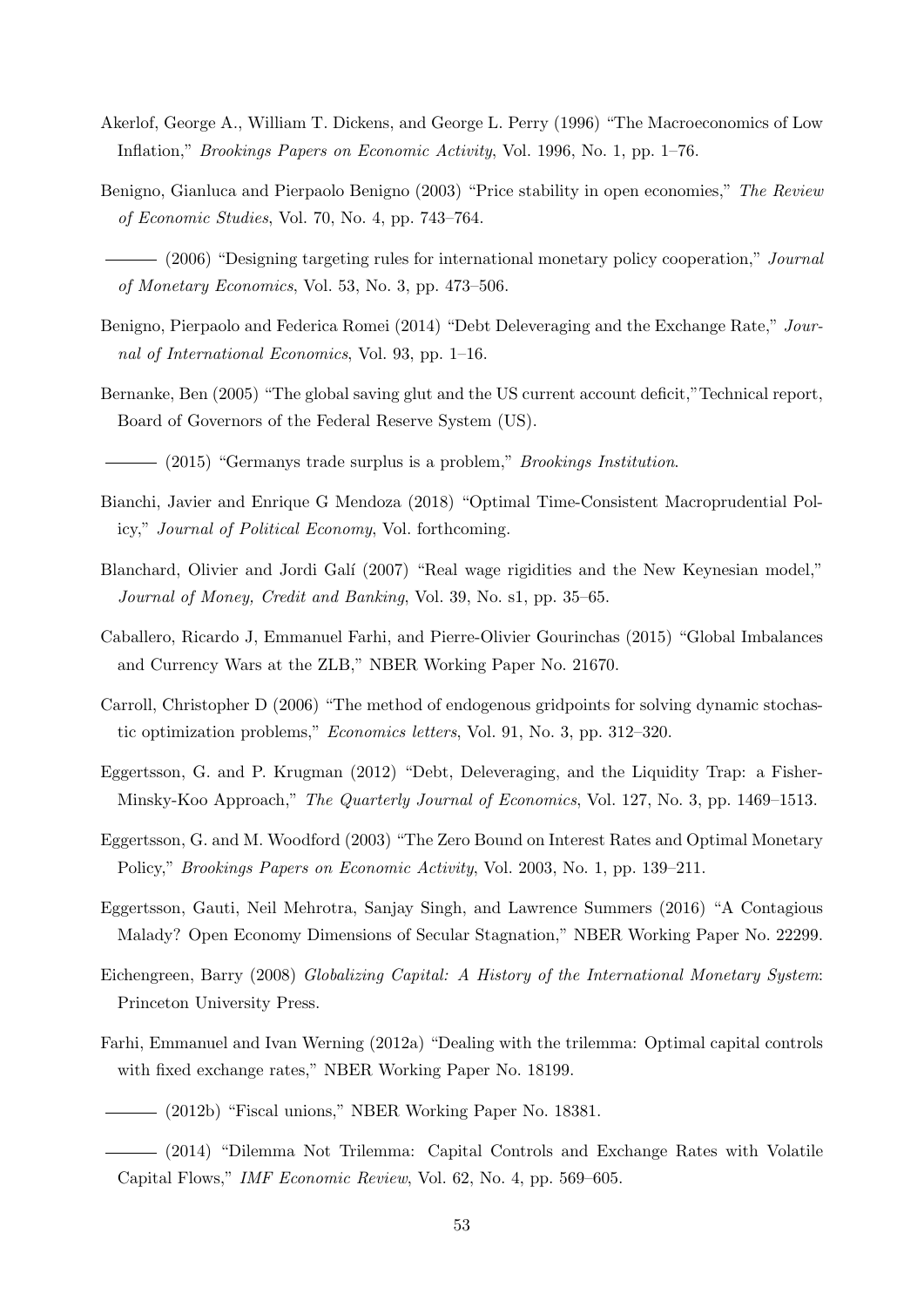<span id="page-55-0"></span> $-$  (2016) "A theory of macroprudential policies in the presence of nominal rigidities," *Econo*metrica, forthcoming.

- <span id="page-55-8"></span>Fornaro, Luca (2018) "International Debt Deleveraging," Journal of the European Economic Association, forthcoming.
- <span id="page-55-13"></span>Galí, Jordi and Tommaso Monacelli (2016) "Understanding the Gains from Wage Flexibility: The Exchange Rate Connection," American Economic Review, Vol. 106, No. 12, pp. 3829–3868.
- <span id="page-55-2"></span>Gourinchas, Pierre-Olivier and Hélene Rey (2017) "Global Real Rates: A Secular Approach," LBS working paper.
- <span id="page-55-12"></span>Guerrieri, Luca and Matteo Iacoviello (2017) "Collateral constraints and macroeconomic asymmetries," Journal of Monetary Economics, Vol. 90, pp. 28–49.
- <span id="page-55-7"></span>Guerrieri, Veronica and Guido Lorenzoni (2017) "Credit crises, precautionary savings, and the liquidity trap," The Quarterly Journal of Economics, Vol. 132, No. 3, pp. 1427–1467.
- <span id="page-55-3"></span>Hansen, Alvin H (1939) "Economic Progress and Declining Population Growth," The American Economic Review, Vol. 29, No. 1, pp. 1–15.
- <span id="page-55-10"></span>Ilzetzki, Ethan, Carmen M Reinhart, and Kenneth Rogoff (2017) "Exchange Arrangements Entering the 21st Century: Which Anchor Will Hold?," NBER Working Paper No. 23134.
- <span id="page-55-5"></span>IMF (2014) "Germany - Staff Report."
- <span id="page-55-15"></span>Jones, Callum, Virgiliu Midrigan, and Thomas Philippon (2017) "Household Leverage and the Recession."
- <span id="page-55-11"></span>Justiniano, Alejandro, Giorgio E Primiceri, and Andrea Tambalotti (2015) "Household leveraging and deleveraging," Review of Economic Dynamics, Vol. 18, No. 1, pp. 3–20.
- <span id="page-55-4"></span>Keynes, John Maynard (1933) "An open letter to President Roosevelt," New York Times, Vol. 16.
- <span id="page-55-14"></span>King, Mervyn and David Low (2014) "Measuring the"world"real interest rate," NBER working Paper 19887.
- <span id="page-55-9"></span>Korinek, Anton (2017) "Currency Wars or Efficient Spillovers?," John Hopkins University working paper.
- <span id="page-55-1"></span>Korinek, Anton and Alp Simsek (2016) "Liquidity trap and excessive leverage," The American Economic Review, Vol. 106, No. 3, pp. 699–738.
- <span id="page-55-6"></span>Krugman, Paul (2013) "The harm Germany does," New York Times, November, Vol. 1, p. 2013.
- <span id="page-55-16"></span>Lane, P.R. and G.M. Milesi-Ferretti (2007) "The external wealth of nations mark II: Revised and extended estimates of foreign assets and liabilities, 1970-2004," Journal of International Economics, Vol. 73, No. 2, pp. 223–250.